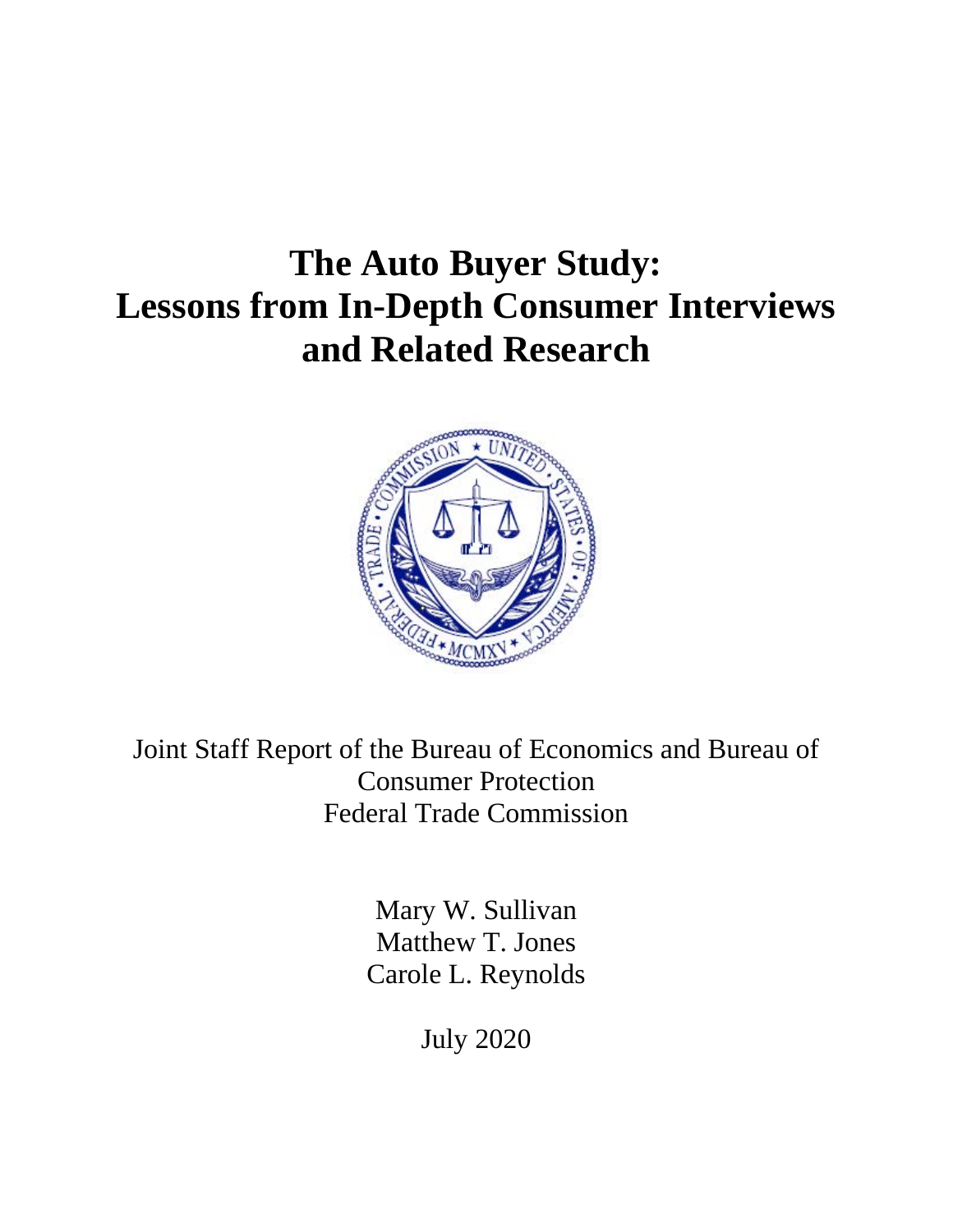## **FEDERAL TRADE COMMISSION**

Joseph J. Simons Chairman Noah Joshua Phillips Commissioner Rohit Chopra Commissioner Rebecca Kelly Slaughter Commissioner Christine S. Wilson Commissioner

## **BUREAU OF ECONOMICS**

Andrew Sweeting Director Andrew E. Stivers Deputy Director for Consumer Protection Alison Oldale Deputy Director for Antitrust Michael G. Vita Deputy Director for Research and Management Janis K. Pappalardo Assistant Director for Consumer Protection David R. Schmidt Assistant Director, Office of Applied Research and Outreach Louis Silva, Jr. Assistant Director for Antitrust Aileen J. Thompson Assistant Director for Antitrust

## **BUREAU OF CONSUMER PROTECTION**

| <b>Andrew Smith</b> | Director                                                   |
|---------------------|------------------------------------------------------------|
| Serena Viswanathan  | <b>Acting Deputy Director</b>                              |
| Malini Mithal       | Associate Director, Division of Financial Practices        |
| Nikhil Singhvi      | <b>Assistant Director, Division of Financial Practices</b> |
| <b>Todd Kossow</b>  | Regional Director, Midwest Regional Office                 |
| Jason Adler         | <b>Assistant Director, Midwest Regional Office</b>         |

Mary W. Sullivan is an economist and Matthew T. Jones is a deputy assistant director, both in the Consumer Protection Division of the Bureau of Economics of the Federal Trade Commission. Carole L. Reynolds is an attorney in the Financial Practices Division of the Bureau of Consumer Protection of the Federal Trade Commission. The views expressed in this report are ours and do not necessarily reflect the views of the Commission or any individual Commissioner.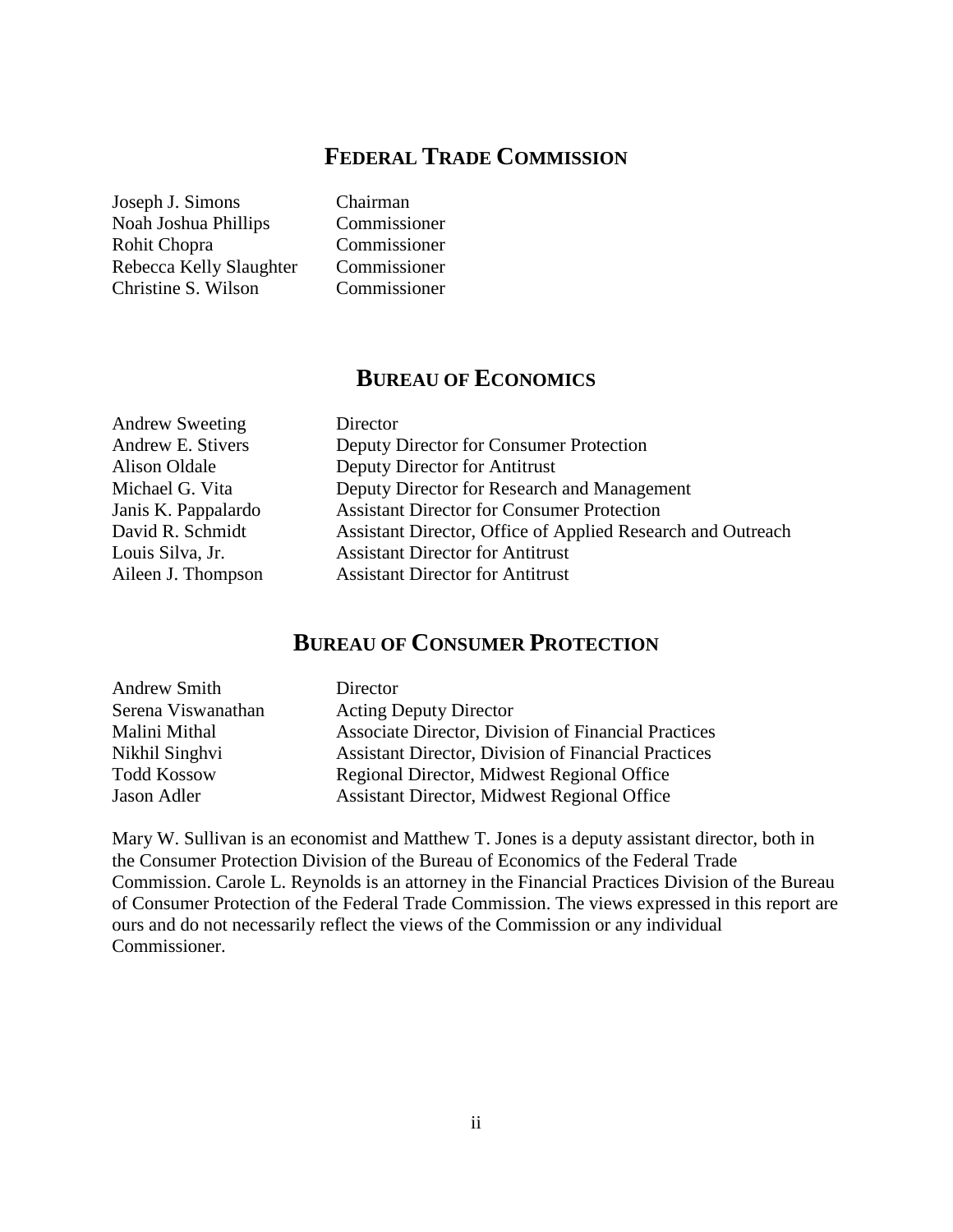## **Acknowledgements**

The report benefitted greatly from comments from Jason Adler, Stephanie Cox, Malini Mithal, Jan Pappalardo, Dave Schmidt, Nikhil Singhvi, Andrew Stivers and Mike Vita.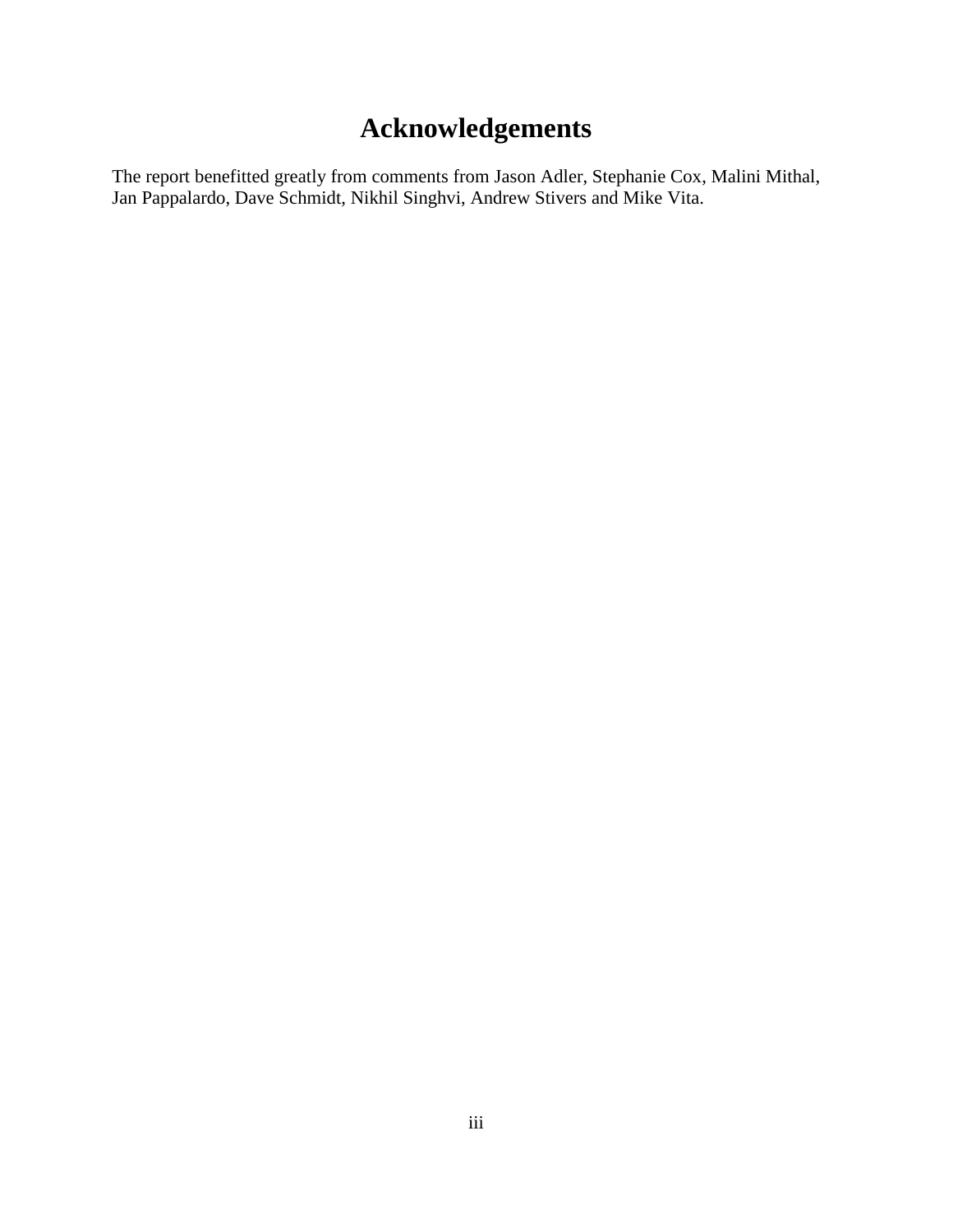## Table of Contents

| I.   |                                                                    |  |
|------|--------------------------------------------------------------------|--|
| II.  |                                                                    |  |
| III. |                                                                    |  |
| 1.   |                                                                    |  |
| 2.   |                                                                    |  |
| 3.   |                                                                    |  |
| 4.   |                                                                    |  |
| IV.  |                                                                    |  |
| 1.   |                                                                    |  |
| 2.   |                                                                    |  |
| 3.   |                                                                    |  |
| 4.   |                                                                    |  |
| 5.   |                                                                    |  |
| V.   |                                                                    |  |
|      |                                                                    |  |
|      |                                                                    |  |
|      |                                                                    |  |
|      |                                                                    |  |
|      | Appendix D: Participant Demographic Information and Dealer Type 41 |  |
|      | Supplemental Appendix: Redacted Interview Transcripts*             |  |

 $\overline{a}$ 

<span id="page-3-0"></span><sup>∗</sup> https://www.ftc.gov/system/files/documents/reports/buckle-navigating-auto-salesfinancing/bcpstaffreportautobuyerstudysuppappendix.pdf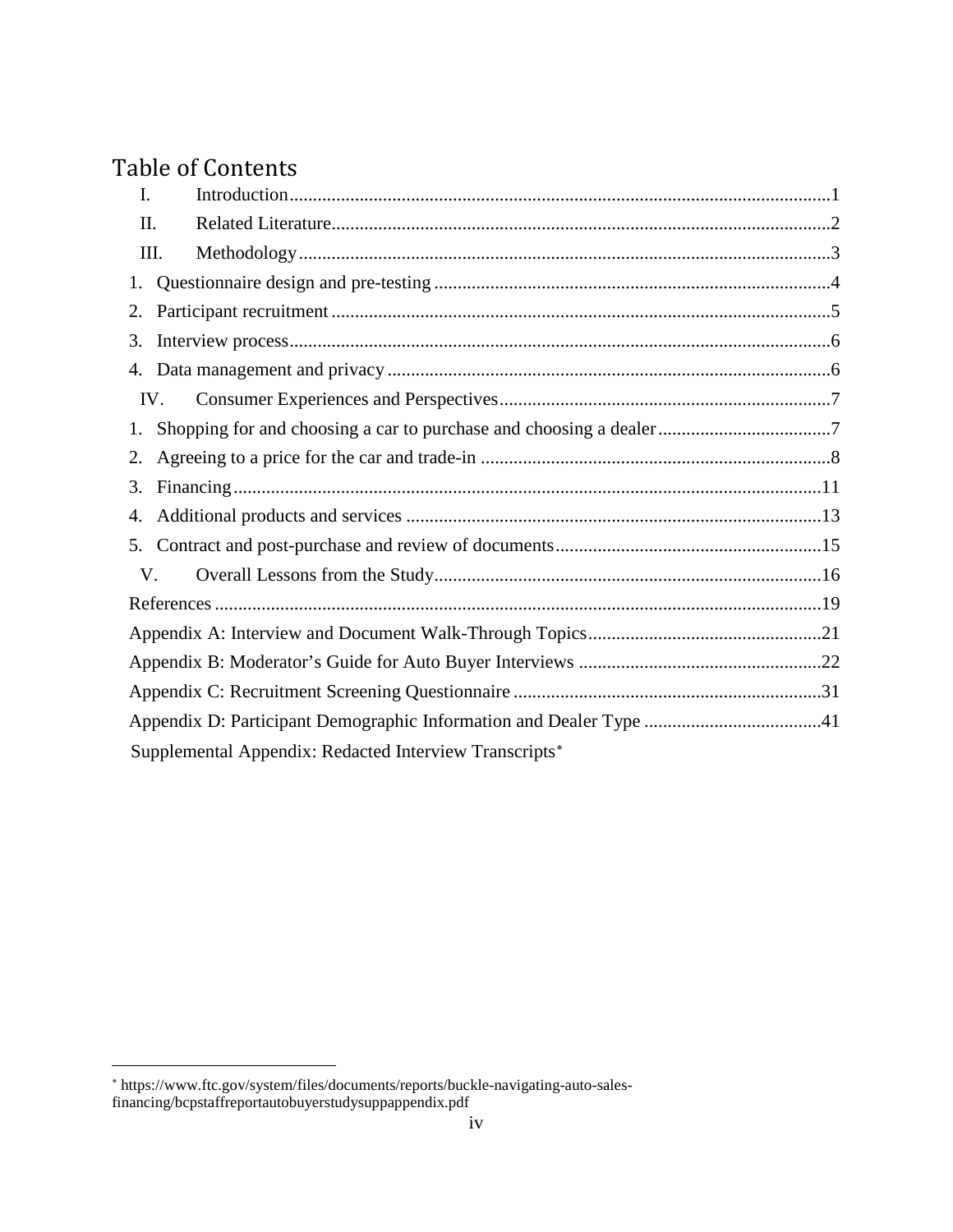#### **I. Introduction**

In this report, we describe the results of an in-depth interview study of recent auto buyers. The objective of the study was to examine the car-buying process through detailed consumer interviews about participants' experiences in purchasing and financing a vehicle through a dealer, as well as the participants' perceptions of different stages of the process. As part of the study, we also examined the participants' purchase and financing documents, which provided additional information and helped assess consumers' understanding of the details of the transaction. All participants purchased a new or used car within six months prior to the interview and obtained financing from the dealer. Some of the participants traded in used vehicles as part of the transaction.<sup>[1](#page-4-0)</sup> The study is qualitative and exploratory, with a sample of 38 in-depth interviews and associated purchase and financing documents. Because this is a qualitative study of a small, non-representative sample of consumers, the data generated are not useful for forming quantitative or generalizable conclusions.

Consumer understanding of the automobile buying process is important because cars are expensive and often involve financing commitments that last for many years. However, because automobiles are purchased infrequently and the buying process can be complex and opaque, consumers may have a poor understanding of the process. There is also asymmetric information, in that the dealer knows much more about the process and its own costs than does the consumer.

There are several reasons for this complexity and opaqueness. First, deals are highly customized. Even if consumers know the model and make of car they want before going to the dealer, they might not know what additional product features (e.g., sun roof, leather seats) or contract add-ons (e.g., extended warranties, GAP insurance) will be offered or the details of the available financing until these options are presented to them on the spot.

Second, consumers and sellers typically negotiate the price of a car. As a result, advertised prices may not reflect the price a consumer actually pays. Consumers may vary in their understanding of their ability to negotiate different components of the deal, or in how to negotiate effectively.

Third, there are several stages in an automobile transaction, which may overlap. The buyer typically does not learn the prices of the contract add-ons before negotiating the price of the car. In addition, if the buyer has not researched financing prior to purchasing the car, he or she might not know what financial terms to expect in this phase of the transaction.

In this report, we describe what we learned from the participants' experiences researching and buying a car, and financing it through the dealer. Our analysis of the interviews suggests several areas where consumers did not understand the process. The following lessons from the study provide a foundation for development of consumer education or for further research into potential modifications of the buying process.

<span id="page-4-0"></span><sup>&</sup>lt;sup>1</sup> The study methodology was described in Federal Register notices, January 7, 2016, v. 81, #4; and September 14, 2016, v. 81 #178.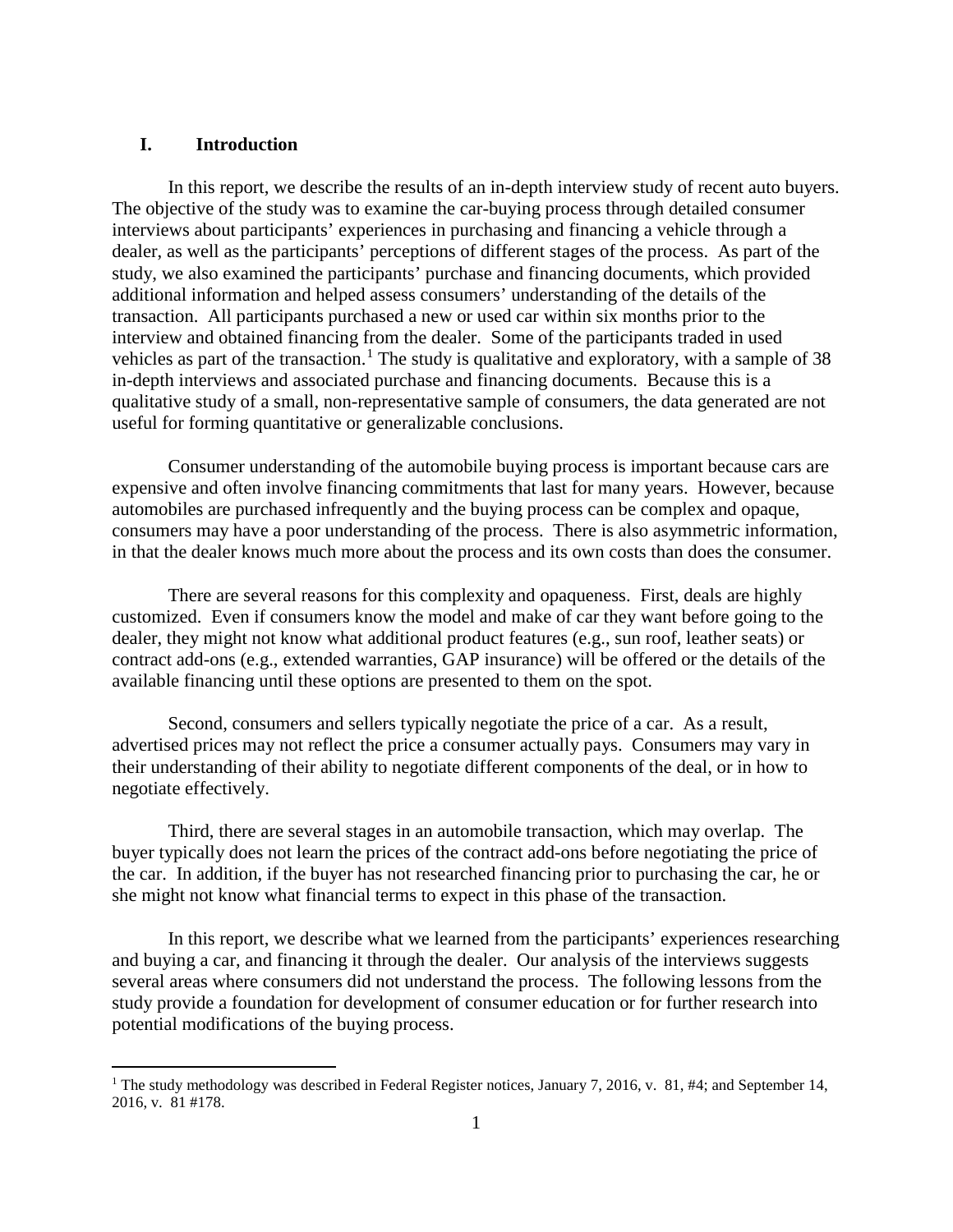- Most participants engaged in some search for the car and dealer. The amount and type of research that participants performed regarding the car and the dealer varied, but the interviews suggest that some participants did not collect the information that is most useful in negotiating the price or the financing.
- When arranging financing with the dealer, many participants were most interested in the monthly payment, and some dealers focused discussion on this term as well.
- Most participants did not attempt to or did not know that they could negotiate terms of the transaction other than the price of the car and the trade-in, and some did not negotiate at all.
- The interviews identify sales of contract add-ons, such as GAP insurance or extended warranties, as a portion of the car buying process that consumers often did not understand.
- While some participants understood their transactions, many participants did not know or understand all of the details of their transaction, as revealed in the paperwork review component of the interviews.

The results suggest the potential for improving consumer understanding through consumer education and better disclosures, especially for contract add-ons. However, any recommendations to change or add to the current disclosures would need to consider the effect on the duration of the transaction or the already large amount of paperwork to review.

We begin with a brief section that explains the contribution of this study in the existing literature. In section three, we describe the interview methodology. In the sections that follow, we present a set of qualitative observations to summarize the participant experiences reported in the interviews, with some discussion of how these relate to other research. We examine how the participants searched for their vehicles, dealers, and auto financing. We summarize the participants' descriptions of buying process at the dealerships, including car price negotiations, financing, contract add-ons, and document review and signing. In the final section, we conclude with implications for consumer education and the buying process.

#### **II. Related Literature**

To our knowledge, this is the first study to use individual in-person interviews to examine how consumers search for a vehicle and their experiences with the dealer in purchasing and financing the vehicle.

Several studies have utilized data from individual automobile transactions to examine aspects of the car buying process. Scott Morton et al. (2001) and Zettelmeyer et al. (2001) combine data from individual automobile transactions with data from an Internet car referral service to examine how obtaining online quotes affects transactions prices. Zettelmeyer et al. (2006) and Scott Morton et al. (2011) supplement data on individual automobile transactions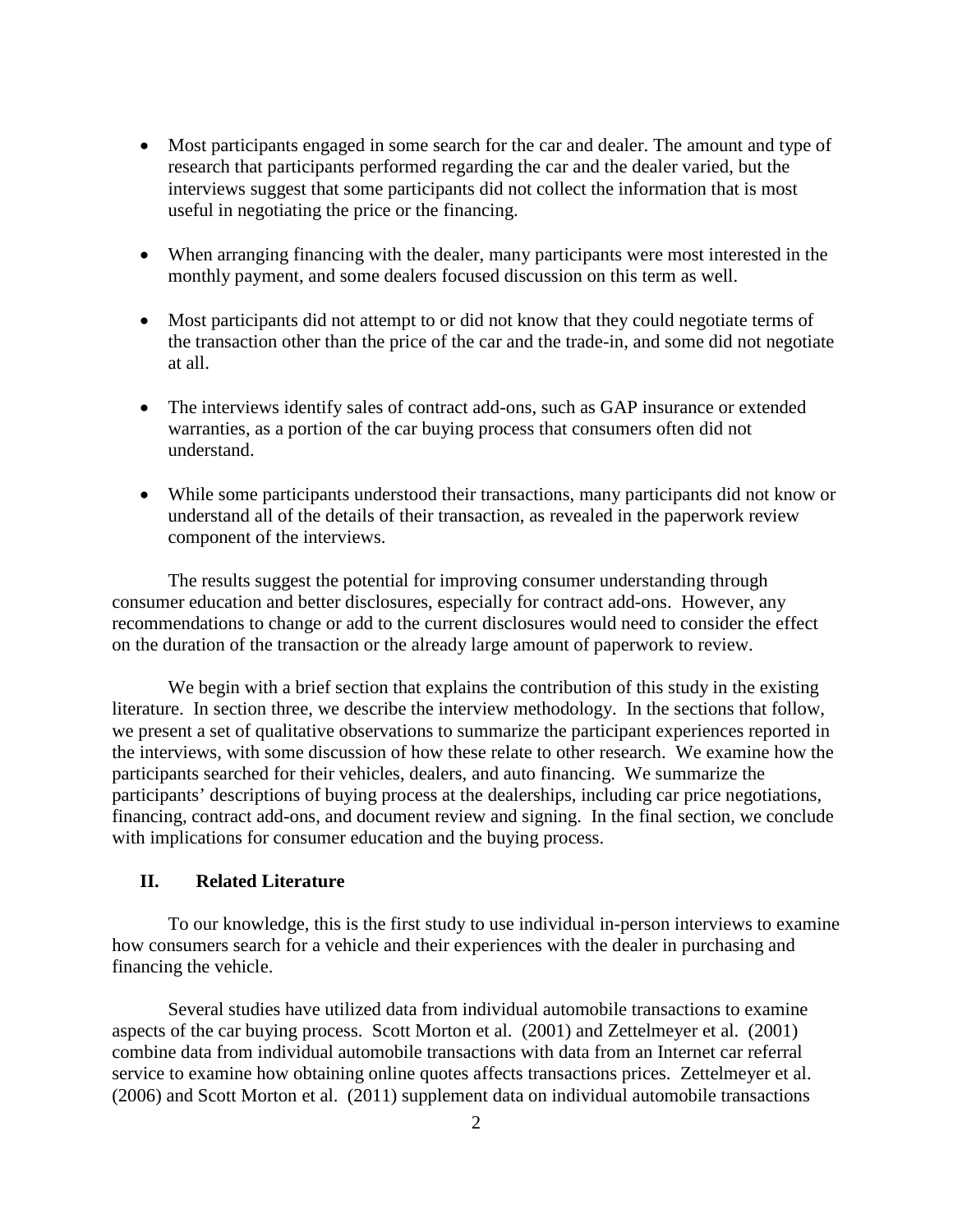with matched survey data to investigate how consumer search habits and willingness to bargain affect transactions prices. Busse et al. (2010) use data from individual vehicle transactions to examine dealer margins on trade-ins, the vehicle itself, and financing to determine whether consumers who pay low (high) margins on one part of the deal pay low (high) margins on other parts of the deal or, alternatively, whether the negotiation process results in a negative correlation between the margins. Lee and Venkataraman (2016) match data on individual vehicle transactions and repair records and warranty details to examine warranty purchase decisions.

Several studies have examined consumers' automobile financing decisions. The Consumer Financial Protection Bureau (CFPB (2016)) uses data from focus groups to describe consumers' experiences with automobile financing. Adams et al. (2009), Einav et al. (2012), and Jenkins (2008) use data from a subprime automobile lender to examine liquidity constraints in the automobile market, the effect of down-payment requirements on high-risk borrowers, and defaults on subprime auto loans. Agarwal et al. (2008) use data on direct automobile loans to examine loan default and prepayment in the auto loan market. Attanasio et al. (2007) and Argyle et al. (2019) analyze the importance of monthly payments to consumers in financing automobiles.

Unlike the previous studies, we used the long-interview format to collect qualitative information from consumers' experiences that is difficult to obtain through structured quantitative surveys (Lacko and Pappalardo (2007)). The format conveys detailed real-life experiences of consumers who recently purchased a vehicle and financed it through a dealer. The format permits the interviewer to ask follow-up questions to elicit fully and understand each participant's experience buying and financing an automobile. This flexibility is an advantage of the long-interview format as it allows for the collection of information that might not be obtained through a structured, quantitative survey.

The individual in-person interviews that we conducted for this study allowed us to examine the transaction as a whole, from the time consumers began searching for a car until they signed documents and took possession of the car. The consumers' accounts of the buying experience provided detailed accounts of dealer practices in the various parts of the transaction. By requiring participants to bring documents, we were able to consider what consumers related about their experiences as well as the specifics of their documents in the transaction.<sup>[2](#page-6-0)</sup> The longinterview format was essential in evaluating the participants' awareness of the key terms of their transactions.

#### **III. Methodology**

To conduct the study, FTC staff engaged a survey contractor to conduct in-depth qualitative interviews of a sample of consumers who recently purchased automobiles and

<span id="page-6-0"></span><sup>&</sup>lt;sup>2</sup> Similar to the present study, Lacko and Pappalardo (2007) found that participants in the long interviews, who were required to bring their mortgage documentation, were often surprised by the terms to which they had agreed. Their report states that "many respondents were unaware of, did not understand, or had substantial misunderstandings about important features of their recently obtained loans" (Lacko and Pappalardo (2007).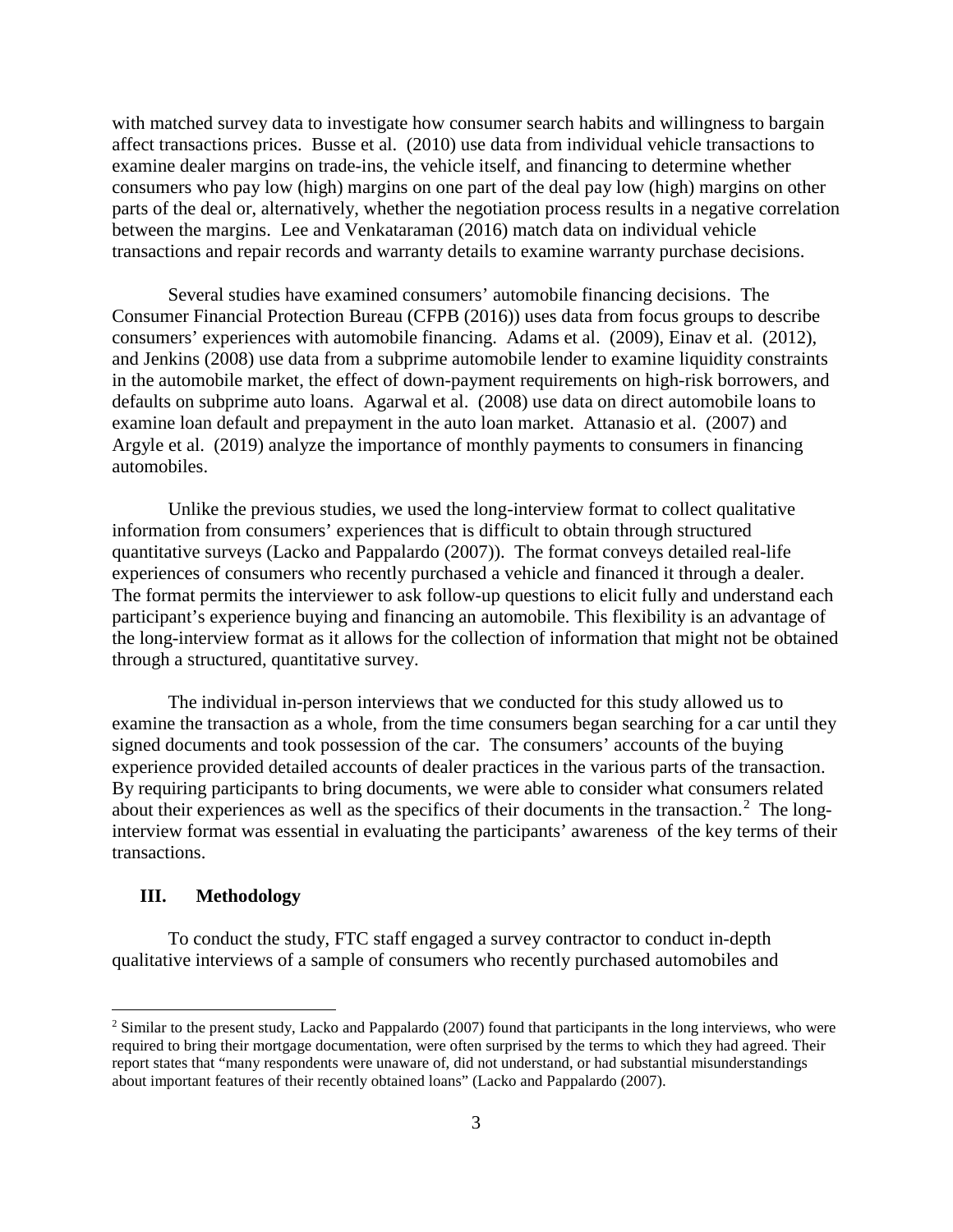financed them through automobile dealers. We also examined the participants' sales and financing documents, which they were required to bring to the interviews.[3](#page-7-0)

Because this is a qualitative study of a small, non-representative sample of consumers, the data generated are not useful for forming quantitative or generalizable conclusions. Instead, the study's purpose is to provide insights into consumer understanding, including their comprehension and thought-processes in the complicated task of vehicle purchase and financing that would be impractical to probe with the same depth using a more scalable research method.

FTC staff developed the criteria for the sample of participants and the topics for the interviews. A survey contractor located the participants, refined the questionnaire, and conducted the interviews.

#### **1. Questionnaire design and pre-testing**

In developing the questionnaire, FTC staff created a list of topics to be covered during the interviews. The major topics covered were: [4,](#page-7-1)[5](#page-7-2)

- the consumer's experience in shopping for and choosing an automobile;
- the process of agreeing to a price for the automobile;
- the process of trading in the consumer's old automobile, if applicable;
- the consumer's experience in obtaining financing;
- additional products or services the dealer may have offered;
- contacts between the consumer and the dealer after the purchase; and
- the consumer's overall perception of the purchase experience.

The interviews concluded with a review of the consumer's documentation. The walkthrough of the consumer's documents included:

- the consumer's overall understanding of the documents;
- a review of the available documents;
- a review of the terms of the deal;
- the consumer's views of the documents and terms:

<span id="page-7-0"></span><sup>&</sup>lt;sup>3</sup> The methodology was described in Federal Register notices, January 7, 2016, v. 81, #4; and September 14, 2016, v. 81 #178.

<span id="page-7-1"></span><sup>4</sup> The detailed list of interview and documents walk-through topics are listed in Appendix A.

<span id="page-7-2"></span><sup>5</sup> See the topic description in Federal Register notice September 14, 2016, v. 81 #178.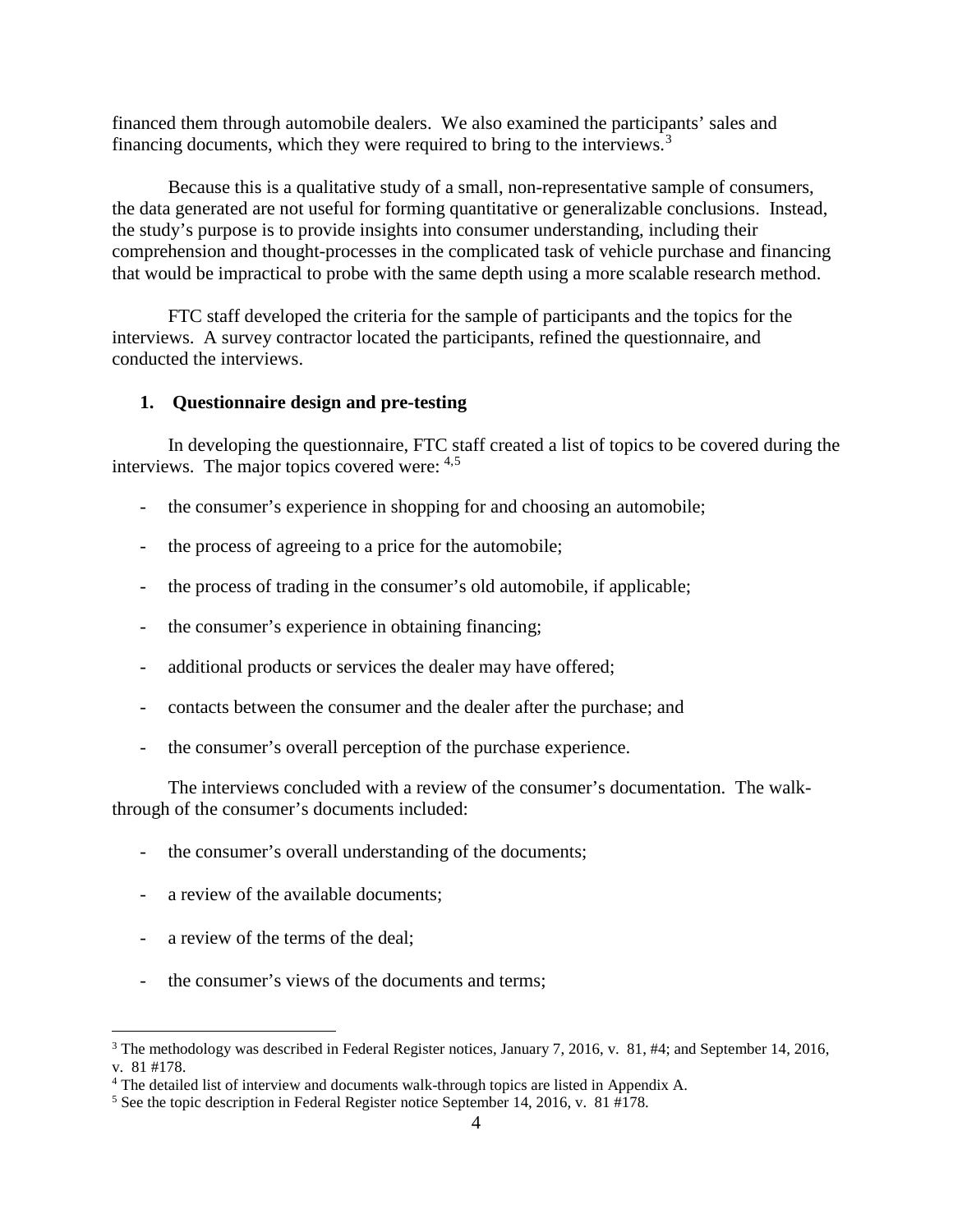- other points raised by the consumer about the documents.

FTC staff developed a draft "moderator's guide" or questionnaire from these interview topics to assist the moderators in the interviews. FTC staff worked with the survey contractor to ensure that all of the questions were clear, understandable, minimized bias, and addressed all of the topic areas. The contractor tested the draft moderator's guide in five pre-test interviews, after which FTC staff further refined the guide. The final moderator's guide used for the interviews is included in Appendix B.

#### **2. Participant recruitment**

The survey contractor designed a recruitment screening questionnaire in coordination with FTC staff. The contractor's recruiters used this screener to qualify participants for the study. The screener is included in Appendix C.

Participants were recruited using databases maintained by the contractor. The databases contain contact information for tens of thousands of residents of the Washington, DC metro area. The databases are updated at least annually by calling and e-mailing contacts to obtain the most recent information about them. Those who do not respond are dropped from the databases. The databases are continually refreshed through calling campaigns as well as online through the contractor's website. The contractor also used social media advertisements to recruit some participants who were not yet enrolled in the contractor's databases for the study. The contractor did not reveal to participants who was sponsoring the study.

The participants in the study had to be at least 18 years old and have purchased and financed an automobile through a dealer in the six months prior to the study for personal, family or household use. Though the sample is not representative of the U.S. population, the contractor made efforts to include a reasonable cross-section of U.S. demographics and credit scores in the sample of consumers interviewed. A minimum of at least two interview participants were recruited for both the above sub-prime and sub-prime segments for the ethnicities that exceeded 10% of the U.S. population according to the 2010 U.S. Census.<sup>[6](#page-8-0)</sup> The sub-prime classification followed Experian's categorization of consumers with scores below 601 as subprime. (Experian 2018). In addition, the recruiters sought a mixed sample based on participants' age and gender as well as the type of dealership where the purchase took place (i.e., franchise dealer, independent dealer, buy-here pay-here dealer). Participants were required to be fluent English speakers. They could not have participated in a marketing research study within the last year, and could not have worked in advertising, public relations or market research, or in the automotive industry for a manufacturer, dealer or financing company.

In addition to satisfying these criteria, participants were required to provide their credit scores. They also had to be willing to bring to the interview and leave copies of their vehicle financing documents, which the contractor redacted for personally identifiable information. FTC staff did not receive any PII.

<span id="page-8-0"></span> <sup>6</sup> These segments and percentages are: White 72%, Hispanic 16% and African American 13% (Census (2010)).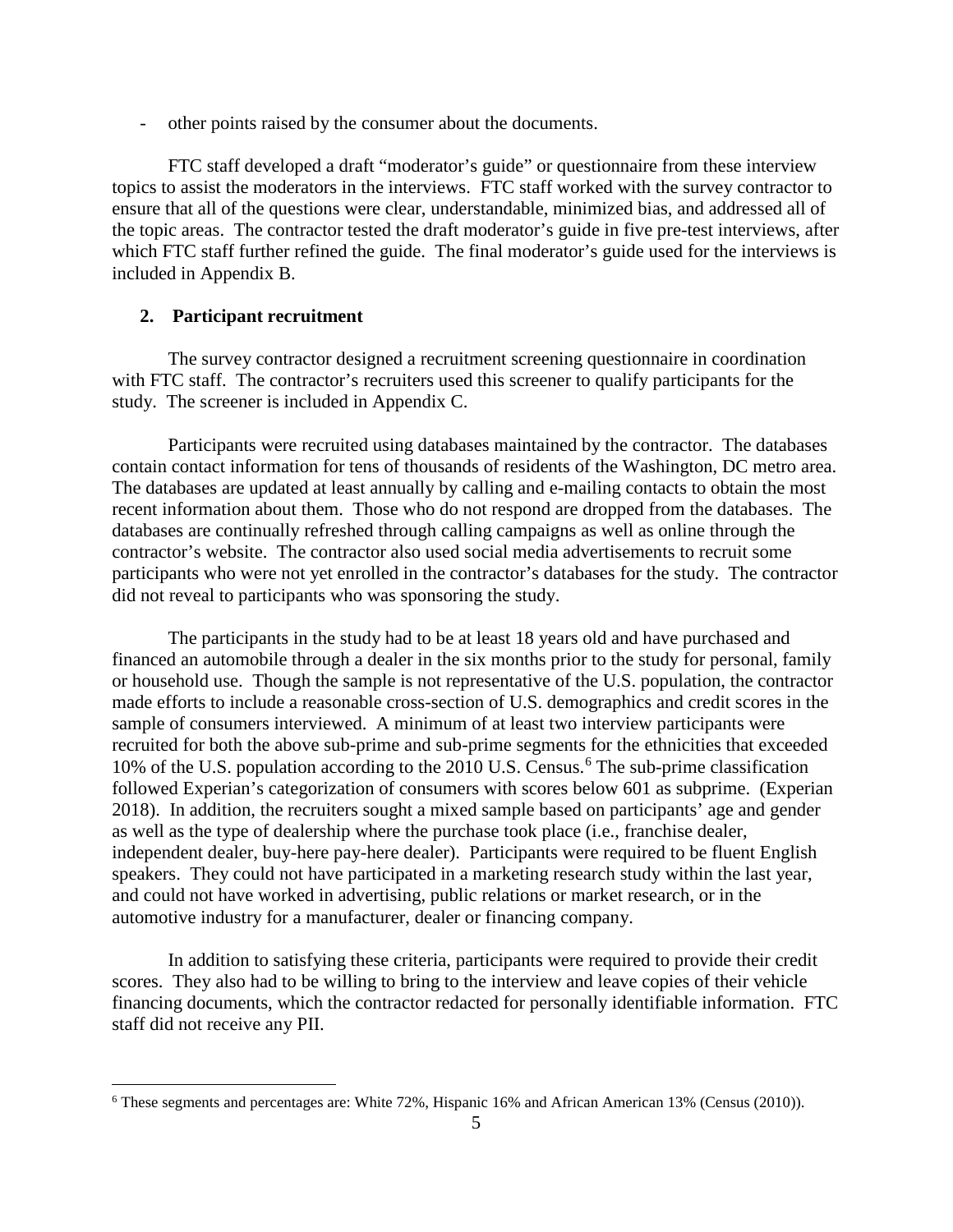The contractor conducted the interviews in April 2017, after the pre-test in February 2017. The recruiting process resulted in five participants for pre-test interviews and 38 participants for interviews. The original plan was to interview 40 participants, 20 with sub-prime credit scores and 20 with above sub-prime credit scores. The 38 participants actually interviewed included 16 with sub-prime scores and 22 with above sub-prime scores. The shortage of four participants with sub-prime scores may have been influenced by the low incidence of participants with sub-prime scores among those who completed the recruiting screener and submitted their credit scores, as well as an unexpectedly high no-show rate. Participants and back-up participants were paid \$125 in the form a gift card for their participation. Appendix D contains a series of tables that report information on participant demographics and dealer type.

#### **3. Interview process**

All participants brought copies of their vehicle financing documents with them to the interview. The contractor worked with them to remove all personally identifiable information from the documents to ensure participant privacy. Participants either brought copies of their credit score or self-reported it during the screening interview.

The interviews were conducted in a facility in the DC area that has built-in recording equipment, an interviewing room and an observation room where FTC staff watched and listened to the interviews behind a one-way mirror. The contractor's experienced moderators conducted the interviews. Each interview lasted no more than 90 minutes. [7](#page-9-0)

The interviewers employed a questionnaire designed by the contractor and FTC staff. Not every question was asked verbatim of each respondent because not all questions were applicable to each participant. For example, some participants did not have a trade-in vehicle and some participants did not buy additional products or services from the dealer. In addition, some questions were adapted based on the particular respondent's experience in a topic area, including regarding their paperwork.

All interviews were audio recorded and transcribed by the contractor. These recordings and transcripts were then submitted to the FTC via a password protected electronic database.

#### **4. Data management and privacy**

The survey utilized rigorous protections for privacy and security of consumer information. The participants and their personal identifying information were anonymized in material received by the FTC, and was protected by the contractor. The contractor helped the participants remove all personally identifiable information from their transaction documents to

<span id="page-9-0"></span><sup>-&</sup>lt;br>7  $\frac{7}{1}$  The redacted interview transcripts are included in the Supplemental Appendix available online at https://www.ftc.gov/system/files/documents/reports/buckle-navigating-auto-salesfinancing/bcpstaffreportautobuyerstudysuppappendix.pdf.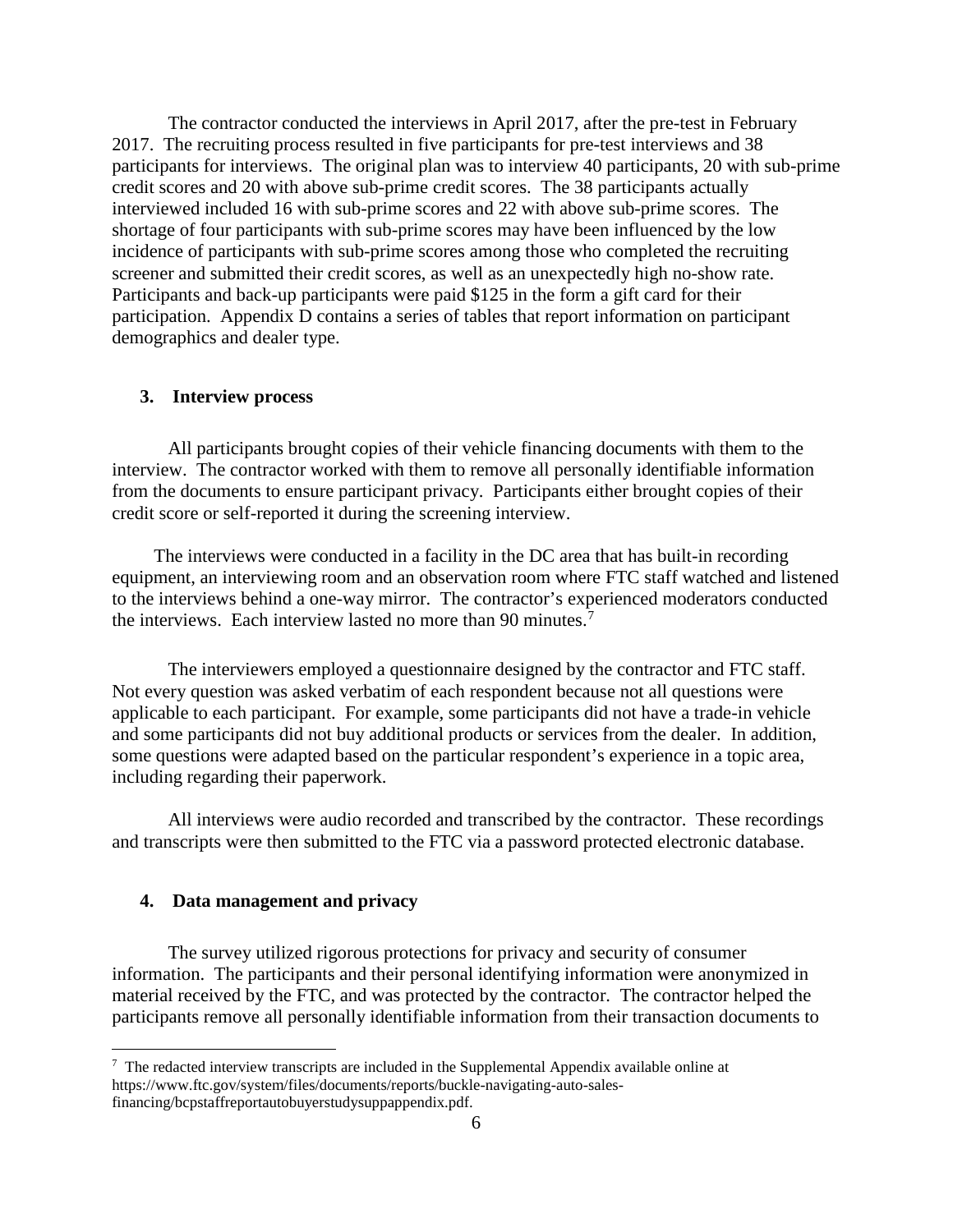ensure participant privacy. The FTC only had access to a database that included a random ID number assigned by the contractor for each participant with his or her anonymized information and redacted purchase and finance documents.

#### **IV. Consumer Experiences and Perspectives**

In this section, we report our observations from the interviews, and discuss related findings from existing research where appropriate. We divide this analysis into the same topic area sections that were used in the interviews themselves.

#### **1. Shopping for and choosing a car to purchase and choosing a dealer**

The information consumers collect while searching for a car affects the price they ultimately pay. (Zettelmeyer et al. (2006), Scott Morton et al. (2011)). Dealers have a considerable information advantage over consumers because they know their own costs and the market conditions. Because other studies have examined some issues involved in the FTC study, we review some findings from the economics literature on consumers' vehicle search behavior. These findings reveal certain patterns and tendencies in consumers' approach to the search and negotiating process, as well as their effects on prices.

For a given car, consumers with a high willingness to search tend to pay lower prices (Scott Morton et al. (2011)). When consumers collected information that could potentially be used in negotiations, this resulted in lower prices. Knowing the dealer's invoice price – the price on the invoice from the manufacturer to the dealer – can enable consumers to negotiate a lower price from the dealer (Zettelmeyer et al. (2006)). Visiting several dealers that carry the car of interest and obtaining multiple price quotes allow consumers to get lower prices (Scott Morton et al. (2011)). Obtaining a quote from an online buying service is also associated with lower prices (Zettelmeyer et al.  $(2006)$ ).<sup>[8](#page-10-0)</sup>

These findings from the existing literature provide a background for participant responses in the FTC study. Many participants in the FTC study conducted some sort of Internet research to help select a dealer and particular car model. They searched a variety of internet resources, including dealer websites, *Edmunds, Kelley Blue Book, Reddit, Capital One Navigator, USAA* car buying service, *Consumer Reports*, and *Carvana.com*. One participant obtained a price quote from Costco car buying service.

In addition to Internet research, some participants obtained recommendations from family and friends for dealers and/or cars. One participant chose a dealer where a friend worked. Some participants chose the dealer based on the dealer's reputation.

<span id="page-10-0"></span> <sup>8</sup> In the next section, we discuss how these factors are affected by a consumer's willingness to negotiate with the dealer. See Section IV. 2. below.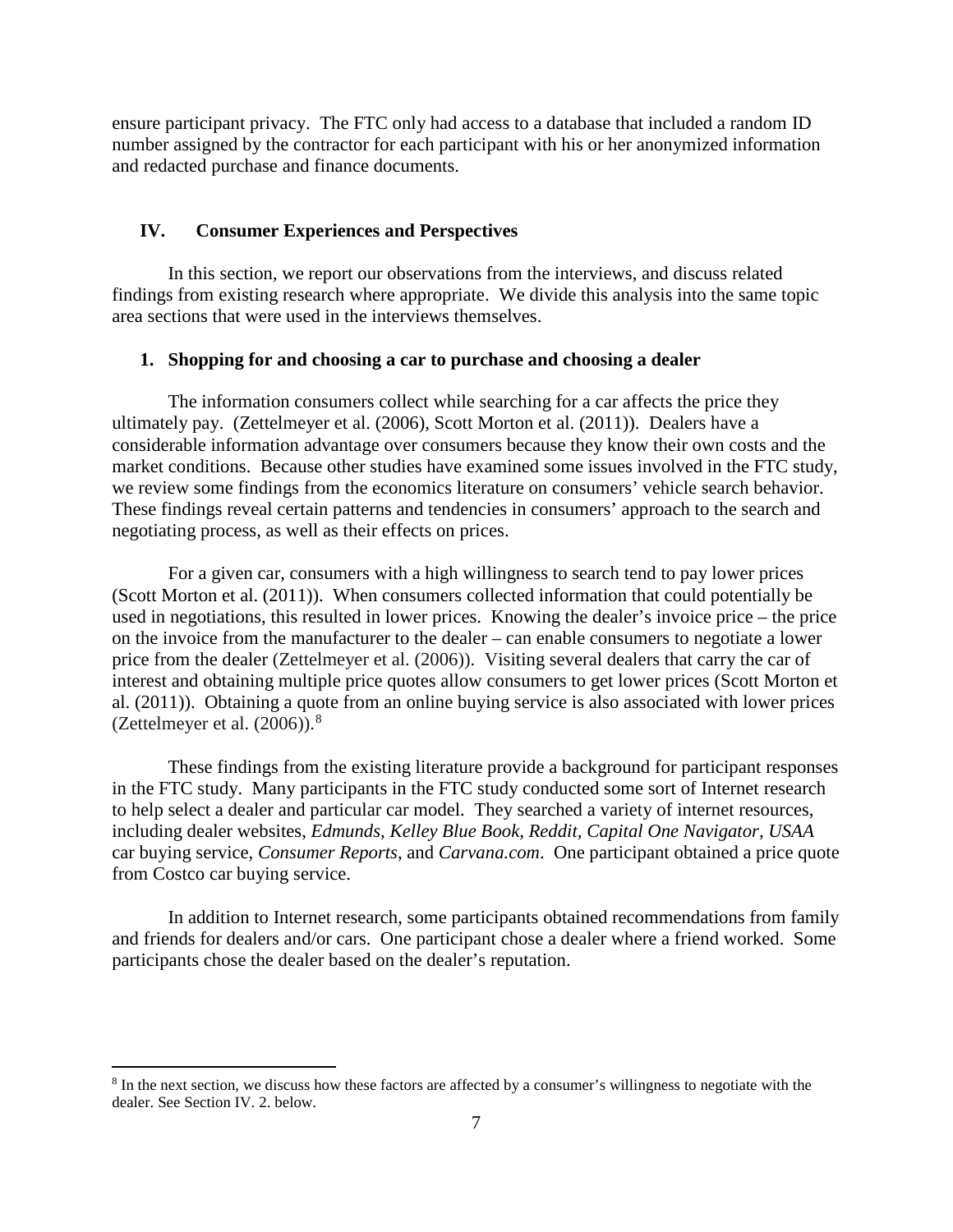Some participants chose a dealer based on the dealer's location. Typically, these participants selected a dealer that was located near their homes. One participant drove down the street and stopped at dealers along the way to look at their cars.

Other participants selected a dealer based on other dealer characteristics. Some chose a dealer that had a particular car that the participant wanted (e.g., particular model or color, or a used car that was certified preowned). Some participants selected a dealer based on the dealer inventory or price. Others based their choice of dealer on financing terms. For example, one participant chose a dealer that did not require large down payment, and another chose a dealer that did not reject the consumer because of low credit score.

Some participants looked at several dealers and chose the one with the lowest price. Often the participants collected price information from dealer ads. A number of participants were attracted by promotional offers in ads that they did not qualify for, but did not realize that they did not qualify until they got to the dealer. Some did not learn that they did not qualify until they got to the financing stage of the transaction. In a few cases, the sales rep gave them one price, but the finance rep said they could not have that price.

Some participants conducted research to determine the value of their trade-in vehicle prior to going to the dealer. Several participants searched sources such as *TrueCar*, *Edmunds*, and *Kelley Blue Book* on the Internet for the resale value of their trade-in vehicles. Several participants obtained an offer for their trade-in vehicles from one dealer. Some participants sold their cars prior to going to the dealer.

#### **2. Agreeing to a price for the car and trade-in**

The process of buying a car usually consists of several separate stages, some of which may overlap.<sup>[9](#page-11-0)</sup> First, consumers select the car and negotiate the price. The price of the trade-in is also negotiated early in the transaction, usually just before or after the car price is negotiated. Once the prices of the car and the trade-in are determined, financing is addressed.<sup>[10](#page-11-1)</sup> During this stage of the transaction, the dealer may offer contract add-ons to be sold with the car and often rolled into the financing. At the end of the process, the consumer signs paperwork and takes the car. This section of the report concerns the first two parts of the transaction – establishing a price for the car and the trade-in vehicle.

Manufacturers set a sticker price for cars, and the final price is typically determined through negotiation with individual buyers. When price is set through negotiation, some consumers get a better deal than others do. As discussed above, the prices that consumers get often depends on the information they collect about the dealer's costs, and on whether they obtain price offers from other dealers or from internet buying services. The price also depends

<span id="page-11-0"></span><sup>&</sup>lt;sup>9</sup> This general description of the car buying process is supported by most of the recent car buying experiences of the participants.

<span id="page-11-1"></span> $10$  During the dealer financing process, dealers offer financing terms, including the amount financed, length of financing, and annual percentage rate ("APR"), to the consumer as part of the same transaction as the vehicle purchase.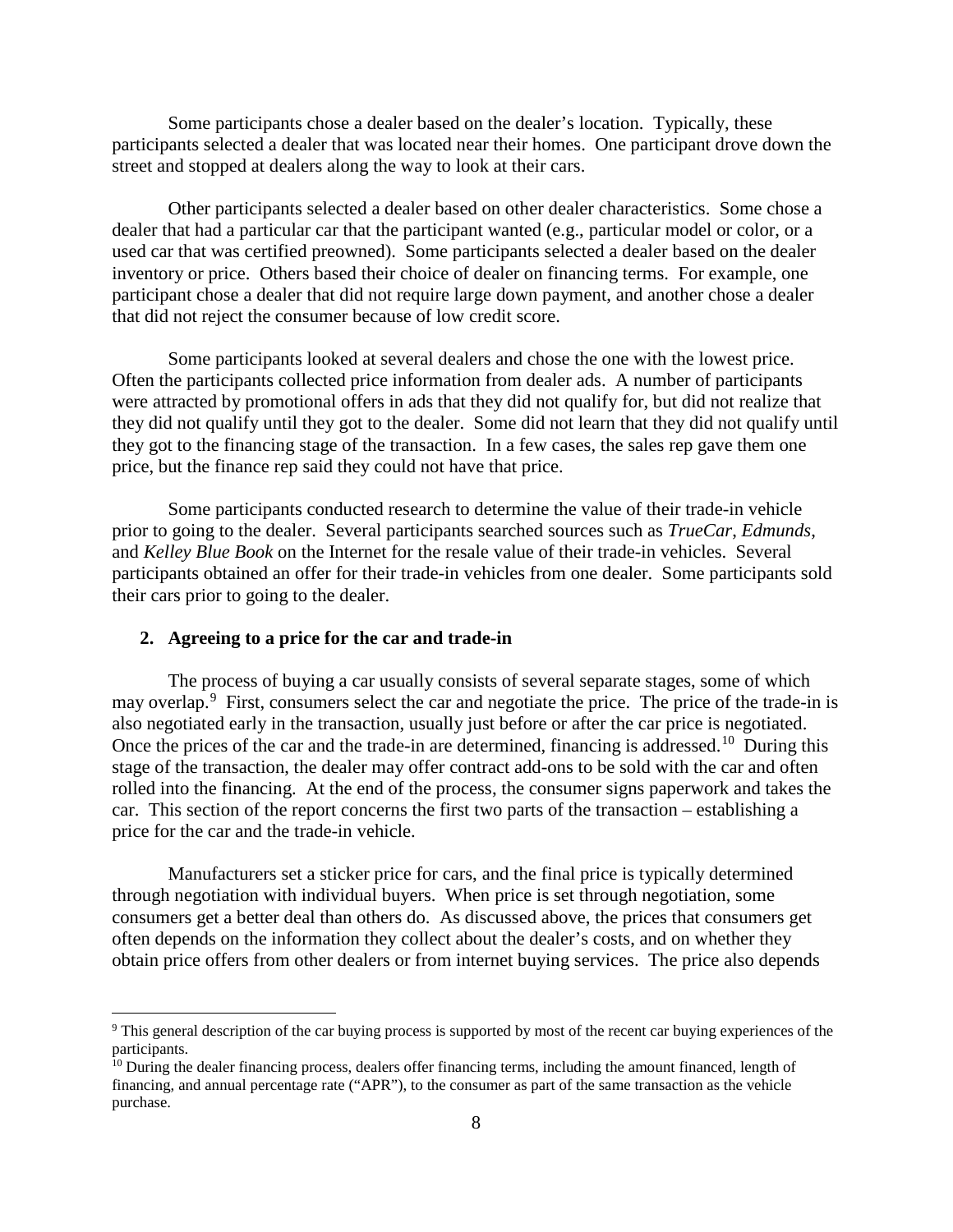on consumers' willingness and ability to engage in negotiations, or knowledge that they can engage in negotiations.

Given the importance of negotiation in car buying, the multi-stage process raises the question of the extent to which consumers are successful at negotiating in the various stages of the deal. Busse et al. (2010) provides evidence on this question by examining the correlations of dealer profit margins from different stages of the car buying process.<sup>[11](#page-12-0)</sup> The study finds that the average correlation between purchase price and trade-in margins is negative (-0.85) but less than -1. This suggests that consumers have some success in negotiating with dealers, as dealers are willing to provide discounts on one part of the deal to obtain higher profit margins on another part. However, since the correlation is less than -1 in magnitude, these results suggest that consumers are not able to completely offset higher profit margins on the price with lower margins on the trade-in (or vice versa). Interestingly, they also find considerable heterogeneity across consumers in the ability to negotiate. For consumers who obtain low prices for their trade-ins, the correlation between the trade-in margin and the purchase price margin is closer to zero (-0.134), suggesting that they have less success in negotiating.

In contrast, the Busse et al. (2010) results suggest that there is much less negotiation in the financing stage. The study finds that the correlation between the dealers' profit margins on the purchase price and the financing is small, but positive  $(0.064)$ .<sup>[12](#page-12-1)</sup> Apparently, consumers are unable to offset high profits margins on the purchase with low margins on the financing (or vice versa). In fact, the results indicate that, on average, when dealers make a high profit margin from the purchase, they also earn a higher margin from the financing.

Studies have found that consumers who are more willing to engage in price negotiations for a car pay lower prices (Scott Morton et al.  $(2011)$ , Zettelmeyer et al.  $(2006)$ ).<sup>[13](#page-12-2)</sup> However, even consumers who do not like to negotiate benefit from collecting price information. Zettelmeyer et al. (2006) shows that learning the dealer invoice price and obtaining quotes from Internet buying services and from competing dealers results in lower prices for consumers who do not like to negotiate.

Although we cannot determine how the individual participants in the FTC study fared in their price negotiations, what we observed is broadly consistent with results of these studies. There was variation in the participants' willingness to, or understanding when they could, negotiate with the dealer to obtain a lower price for the car, and many participants did not attempt to, or understand when they could, negotiate the financing or contract add-ons, although

<span id="page-12-0"></span> $11$  The analysis was conducted by creating groups of similar transactions, based on the new car make, model and year and the actual cash value of the trade-in. Within each group, they created matched pairs and computed the differences in new car margins and the used car margins by pair. To compute the correlations, they regressed the difference in the trade-in profit margins on the difference in the new car margins.<br><sup>12</sup> In the study, the financing profit margin includes profits the dealer earned from financing markups, life and

<span id="page-12-1"></span>accident insurance, and service contracts. The analysis is similar to that described in footnote 11, with the trade-in profit margin being replaced by the financing profit margin.

<span id="page-12-2"></span> $\frac{13}{13}$  Surveys on consumers' bargaining disutility included questions measuring this disutility by the extent to which they agreed with statements such as a) I am afraid that I will be taken advantage of by a dealer when negotiating the price of a new car, or b) It is hard for me to find time to shop for a car.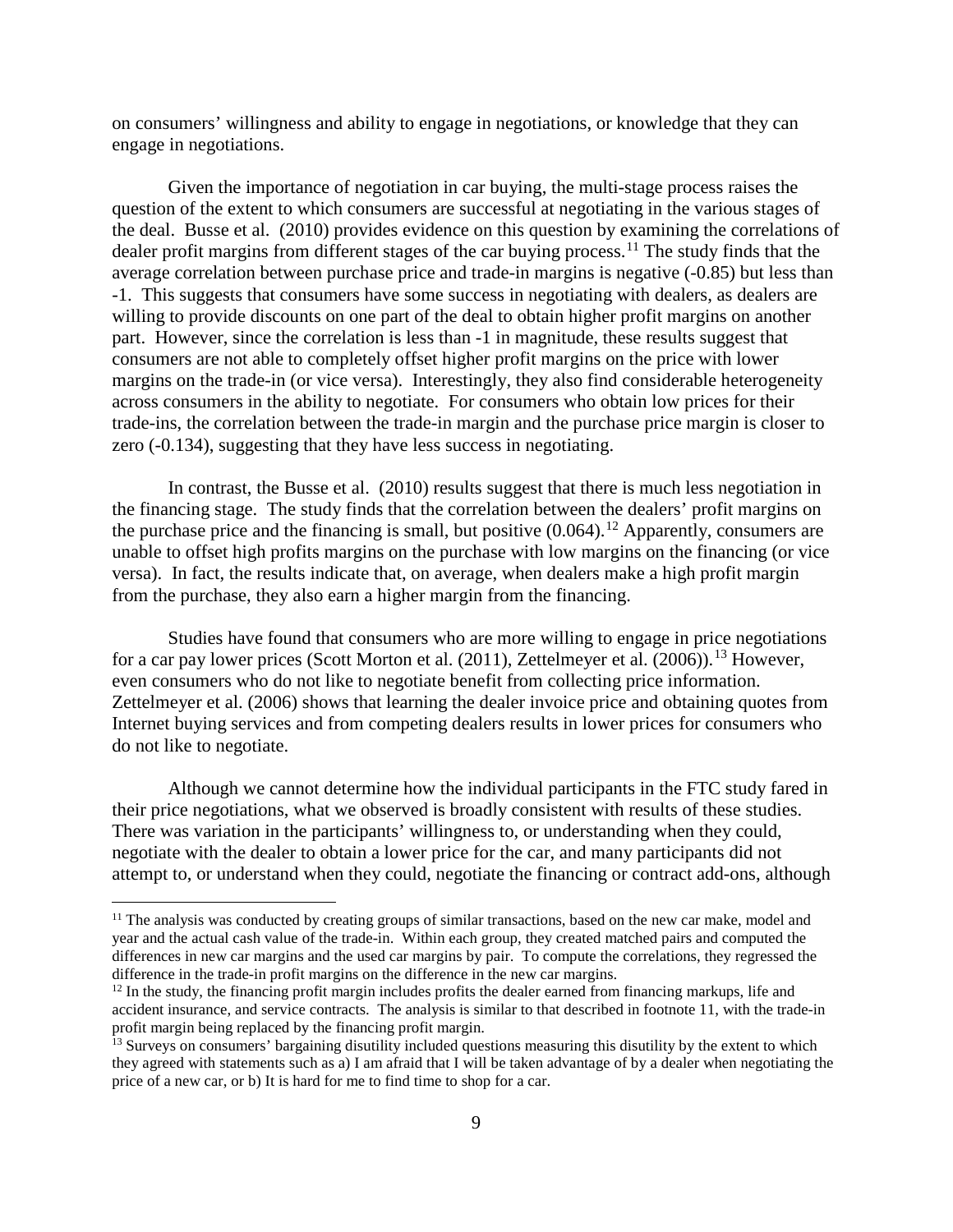there are exceptions. Most participants did not negotiate the "out-the-door" price of the vehicle.[14](#page-13-0)

While many of the participants bought their cars from dealers that negotiate the price of the car, some bought from dealers that do not negotiate price. Several participants bought used cars from a dealer that uses no-haggle pricing. One participant obtained a price through a store's buying service. Another participant bought a car through an online used car dealer.<sup>[15](#page-13-1)</sup> Several participants bought cars from Buy-Here-Pay-Here ("BHPH") dealers and, based on the interviews, it appeared that the BHPH dealers would not negotiate on price, although it is not clear whether this was the dealer's policy, or whether the customer did not try to negotiate. [16](#page-13-2) 

The participants who bought from dealers that negotiate price differed in their approaches to negotiation. First, one group of participants did not bargain. Some simply did not like to bargain. Others had a low credit score, and thought they had no ability to bargain. Some participants approached the purchase with a monthly payment budget in mind and focused on negotiating the monthly payment to within this budget, sometimes with little or no concern for the out-the-door price of the car or the other financing terms. One participant did not try to negotiate after the sales rep said the car was priced at cost.

Some participants used external information about the vehicle to negotiate with the dealer. A number of the participants researched car prices online and chose dealers based on the price. Some got prices from competing dealers and pitted one against the other. Some participants bought a car near the end of the model year, knowing that the value of the car would fall when the next year's models came out.

The participants who did negotiate used different techniques. Some of the participants went to the dealer with a spouse or other relative who assisted the participant in negotiating. Some of the participants threatened to walk out if the dealer did not meet certain terms. One participant, who negotiated a deal on behalf of his son, did walk out when the dealer said that he could not receive a discount unless he agreed to certain financing terms. The dealer called back and they eventually reached a deal. In a couple of other cases, one spouse wanted the car and the other exercised veto power over the price and other terms.

The price of the car sometimes depended on other terms of the deal. For example, a few of the participants said that in order to obtain rebates, they had to accept a higher interest rate on the financing. One participant said that the price of the car depended on how she financed (highest price for cash payment, medium price for a 6-month deferment of payments, and the lowest price for normal financing). At least one participant said he/she got a lower price for the new car for agreeing to a lower price for the trade-in.

<span id="page-13-0"></span><sup>&</sup>lt;sup>14</sup> The "out-the-door" price includes the price of the car, the contract add-ons, mandatory fees, such as the processing fee, state and local taxes, and Department of Motor Vehicle fees.

<span id="page-13-1"></span><sup>&</sup>lt;sup>15</sup> Customers of the company select cars, finance them, and trade in their used cars online. Generally, the company delivers the cars to customers at the company's vending machine locations. As to the study participant, the company delivered the car to the customer's home.

<span id="page-13-2"></span><sup>&</sup>lt;sup>16</sup> BHPH dealers often provide direct financing to their customers. Other dealers typically sell the financing to a bank, finance company, or credit union that then services the account and collects payments.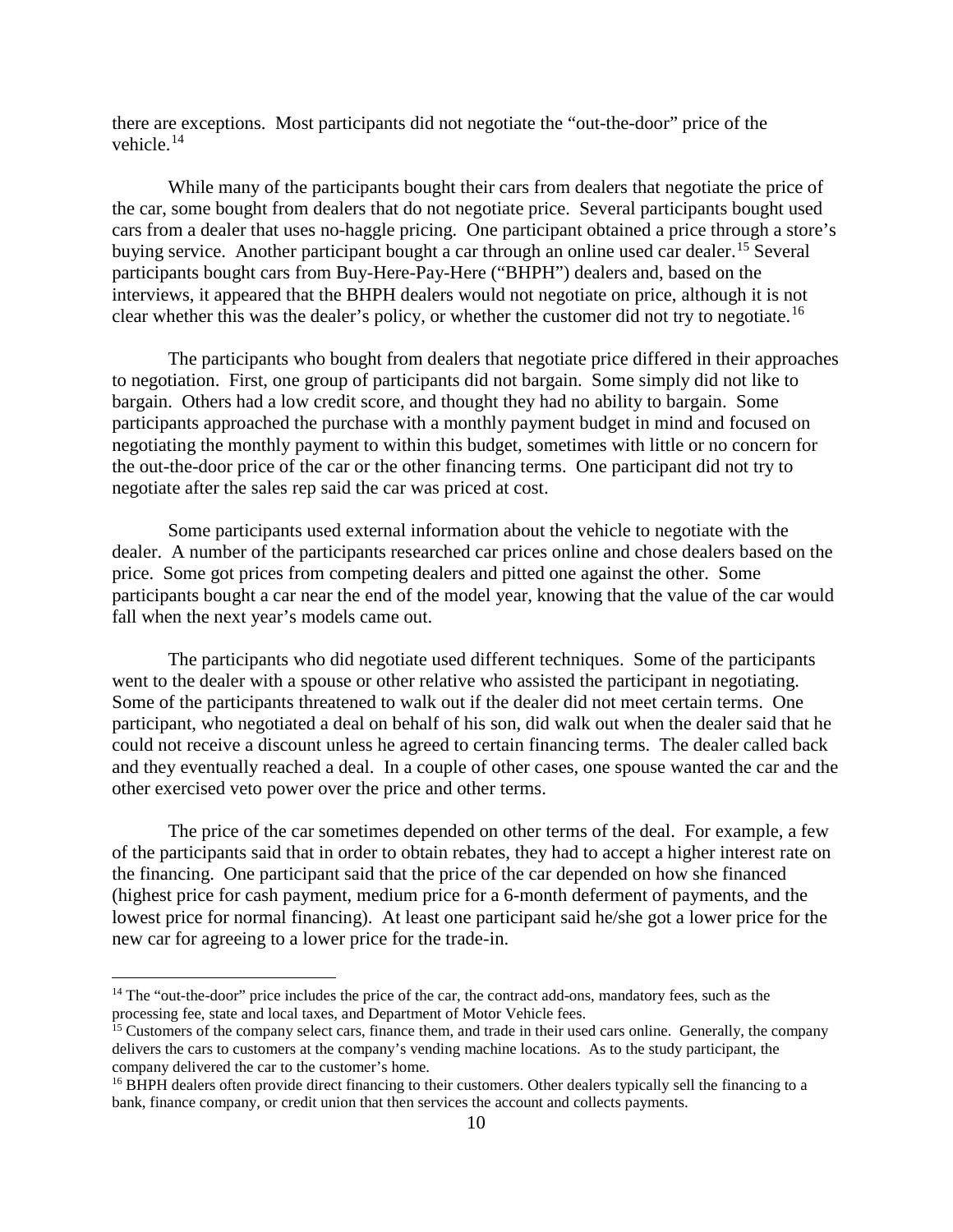Several participants suggested that the dealer engaged in unfair negotiation. One said that the dealer tried to get him or her to focus on the monthly payment and divert his or her attention from the price of the car, the cost of the add-ons and additional fees, and the length of the financing. However, this sales approach is also consistent with the finding that many participants prioritize the monthly payment over other terms of the deal. Two of the participants said that the salesperson agreed to a good price, but the financing rep/manager overruled and said that price was not possible. One participant complained about non-transparent pricing. Specifically, she said that the pricing depended on the choice of financing. If they took the 0% financing offer, then they got one price (presumably higher) and if they brought their own financing, they would get a different price. She also complained that when the dealer rep tried to explain the price, starting with the final price and working backwards, this led to a different price than the sticker price.

#### **3. Financing**

In the financing section of the FTC study interviews, we explored the participants' experiences with obtaining financing through the dealer, including searching for financing and determining the financing terms with the dealer's representative. Recruiting participants with a range of credit scores provided information about consumers' experiences in different market segments. In particular, the FTC staff selected a certain number of participants with subprime credit scores and above-subprime credit scores. Analysis of these two groups is particularly relevant for the financing portion of the interviews, because consumers with subprime credit scores have less access to credit than consumers with above subprime credit scores, and this could affect their search for financing and their decision to accept credit.

The financing terms that a consumer obtains depends on several factors, including but not limited to the consumer's credit score, the amount financed, the down payment, and the financing maturity (CFPB (2016)). Searching for financing can help consumers obtain better terms, particularly if consumers obtain loan preapproval from an independent source prior to going to the dealer. Dealers solicit financing offers for their car buyers from various third-party finance companies and some offers may be better than others. In addition, dealers sometimes add a margin to the interest rate offered by the third-party finance companies. If the consumer has an offer from an outside source, the dealer will have the incentive to find a competitive offer from its third-party finance companies and will have less latitude to add a margin to the interest rate. In its study of the consumer car-shopping experience, the CFPB (2016) found that some car buyers believed that the terms they would get from competing financial institutions would be similar to those they got from the dealer, and this could deter car buyers from searching for financing offers.<sup>[17](#page-14-0)</sup>

In the FTC study, many of the participants considered dealer financing to be a large convenience overall. A number of the participants either conducted research on auto financing interest rates or obtained offers from independent sources before going to the dealers. For some

<span id="page-14-0"></span> $17$  CFPB (2016) summarizes the results a focus groups study that the CFPB conducted in 2014 to learn about consumers' experiences in automobile financing. The report also examines consumer complaints concerning vehicle financing.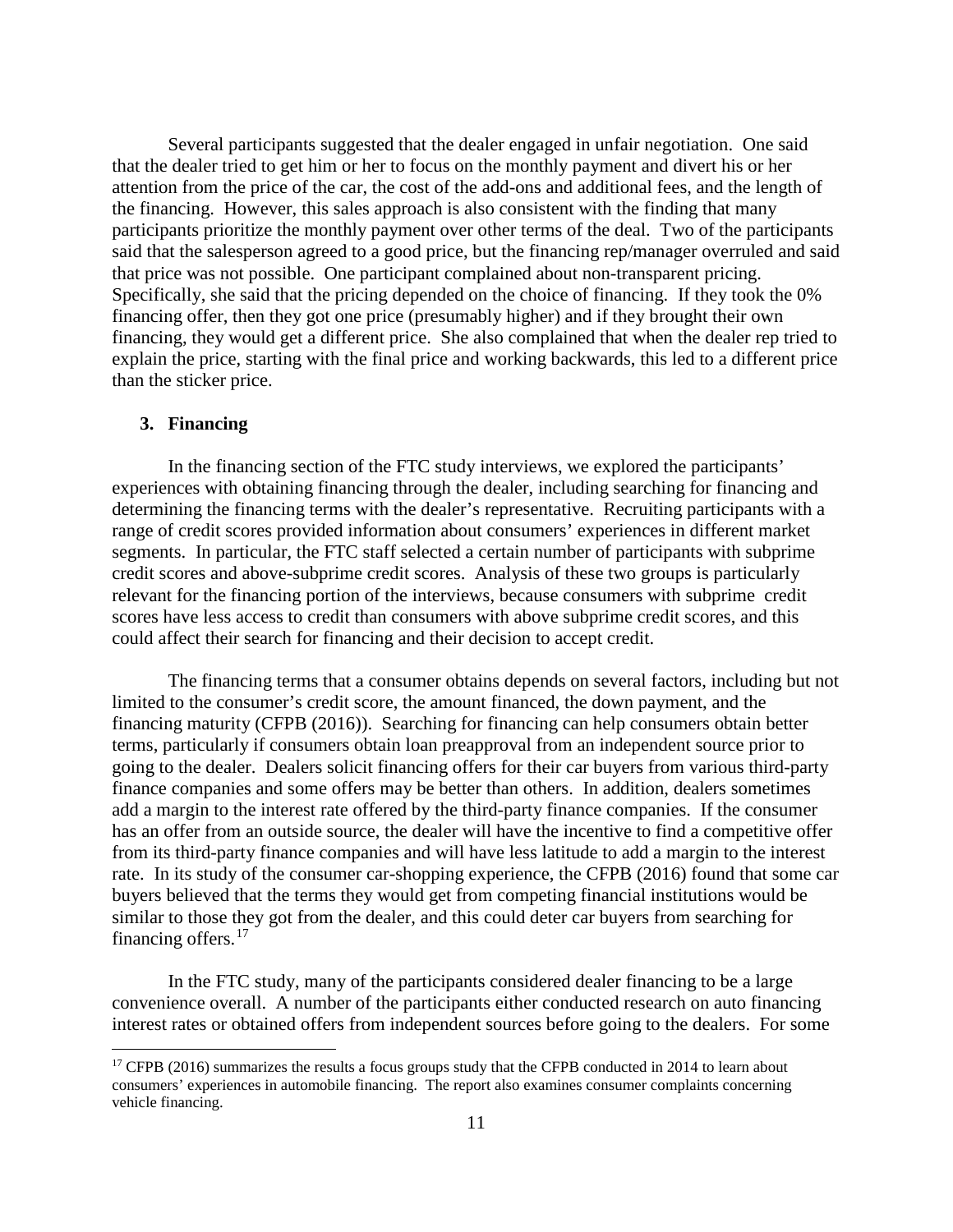of the participants who obtained offers in advance, the financing amount for which they were approved was less than the amount needed to finance the actual transaction. Because it was inconvenient to go back to the financial institution, the participants tended to accept the financing offered by the dealer. Some participants got lower rates from the dealer than they were offered by independent sources. Some participants with low credit scores could not get an offer from a bank or credit union. One participant was planning to pay with cash, but did not have enough to cover the entire transaction, and the dealer said that the minimum amount financed was \$10k. Some participants were attracted to an offer of 0% financing, but did not qualify for it due to too low a credit score.

When discussing the terms of the financing with the finance manager, most of the participants were primarily concerned with the amount of the monthly payment. Surprisingly, this was true for many participants in the above subprime group, as well as for the participants in the subprime group, who are more likely to be cash constrained. A number of participants accepted longer financing terms to lower the monthly payment. This is consistent with other research finding that borrowers are much more sensitive to the loan maturity than to interest rates because they can use loan maturity to target a specific monthly payment (Argyle et al. (2019), Attanasio et al. (2007)). These studies, like ours, found that this result held for almost all consumers, not only those with low credit scores. In reviewing their paperwork, some participants were surprised at the total cost of the transaction, including total financing costs, as they had focused more on other components of the deal, such as the monthly payment or sale price of the vehicle (before financing and add-ons).

Most participants thought they could not negotiate interest rates, consistent with findings of the CFPB's (2016) study. However, some refused to accept offers with rates that were higher than they wanted to pay, and the dealers responded with offers with lower rates. It is possible that the dealers continued contacting additional finance companies and eventually found one with a lower rate.

Several participants considered negotiating financing to mean that they would accept the dealer's trade-offs among the various terms, rather than bargaining for better terms. For example, they could get a lower rate if they agreed to put down a larger down payment, finance for a shorter term, or forgo dealer incentives. Interestingly, one participant was told that he would get a lower rate only if he financed for six years. Some consumers selected from a menu of financing terms offered by the dealer.

Four of the participants in the subprime category bought cars from BHPH dealers, which often provide financing themselves, rather than obtaining financing through third-party finance companies. In two of these deals, the dealer did not explicitly charge interest as it is typically applied in auto financing. However, the documentation showed that one of the dealers set a "cash price" that was lower than the "finance price," and the difference was essentially a finance charge. These participants did not attempt to negotiate price or the terms of the financing.

Some of these participants searched other dealerships before going to the BHPH dealer and were turned down for financing due to their credit or because they could not make a large enough down payment. Research has found that for consumers who are cash constrained, the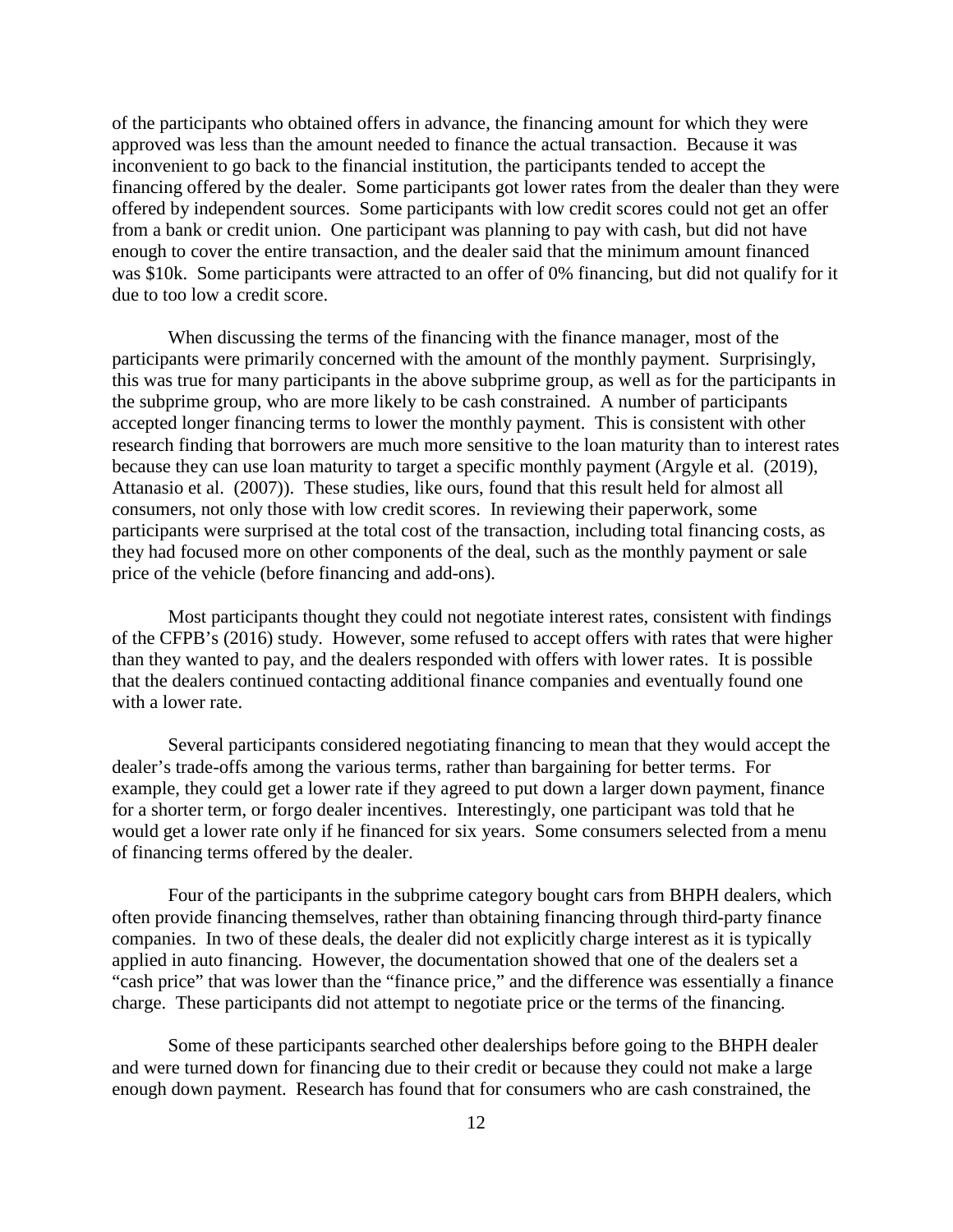decision to purchase a car is heavily dependent on the required down payment (Einav et al. (2012)). Car buyers with subprime credit scores are particularly sensitive to down payments. In a study of subprime auto buyers, Adams et al. (2009) found that increasing the required down payment by \$100 reduced car demand by nine percent, and that it would take a price increase of about \$3,000 to reduce demand by the same amount. From the perspective of a finance company, higher down payments reduce the volume of loans but increase loan quality, defined as the likelihood that a loan is repaid. Adams et al. (2009) found that for a given amount borrowed, borrowers who make smaller down payments are more likely to default.

Some FTC participants accepted an interest rate that they thought was high, and said that they planned to refinance later. The CFPB (2016) study also found this to be a frequent consumer reaction. Some of the FTC participants with low credit scores said they planned to refinance after making a few payments or otherwise trying to improve their credit scores. One participant said that he/she was in the process of refinancing. Some participants reported that the dealer told them they could later refinance their purchase. In a few of those cases, the dealer meant that the participant could trade in the vehicle for another purchase. In others, it was clear that the dealer was referring to outside refinancing. In some cases, the means of refinancing to which the dealer was referring was unclear. Relatedly, some participants were not concerned with unfavorable financing terms because they planned to pay it off quickly, either by making larger payments or trading the car in before the financing was paid off.

In addition to the above observations, a couple of other aspects of participants' financing experiences are worth noting. Two participants rolled negative equity into their financing. One appeared to be aware that this was happening, but the other was surprised to see during the interview that the dealer had rolled \$870 of negative equity into her new financing. Finally, some participants claimed that the dealer ran their credit so many times that it lowered their credit scores.

#### **4. Additional products and services**

For most participants in the FTC study, contract add-ons such as Guaranteed Auto or Asset Protection ("GAP") insurance<sup>[18](#page-16-0)</sup> or extended warranties were offered during the financing stage of the transaction after the price of the car was negotiated. Sometimes dealers presented the price of each add-on,<sup>[19](#page-16-1)</sup> sometimes they presented the add-ons in a bundled package, and sometimes they quoted the price in terms of how much it would increase the monthly payment.

Offering add-ons after the price of the car is negotiated is a form of drip pricing. The broader literature on drip pricing shows that this practice can result in higher prices to consumers (Ellison (2005), Gabaix and Laibson (2006), Huck and Wallace (2010)). Learning additional fees only after the base price is known can reduce the likelihood that consumers will search for alternative suppliers compared to a setting where the fees included in the base price of the product (Huck and Wallace (2010)).

<span id="page-16-0"></span><sup>&</sup>lt;sup>18</sup> GAP insurance covers the difference between the value of an automobile and the amount the consumer owes on the automobile financing in case the automobile is totaled or badly damaged.

<span id="page-16-1"></span><sup>&</sup>lt;sup>19</sup> In addition to the price of a contract add-on, any taxes on the add-on would also add to the total out-the-door price of the car.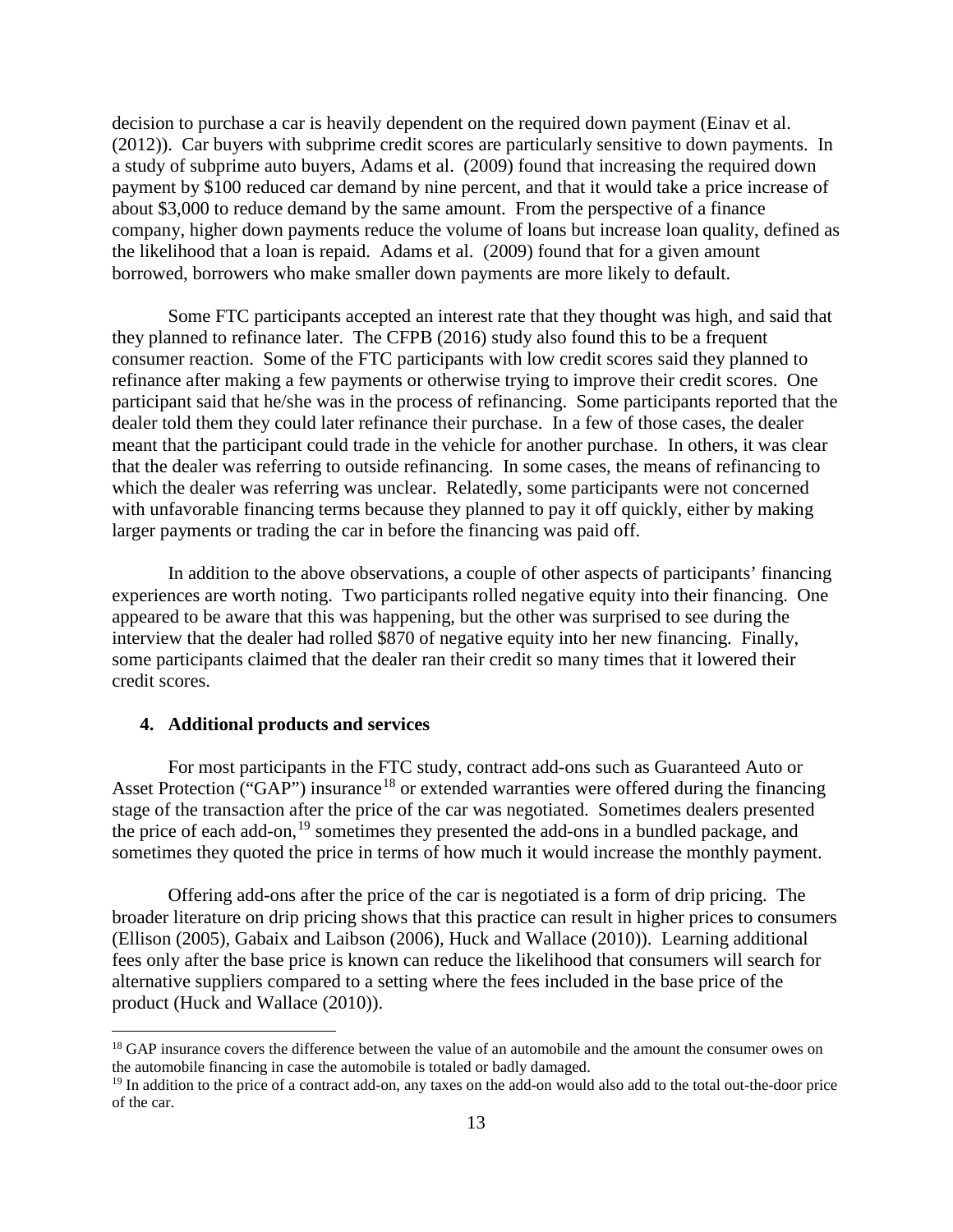Several factors present in car buying raise concerns that drip pricing could increase prices and reduce search. Selling add-ons later in the buying process, rather than when the price of the car is negotiated, may obscure the total cost of the add-ons during search and discourage consumers from searching for other dealers after they learn the costs. If dealers do not advertise the prices of add-ons on their websites, one would have to repeat much of the car buying process with another dealer to determine how the add-on prices compare.<sup>[20](#page-17-0)</sup> Consumers may assume that add-on prices are the same at all dealers. In addition, consumers interviewed in the FTC study tend to think they cannot negotiate add-on prices.<sup>[21](#page-17-1)</sup> Another factor that reduces the transparency of add-on prices is that dealers sometimes quote the prices of the add-ons in terms of the effect on the monthly price. This can de-emphasize the effect of the add-ons on the out-the-door price of the vehicle. Moreover, the dealer can extend the maturity of the financing to reduce the effect of the add-on on the monthly payment, obscuring the total cost of the add-on. Finally, consumers often become mentally fatigued during the long buying process and may not be as attentive when the dealer is discussing add-ons as they are during the negotiation for the car.

Most FTC study participants did not think that add-on prices were negotiable. Only one participant said he got a discount on the add-ons, although one participant said he got some addons free of charge because he did not negotiate the price of the car. His paperwork, however, indicated that he had actually paid for these add-ons. Some participants said they could buy extended warranties from sources other than the dealer, and several participants knew that GAP insurance was available through other sources.

Several participants who thought that they had not purchased add-ons, or that the add-ons were included at no additional charge, were surprised to learn, when going through the paperwork, that they had in fact paid extra for add-ons. This is consistent with consumers' experiencing fatigue during the buying process or confusion with a financially complex transaction, but would also be consistent with dealer misrepresentations. Sometimes there were items listed in the buyer's order that the participant was not aware of and had not noticed during the transaction, or that the participant could not identify. In the CFPB (2016) study, some consumers reported paying for add-ons they had not wanted, and some consumers reported that lenders insisted that the purchase of add-ons were necessary for the financing to be approved.

A few of the FTC participants bought add-ons, but canceled them later, after the transaction was completed. Several participants ruled out buying any add-ons, saying that they were a bad deal. Several participants did not know what GAP was, or they believed it was something that it was not (e.g., that it insured the car before the consumer's insurance was transferred from the old car to the new one).

Participants' reasons for wanting an extended warranty or service contract varied, and there were issues with either the purchase or later use of these contracts for many who purchased

<span id="page-17-0"></span> $20$  Note that Scott Morton et al. (2011) found that consumers' knowledge of the dealer invoice price did not help consumers negotiate the prices of ancillary services, which suggests that even consumers who search for price information in advance do not obtain lower add-on prices.<br><sup>21</sup> This is consistent with the Busse et al. (2010), the results of which suggest that there is relatively little price

<span id="page-17-1"></span>negotiation for add-ons that are sold with financing.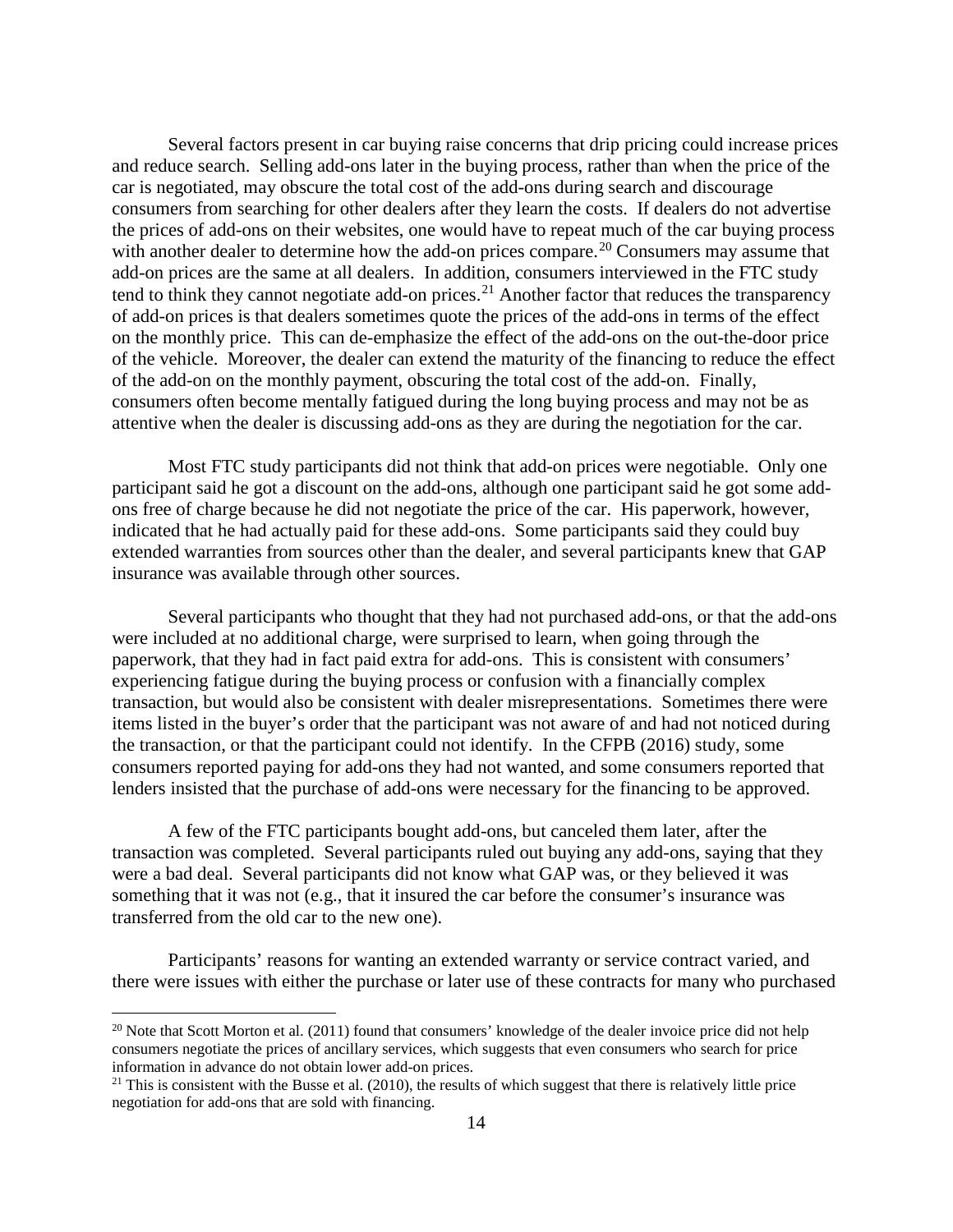them. Some participants mentioned that extended warranties cost less with higher deductibles. Several participants justified purchasing extended warranties because the "electronics" are expensive to repair. Some participants purchased service plans because of the convenience. Many participants who wanted these contracts purchased them without understanding the terms of purchase. At least some participants purchased extended warranties or service plans without knowing what services or repairs were covered, and a few of them were later surprised to find that they had to pay out of pocket for repairs or service that were not covered.

It would be useful for consumers to have information about the costs and benefits of extended warranties and service contracts before deciding whether to buy them. Some research suggests that the cost of extended warranties exceeds the savings in out-of-pocket repair expenses for many consumers (Consumer Reports  $(2014)$ , Lee and Venkataraman  $(2016)$ ).<sup>[22](#page-18-0)</sup> Even if extended warranties do not always pay off financially, this does not necessarily mean that extended warranties are a bad deal for everyone. For example, a consumer who is credit constrained may prefer purchasing an extended warranty and amortizing it with the automobile financing rather than risking the need to pay cash for future repairs. Some cars need more repairs than others, and extended warranties may be a better deal for these cars. Consumer Reports (2014) found that consumers who owned relatively unreliable brands were more satisfied with their extended warranties than were consumers of reliable brands. Consumers who have a high demand for extended warranties tend to be risk averse (Kelley and Conant (1991)). They may be able to meet the added cost of the warranty, but face difficulty in paying large, unanticipated repair costs. In any event, based on the interviews in the FTC study, it seems that most participants did not carefully evaluate whether extended warranties, service contracts or other contract add-ons were worth the money, and may not have had adequate information to do so.

#### **5. Contract and post-purchase and review of documents**

The last portion of the interviews was devoted to a brief discussion of the overall experience followed by review of participants' transaction documents. Comparison of information on the documents with participants' accounts of the buying process as recalled during the interview revealed additional insights into consumer understanding of the process and its limitations.

The deals took a long time to complete – often 5 hours or more. Some extended over several days. By the time the participants got to the paperwork, they tended to express being fatigued from a long process.

Participants were asked whether they discussed a vehicle tracking device with the dealer, and their paperwork was checked for any indication of one. Tracking devices can include a remote shut-off mechanism to prevent use of the car in the event of missed payments. Most of the participants were not aware of any vehicle tracking device or a remote shut-off mechanism on their vehicle, nor did their paperwork suggest the presence of one. When asked about this,

<span id="page-18-0"></span> $22$  These studies would be more useful if they had controlled for whether the factory warranty was still in effect at the time of the study and how much time was remaining on the extended warranty. Controlling for these factors is necessary for a true cost-benefit analysis.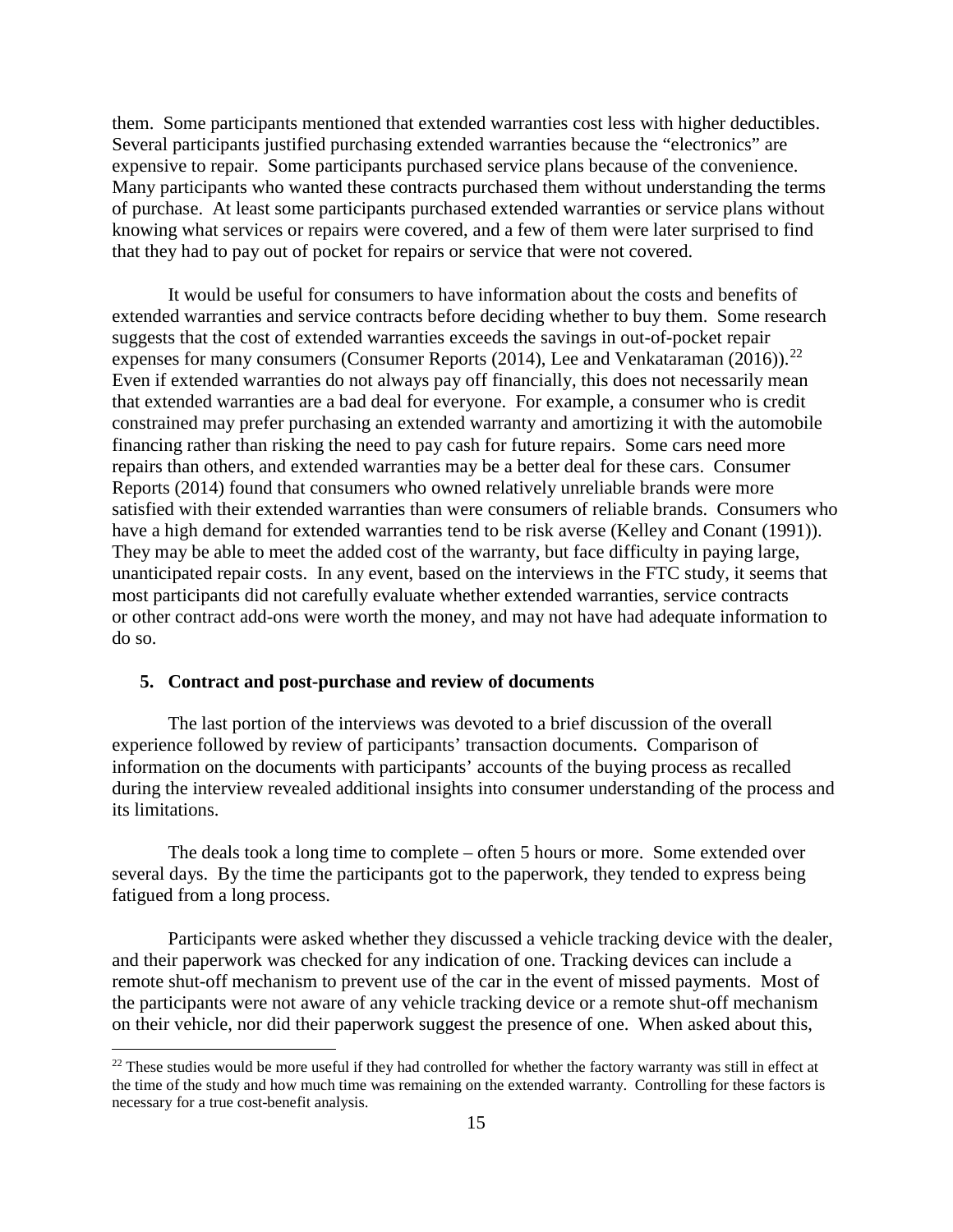participants tended to think the interviewer was referring to GPS or Lojack. One participant said that the dealer installed a tracking device on the car as a sort of "baby-sitter."

The participants were mixed on their knowledge of spot delivery. Spot delivery is the practice of delivering a car to a consumer before final approval for the financing is received from the financing source. Some participants knew what spot delivery is, but many did not.

As mentioned above, during the documents review some participants misunderstood or did not know the financing terms of their transactions, and several were surprised to learn that they had paid extra for add-ons that they either had not remembered getting or thought were included in the price of the car.

During the document review component of the interviews, many participants were unable to explain apparent discrepancies between line items in the buyer's order or invoice and the retail installment sales contract.

The processing fee/documentation fee, which were not discussed until the document review portion of the interview, varied significantly across dealers. A few of the participants complained about the processing fee.

#### **V. Overall Lessons from the Study**

Our analysis of the interviews suggests several areas of the process where consumers did not understand the process. The lessons from the study provide a foundation for development of consumer education or for further research into potential modifications of the buying process.

• Most participants engaged in some search for the car and dealer. The amount and type of research that participants performed regarding the car and the dealer varied, but the interviews suggest that some participants did not collect the information that is most useful in negotiating the price or the financing.

Existing research indicates that information that is helpful in negotiating the price includes the dealer invoice price, price quotes from competing dealers, and price quotes from online buying services. For trade-ins, consumers who know the book value of the trade-in vehicle and obtain an offer from another potential buyer will be better equipped to evaluate the dealer's offer. While advertising can inform consumers about special promotions, consumers may not qualify for promotional offers. Researching interest rates and obtaining an offer from an independent finance firm before going to the dealer can also help consumers obtain better financing terms. This information can help consumers obtain a better deal, even for those who do not like to negotiate. While some participants had engaged in such search activities prior to visiting the dealer, many went to the dealer without knowledge of what prices and financing terms to expect.

• When arranging financing with the dealer, many participants were most interested in the monthly payment, and some dealers focused discussion on this term as well.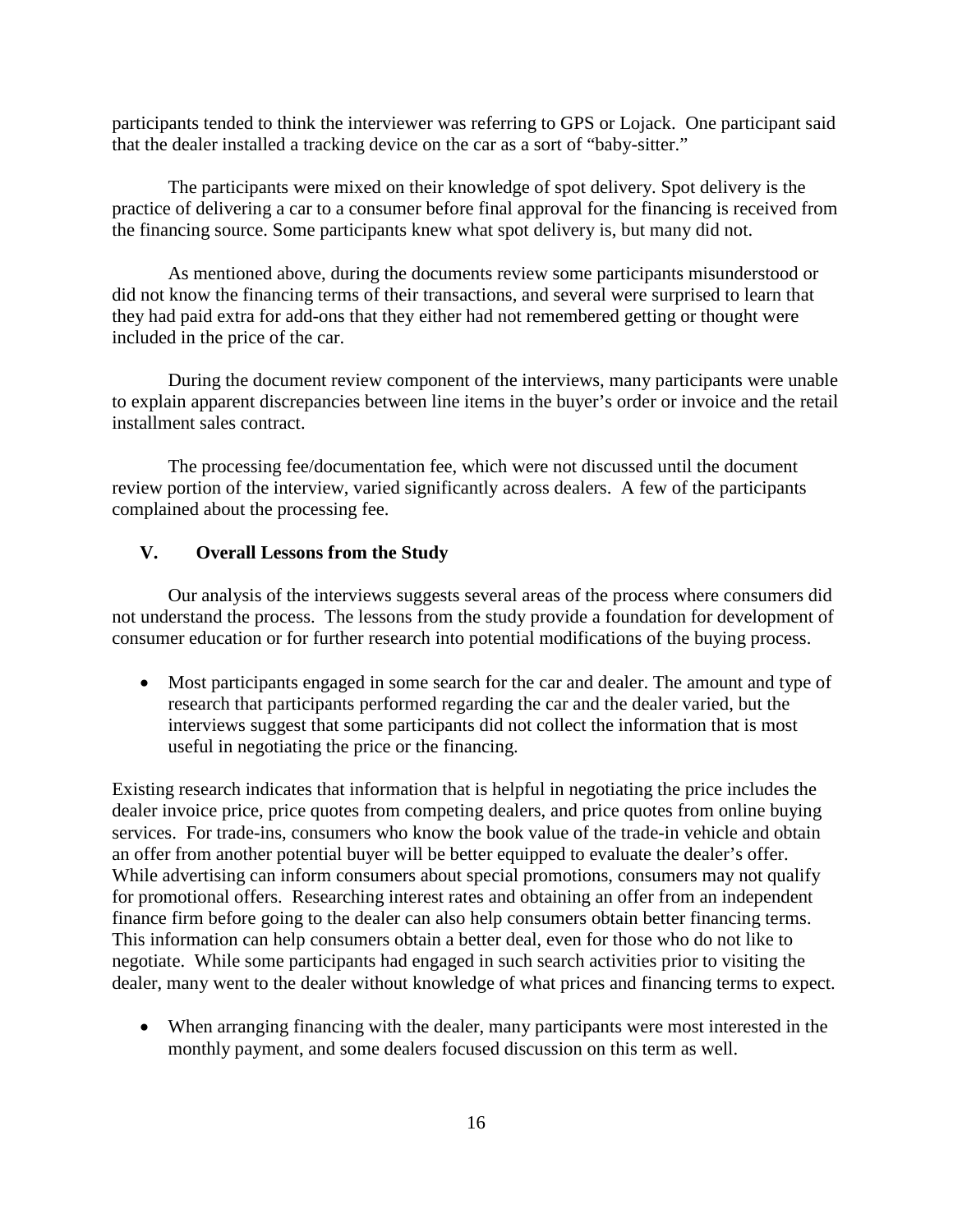Most consumers approached the process focused on establishing a monthly payment that fit the household's budget, but many appear to have spent less time considering how the overall cost of the financing depends on other factors such as the interest rate, down payment, maturity, and amount financed. Consumers often seemed less focused on the fact that extending the maturity to reduce the monthly payment increases the cost of the financing and requires the consumer to make payments for a longer period of time.

• Most participants did not attempt to or did not know that they could negotiate terms of the transaction other than the price of the car and the trade-in, and some did not negotiate at all.

Negotiating with the dealer can help consumers obtain better terms. The participants may not have negotiated interest rates and contract add-on prices due in part to a belief that they are not negotiable. However, the lack of negotiation in these areas may have also been influenced by the way dealers framed the discussions. The interviews show that dealers often approached financing negotiations offering a lower interest rate only if participants made a larger down payment or accepted a higher car price. However, the interviews indicate that it is possible to negotiate financing terms. Some participants did obtain lower rates by not accepting the first offer from the dealer or by making other concessions.

The interviews identify sales of contract add-ons, such as GAP insurance or extended warranties, as a portion of the car buying process that consumers often did not understand.

Many of the participants had little information about contract add-ons before entering discussions with the dealer about add-ons and most did not attempt to negotiate add-on prices. Most participants appeared to have little prior knowledge of add-on prices and did not seem to have a good understanding of the benefits and limitations of the add-ons. Moreover, there was considerable confusion even after the transaction about add-on purchases. Some participants bought add-ons without understanding what services were included, and some were surprised to learn that they had to pay out of pocket for repairs that were not covered. Several participants who thought that they had not gotten add-ons, or that the add-ons were included at no additional charge, were surprised to learn, when going through the paperwork, that they had in fact paid extra for add-ons. [23](#page-20-0) 

• While some participants understood their transactions, many participants did not know or understand all of the details of their transaction, as revealed in the paperwork review component of the interviews.

Many participants were mentally fatigued by the time they signed the paperwork. Perhaps due to this fatigue, many consumers did not appear to pay attention to all of the contract line items that have prices attached to them, including the price of the car, add-ons, mandatory fees, as well as

<span id="page-20-0"></span><sup>&</sup>lt;sup>23</sup> We considered the possibility that these participants received rebates or other credits in the transaction that offset the cost of the add-ons. In some cases, there was no offset. In other cases, we could not determine whether there was an offset.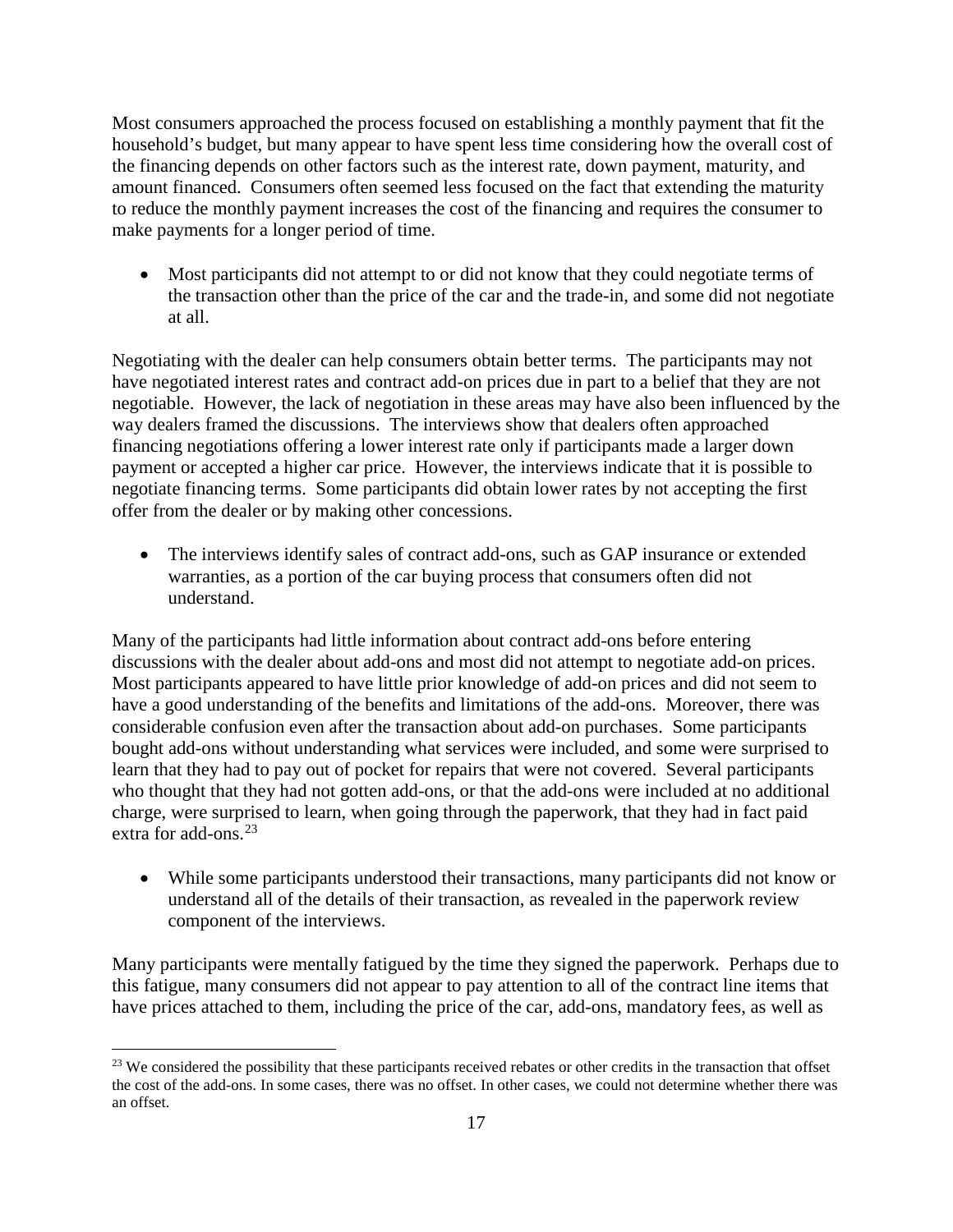all of the financing terms. There would appear to be potential for improving consumer understanding through better disclosures, especially for contract add-ons. However, additional disclosures could further increase the duration of the transaction or the already large amount of paperwork to review.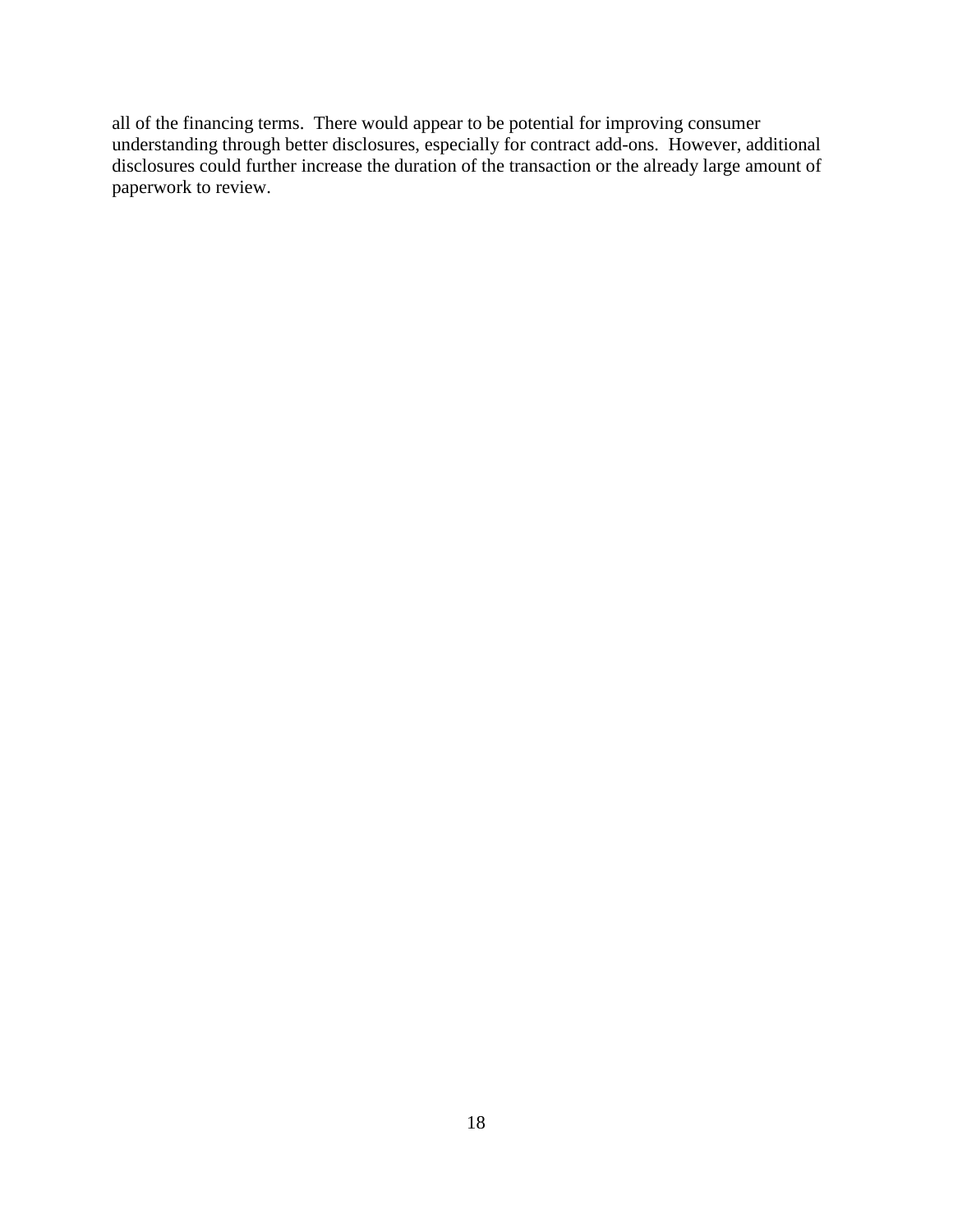#### **References**

- Adams, William, Liran Einav, and Jonathan Levin (2009), "Liquidity Constraints and Imperfect Information in Subprime Lending," *American Economic Review* 99(1): 49-84.
- Agarwal, Sumit, Brent W. Ambrose, and Souphala Chomsisengphet (2008), "Determinants of Automobile Loan Default and Prepayment," *Economic Perspectives* 32(3).
- Argyle, Bronson, Taylor D. Nadauld, and Christopher Palmer (2019), "Monthly Payment Targeting and the Demand for Maturity," NBER Working Paper 25668: <http://www.nber.org/papers/w25668>
- Attanasio, Orazio, Pinelope K. Goldberg, and Ekaterini Kyriazidou (2008), "Credit constraints in the market for consumer durables: Evidence from micro data on car loans," *International Economic Revie*w 49(2): 401–36.
- Busse Meghan R. and Jorge M. Silva-Risso (2010), "One Discriminatory Rent" or "Double Jeopardy: Multicomponent Negotiation for New Car Purchases," *American Economic Review*, 100(2) 470-74.
- Census (2010), 2010 US Census: <https://factfinder.census.gov/faces/tableservices/jsf/pages/productview.xhtml?src=CF>
- CFPB (2016), *Consumer Voices on Automobile Financing*. https://files.consumerfinance.gov/f/documents/201606 cfpb consumer-voices-on[automobile-financing.pdf.](https://files.consumerfinance.gov/f/documents/201606_cfpb_consumer-voices-on-automobile-financing.pdf)
- CFPB (2016), "How does a lender decide what interest rate to offer me on an auto loan?" CFPB website: [https://www.consumerfinance.gov/ask-cfpb/how-does-a-lender-decide-what](https://www.consumerfinance.gov/ask-cfpb/how-does-a-lender-decide-what-interest-rate-to-offer-me-on-an-auto-loan-en-765/)[interest-rate-to-offer-me-on-an-auto-loan-en-765/.](https://www.consumerfinance.gov/ask-cfpb/how-does-a-lender-decide-what-interest-rate-to-offer-me-on-an-auto-loan-en-765/)
- Consumer Reports (2014), "Extended Car Warranties: An Expensive Gamble," *Consumer Reports*, February 28.
- Einav, Liran, Mark Jenkins, and Jonathan Levin (2012), "Contract Pricing in Consumer Credit Markets," *Econometrica*, 80(4): 1387–432.
- Ellison, Glenn (2005), "A Model of Add-on Pricing," *Quarterly Journal of Economics* 120(2): 585-637.
- Experian (2018), *State of the Automotive Finance Market, Q4 2018*, at 12, https://www.experian.com/content/dam/marketing/na/automotive/quarterly-webinars/q3- 2018-safm-v2.pdf.
- Gabaix, Xavier and David Laibson (2006), "Shrouded Attributes, Consumer Myopia and Information Suppression in Competitive Markets," *Quarterly Journal of Economics* 121(2): 505-40.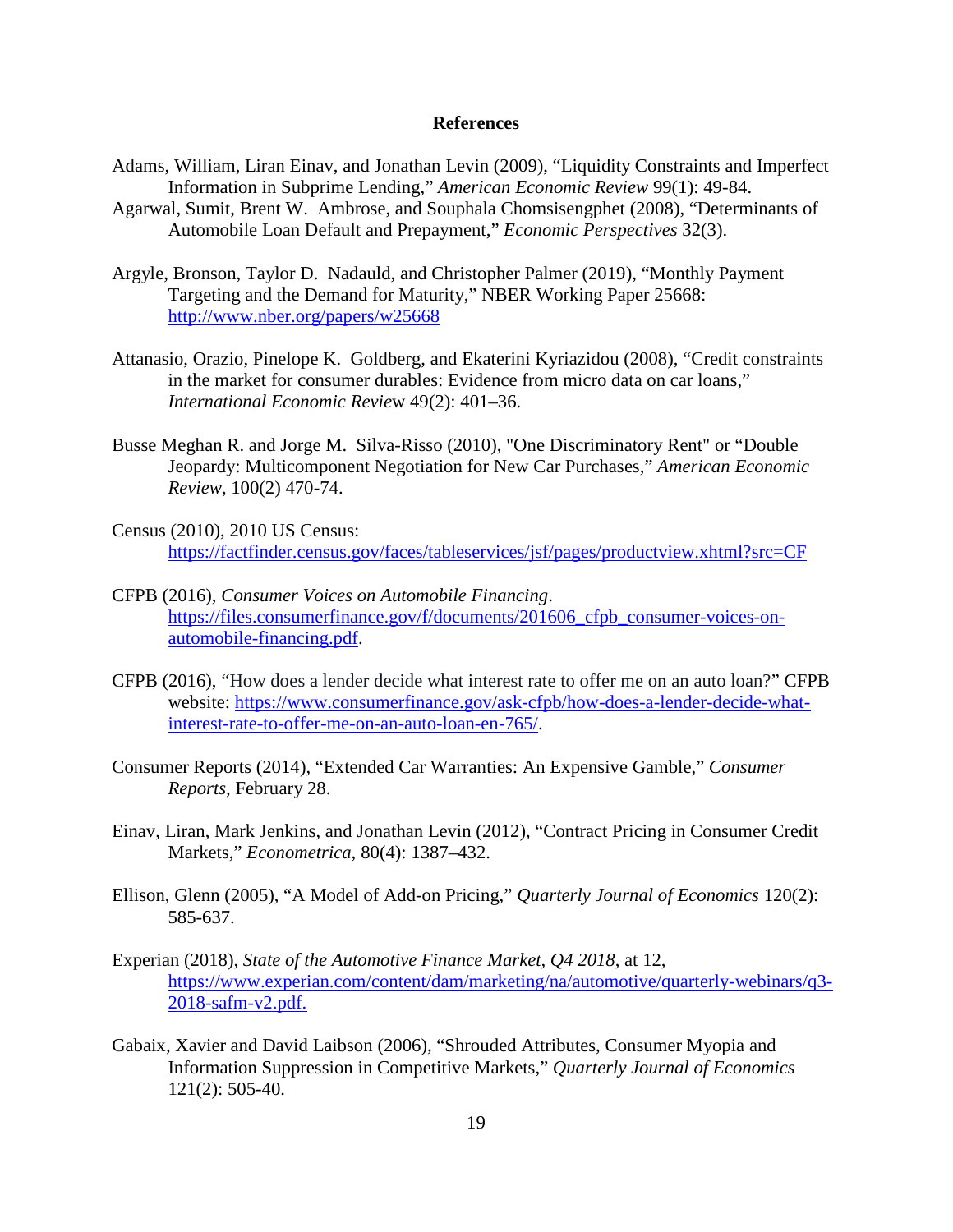- Huck, Steffan and Brian Wallace (2010), "The Impact of Price Frames on Consumer Decision Making," foreword by Amelia Fletcher; prepared for the Office of Fair Trade report *Advertising of Prices*.
- Kelley, Craig A. and Jeffrey S. Conant (1991), "Extended Warranties: Consumer and Manufacturer Perceptions," *The Journal of Consumer Affairs* 25(1): 68-83.
- Lacko, James M. and Janis K. Pappalardo (2007), *Improving Consumer Mortgage Disclosures: Am Empirical Assessment of Current and Prototype Disclosure Forms*, Federal Trade Commission Bureau of Economics Staff Report.
- Lee, Hyeong-Tak and Sriram Venkataraman (2016), "How Do Changes to Manufacturer-Backed Warranties Impact Demand for Extended Warranties?" working paper.
- Scott Morton, Fiona, Florian Zettelmeyer and Jorge Silva Risso (2001), "Internet Car Retailing," *The Journal of Industrial Economics* 49(4): 501-19.
- Scott Morton, Fiona, Jorge Silva-Risso, and Florian Zettelmeyer, (2011), "What matters in a price negotiation: Evidence from the U.S. auto retailing industry," *Quantitative Marketing and Economics* 9: 365-402.
- Zettelmeyer, Florian, Fiona Scott Morton and Jorge Silva-Risso (2001), Cowboys or Cowards: Why are Internet Car Prices Lower?" NBER working paper 8667: <http://www.nber.org/papers/w8677>
- Zettelmeyer, Florian, Fiona Scott Morton, and Jorge Silva-Risso (2006), "How the Internet Lowers Prices: Evidence from Matched Survey and Automobile Transaction Data," *Journal of Marketing Research* 43 (May): 169-81.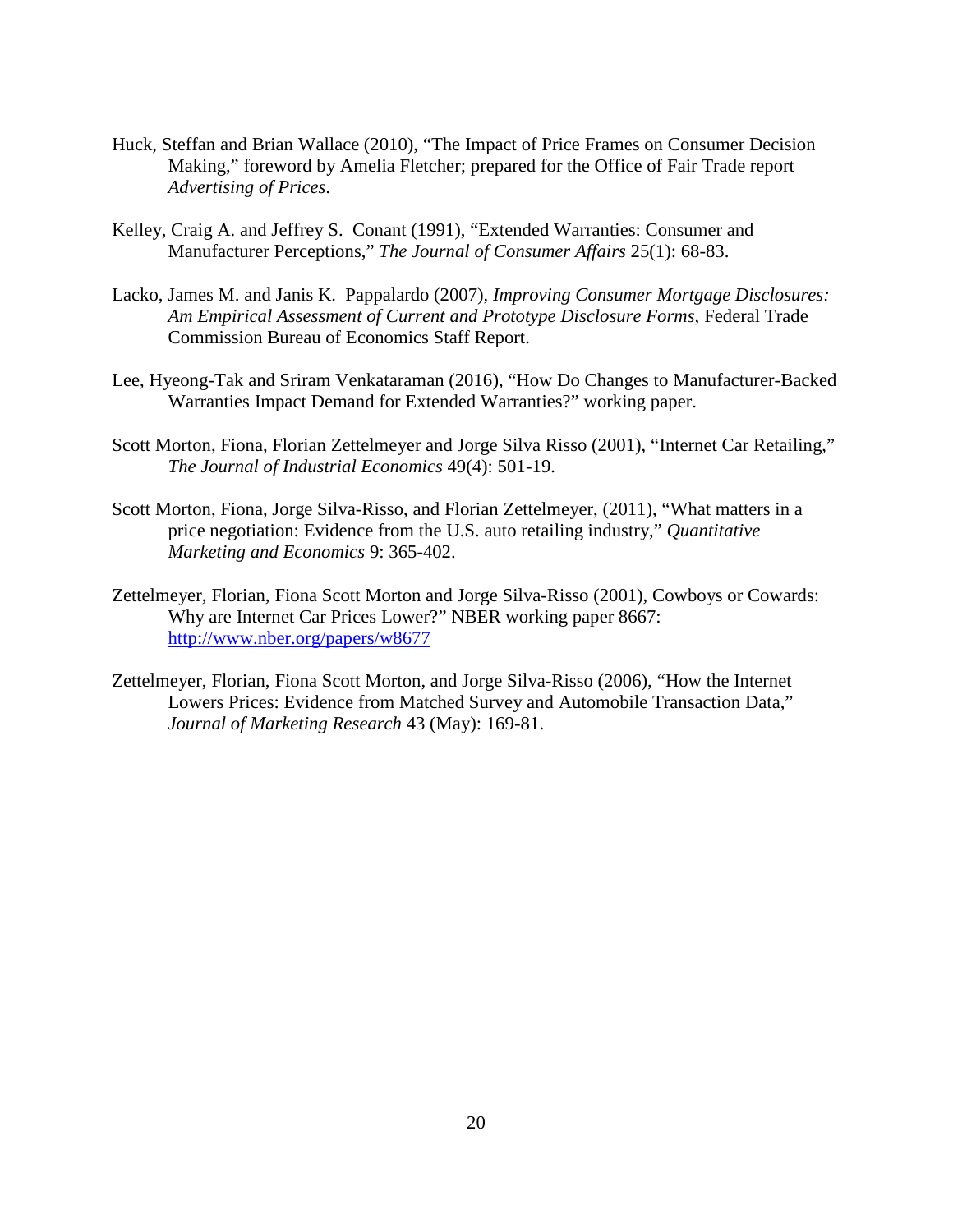## **Appendix A: Interview and Document Walk-Through Topics**

Interview about the automobile buying and financing process

- 1. Shopping for and choosing an automobile to purchase, including:
	- a. Most recent purchase; process of shopping and choosing an automobile, including any advertisements; views on the experience of shopping for and choosing an automobile
- 2. Agreeing to a purchase price, including:
	- a. Process of obtaining a final price for the automobile; views on the experience of obtaining a final price for the automobile
- 3. Trading-in a vehicle, including:
	- a. Whether the vehicle was traded-in at purchase; how trade-in price was determined; paying off the trade-in; views on the experience of trading-in an automobile
- 4. Obtaining financing at the dealership, and discussion of any GPS or tracking device installed in connection with the financing, including:
	- a. How financing was obtained; how monthly payment and APR were obtained and negotiation of any terms; views on the financing experience; understanding of any GPS or tracking device placed on the automobile in the financing process, its purpose, and how it works
- 5. Offers for additional products and services, including:
	- a. Existence of any additional products or services; the process of obtaining them; views on the process of being offered additional products or services; when consumer was told or realized that additional products or services were included
- 6. Contract(s) and post-purchase experience, such as that related to review and signing of paperwork, including:
	- a. Review of any paperwork and the signing process; views on the paperwork or signing process; contact with the dealer since purchasing the automobile
- 7. Other points raised by the consumer about the process
- 8. Overall experience

Walk-through of consumer's financing documents

- 1. Consumer's overall understanding, including:
	- a. General impression of the process; whether it's difficult or easy to understand the paperwork or any part of the paperwork
- 2. Review of available documents, including:
	- a. Review of retail installment sales contract or other credit agreement; credit application; other documents the consumer may have
- 3. Review of the terms of the deal, including:
	- a. Review of monthly payment; amount financed; APR; term of payments; income information; add-on products; etc.
- 4. Consumer's views of documents and terms, including:
	- a. How consumer would describe what the terms of the deal mean
- 5. Discussion of any other documents

Other points raised by the consumer about the documents.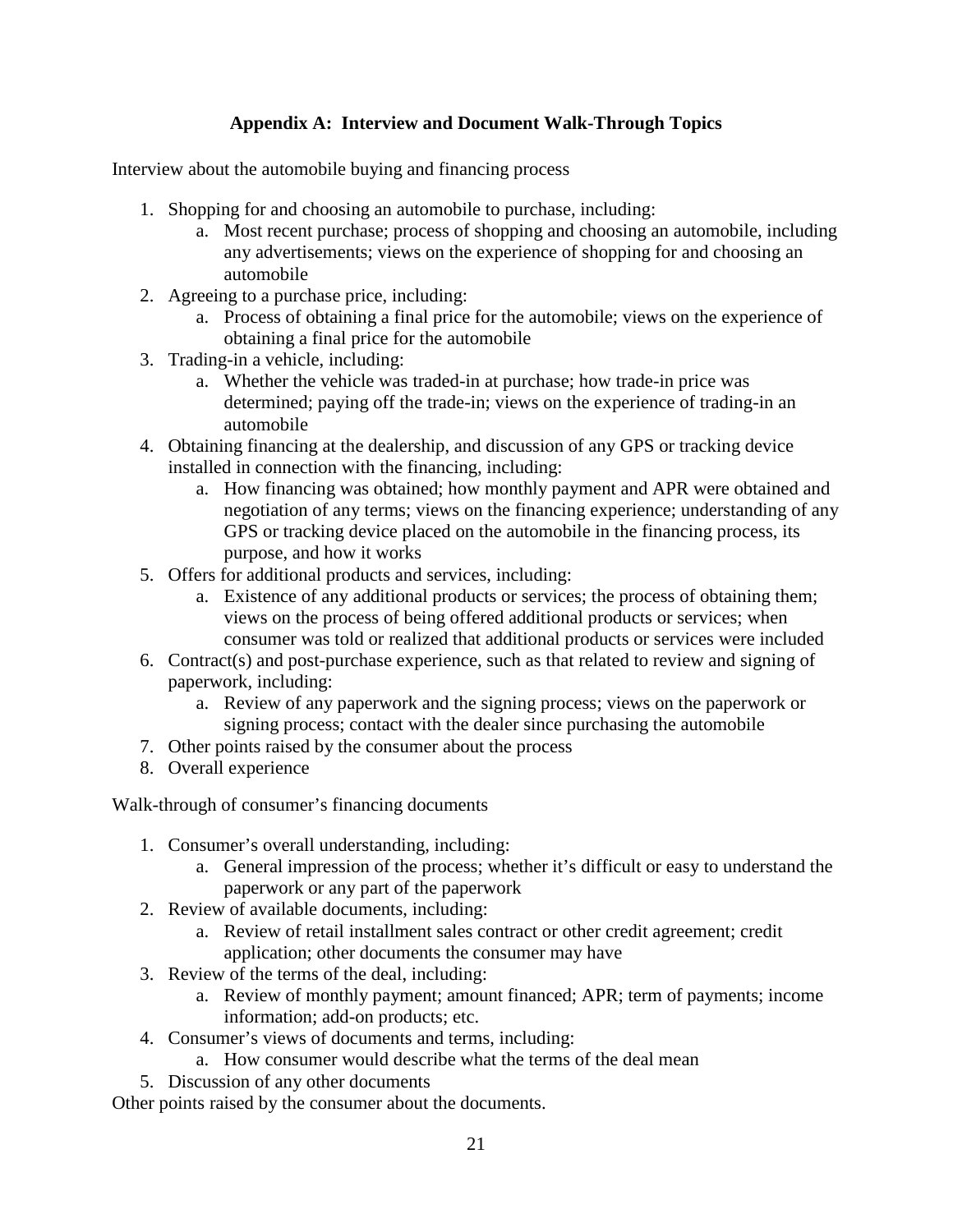#### **Appendix B: Moderator's Guide for Auto Buyer Interviews**

#### Shopping For and Choosing a Car to Purchase

What is the most recent car that you purchased? When did that occur?

What did you like, if anything, about your experience shopping for and choosing a car?

What did you not like, if anything about your experience shopping for and choosing a car?

What influenced your decision on what car to buy, and who to buy from?

[If ads are not mentioned] Did you see any ads?

Once you reached the dealership, how long did the entire process take, from the time you arrived until you left with, or without, a deal?

#### Agreeing To a Price for the Car

How did you go about getting to a price for your car? Did you negotiate?

- What did you like, if anything, about your experience obtaining a final price for your car?
- What did you not like, if anything about your experience obtaining a final price for your car?
- What was the original price, and what was the price you agreed to finally for the car (the final price)? How did that process go? Did the dealer indicate you could get a better price if you agreed to certain conditions? Which ones?
	- [Note: If consumers want to talk further about specific add-ons, say we will discuss that further in a minute.]
- Did you trade in a prior car when you bought this car? If so, how was the trade-in price determined?
- Did you owe money on your prior car at the trade-in? If so, how was the balance owed paid off?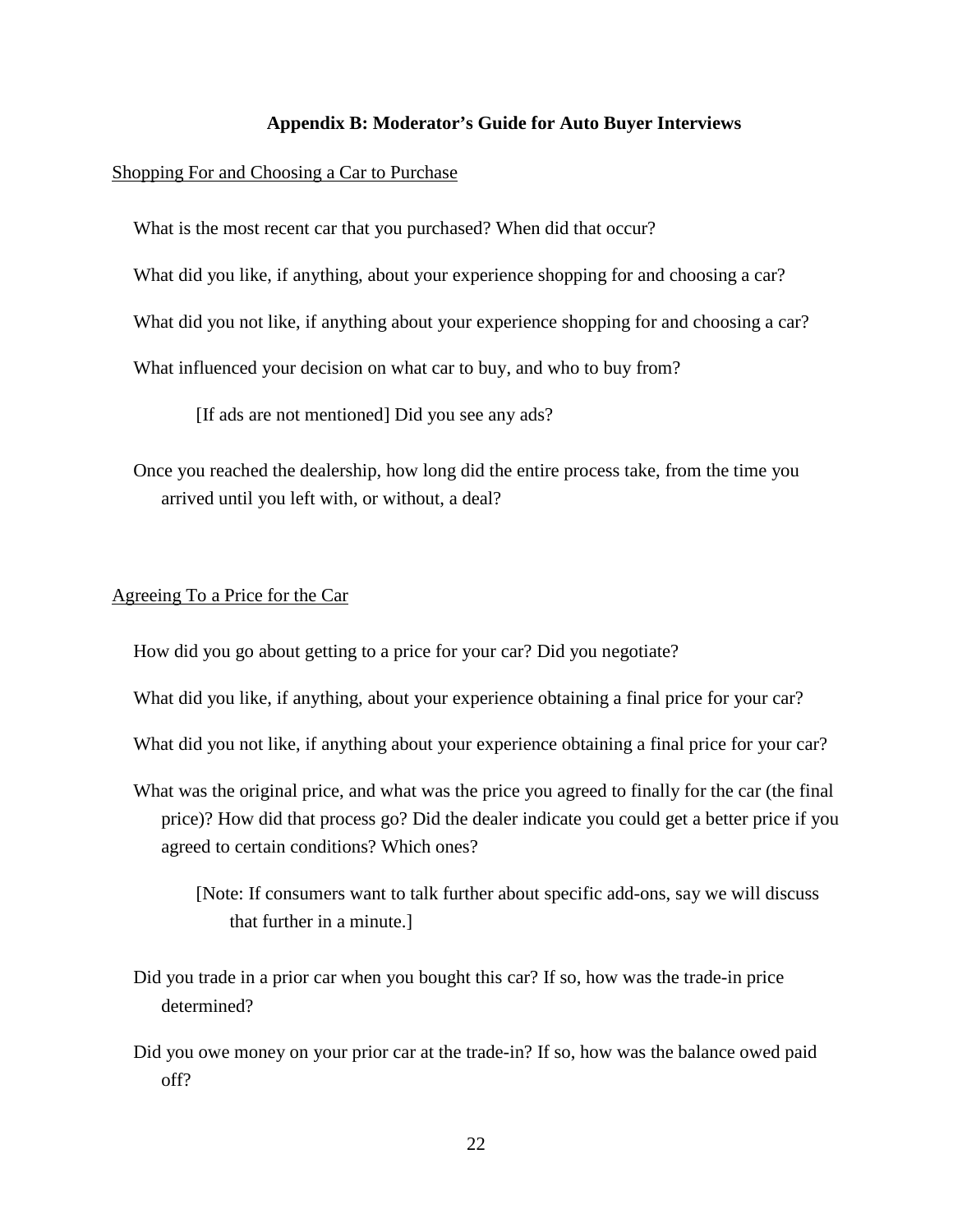#### Obtaining Financing

How did you pay for your car?

What did you like, if anything, about your financing and experience getting it?

What did you not like, if anything, about your financing and experience getting it?

- How did you decide to finance through the dealer? Did you consider getting financing with another company (like a bank) before you went to the dealership? Were you aware you could do that?
- What was the process for obtaining financing at the dealership? Where did you discuss financing (F&I office?).

What terms did you discuss when talking to the dealer representative about financing?

Did you negotiate any of the financing terms?

[If yes] Which ones?

[If no] Were you aware that you could negotiate these terms?

[If respondent mentions the possibility of refinancing the vehicle, or renegotiating the APR or monthly payments after the purchase:]

Could you tell us what happened?

- [If not already answered]
	- o Who told you this information?
	- o Where would you refinance the car or renegotiate the contract terms?
	- o Would you be keeping the same vehicle or trading it in for a different one?

#### Additional Products and Services

Did the dealer offer you any additional products or services to purchase? What kinds?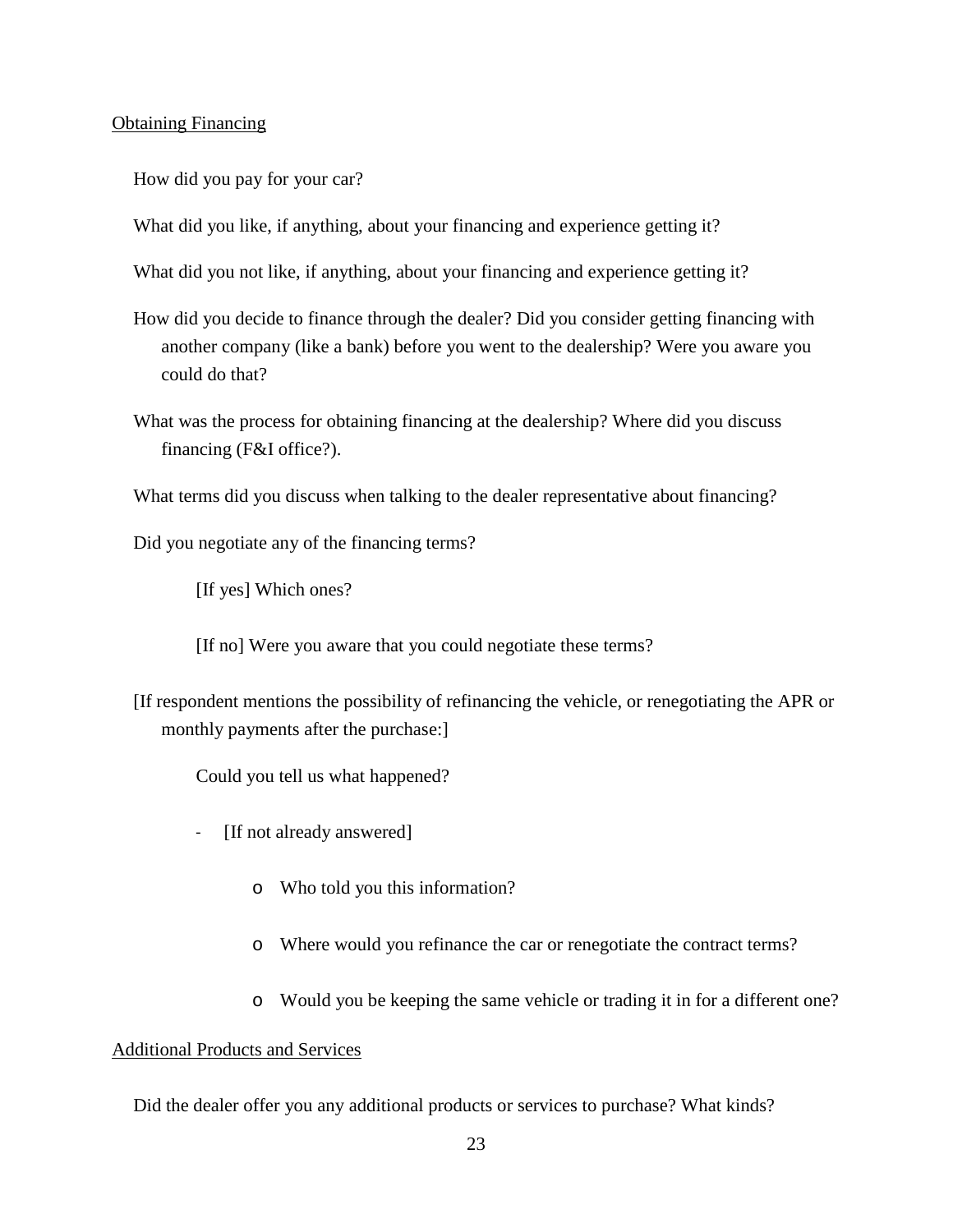[If respondents don't remember or start talking about unwanted options or packages included on the car itself, such as a sunroof, then say, what about something like an extended service contract, rustproofing, or GAP coverage?]

What did you like, if anything, about the dealer offering these additional products or services?

What did you not like, if anything, about the dealer offering these additional products or services

When did this occur in the financing process?

What information, if any, did the dealer give you about the items offered?

[If no substantial response is received, ask]

- o What about the price of each item offered?
- o What about the coverage of each item offered?

Did you purchase any of the additional products?

[Note: Follow up with questions]

- o What was the process for deciding whether to purchase add-ons?
- o [If consumer purchased additional products or services that they did not want] How did you end up purchasing them?
- o [If add-ons were included without consumer's knowledge and consumer realizes it later] When did you realize that you had purchased them?
	- Did you do anything about this after you realized it?

#### Contract and Post-Purchase

Did you have an opportunity to review your paperwork before signing? Did you review it?

What did you like, if anything, about the paperwork or signing process?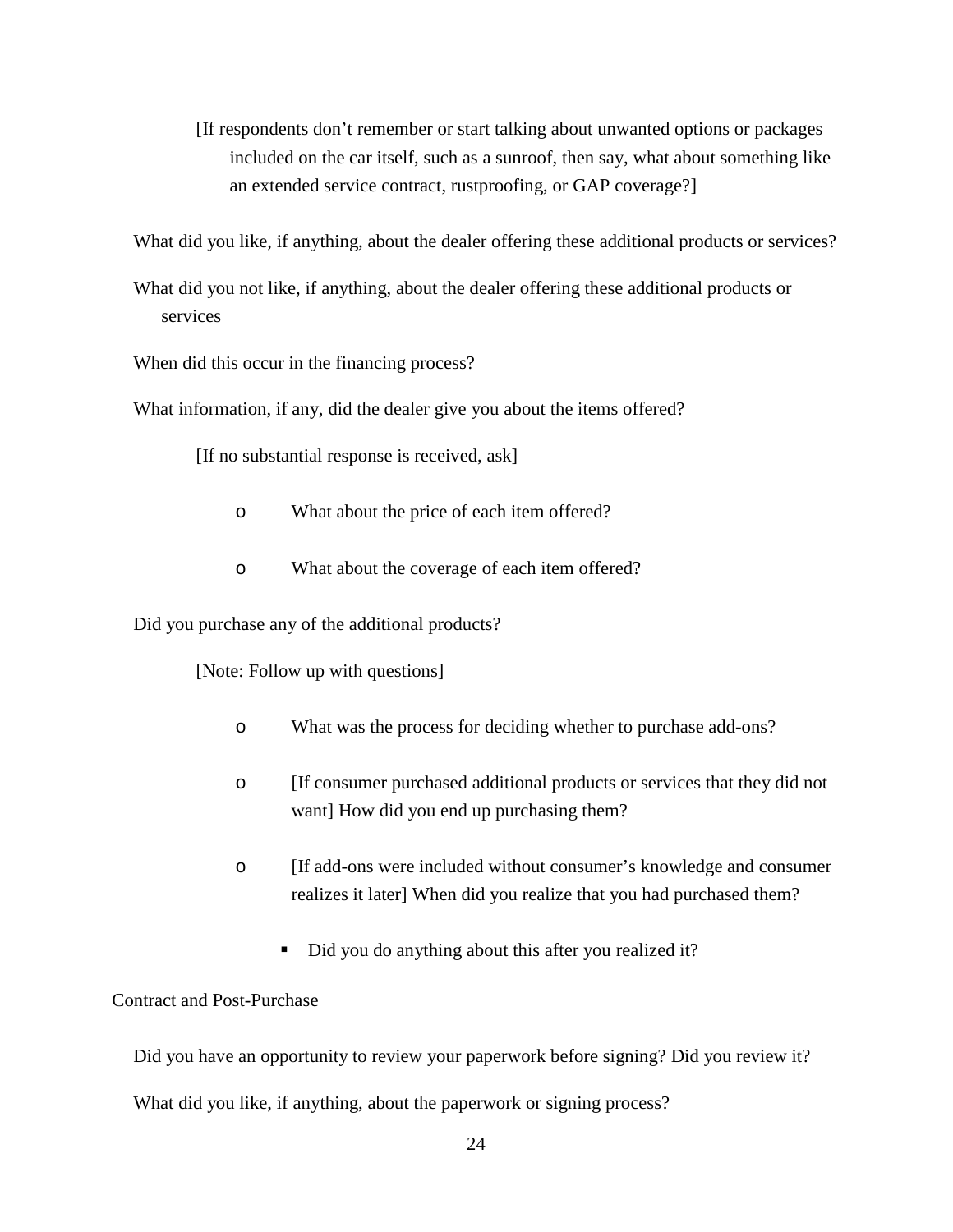What did you not like, if anything, about the paperwork or signing process?

Have you had any contact with the dealer since purchasing the car?

Did the dealer contact you or did you contact the dealer?

- o Why did you contact the dealer?
- o Why did the dealer contact you? How did the dealer contact you (phone, email, mail)? What did the dealer say?

[If problem with financing]

What happened as a result of this problem?

- [If credit terms changed] What was your annual percentage rate (or other terms) before and after the change? Why did you agree to the new financing?
- Do you believe that you needed to sign a new deal? Why or why not? What did the dealer tell you about your rights under the original deal?

Did you try to cancel the original deal?

o [If yes] Did the dealer offer to return your trade-in or down payment? Did you end up paying any fees?

Did you return the car at any point? What did the dealer tell you about whether you needed to return the car?

Was placement of a tracking device required or discussed? If discussed was it before or after you signed the contract?

Can you describe what was said?

Was the device installed on your car? Did you choose to have it installed?

Was there a cost to you for having the device?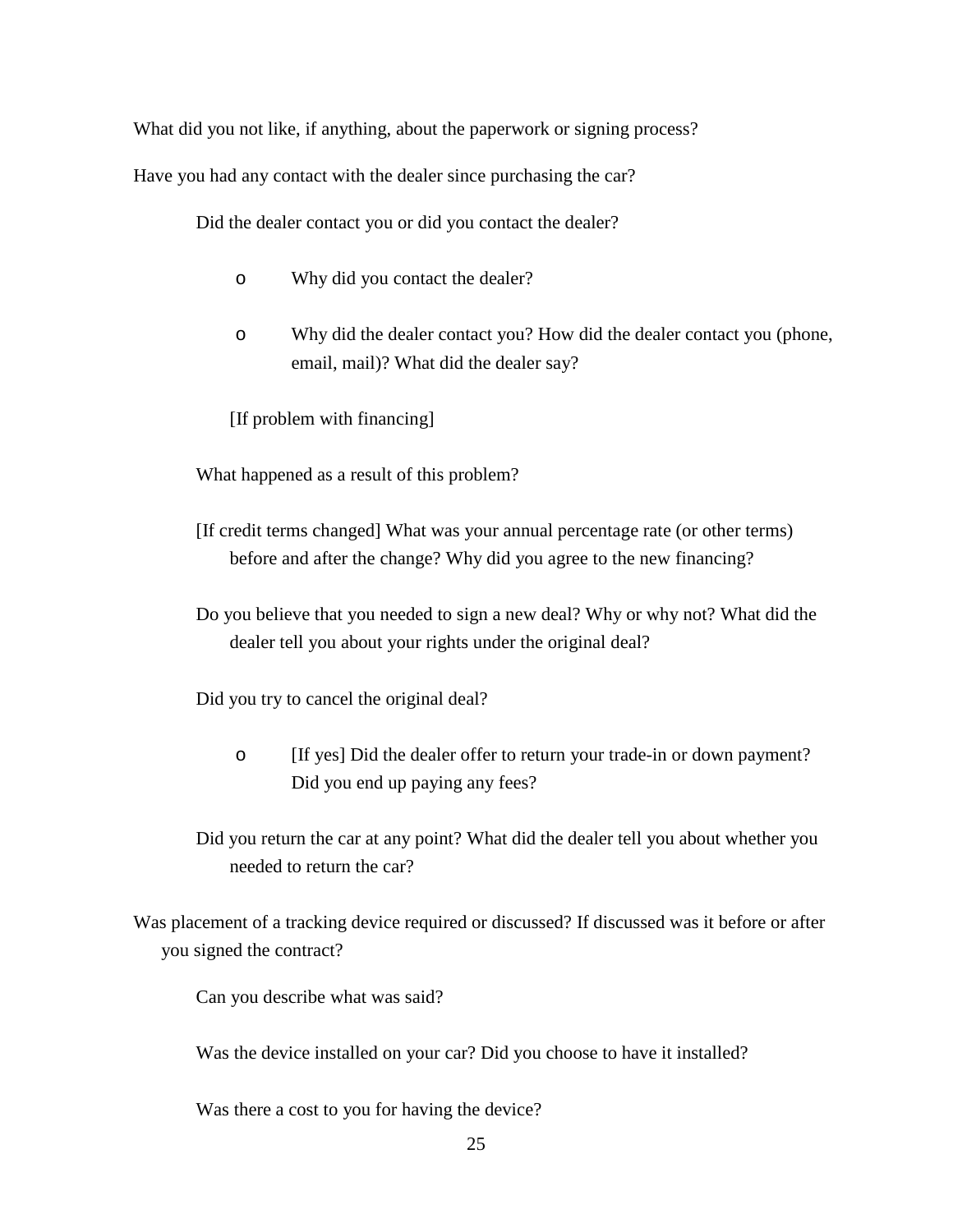Was a tracking device ever activated to shut off your car?

[If yes]

What happened? [If they don't specify, ask where and what time of day?]

Were you instructed to contact someone if you have issues with the device? Who?

Were you able to get the car restarted? [Probe]

[Note: When respondent arrives the contractor's staff will collect paperwork and client will review/walk through financing documents to highlight areas for moderator to probe below during the interview. These documents include but are not limited to the retail installment sales contract or other credit agreement.]

## Overall Understanding

We are interested in whether the paperwork in car sales and car financing is easy or hard for consumers to understand. How would you describe the paperwork you received from the dealership? Do you think it is hard or easy to understand? What, if anything, is easy or hard to understand?

Review of Documents and Terms of the Deal [For each document, ask if it was hard or easy to understand, and why.]

Can I look through your paperwork and ask you a few questions about it?

[Show them several pages from the paperwork, one by one, and ask them questions about their understanding. One key component here will be to show them the paperwork that lists any add-ons purchased, but this should not be the first thing we ask about (even if it is on the first document), and it should not be obvious that it is a primary concern. Other key components include any information relating to the terms of the deal not being final, dealer compensation in the APR, basic terms like the monthly payment, and on the application, income information. For each document ask the following]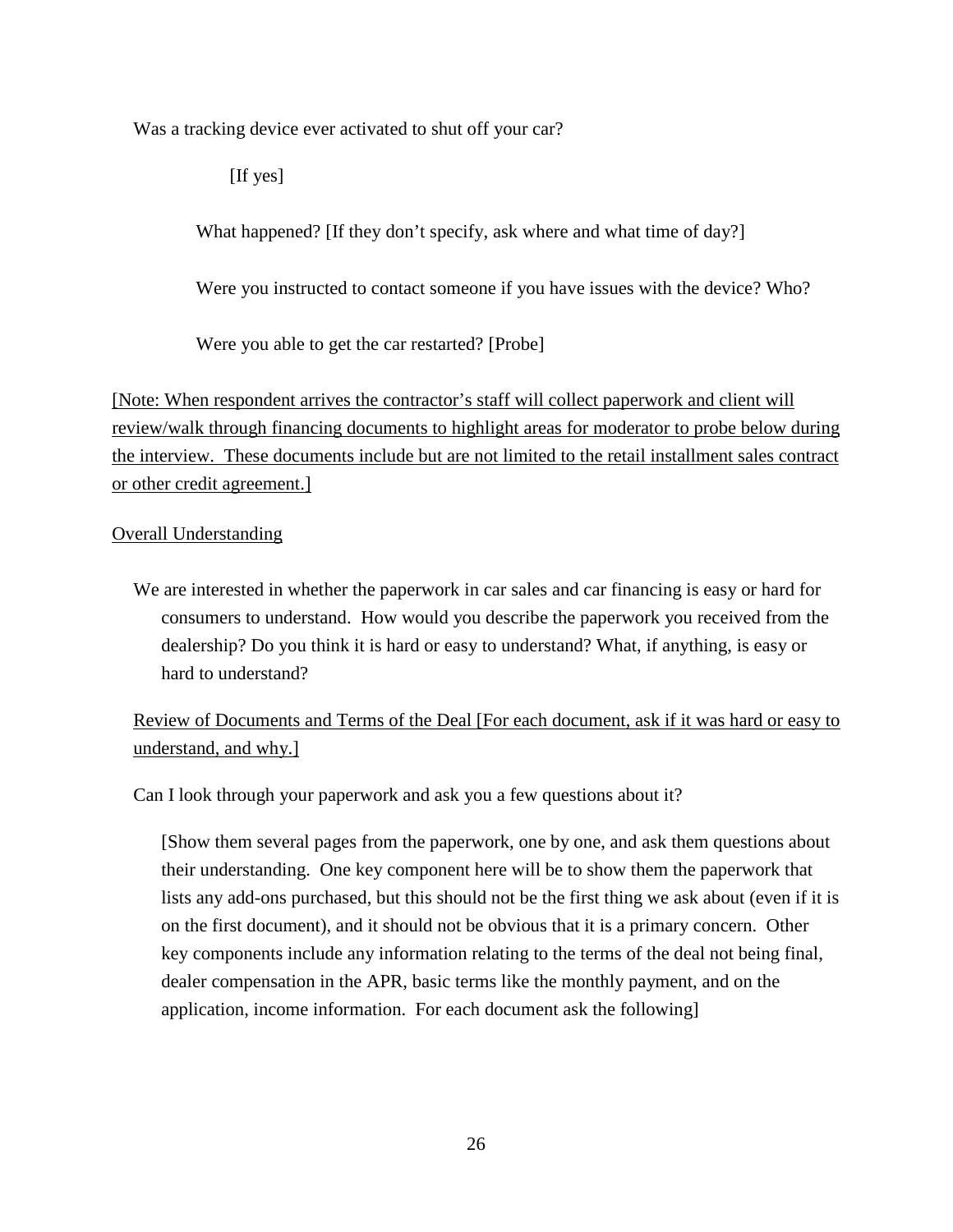- What is this document? [For example, start with the RISC or other credit agreement(s), followed by any spot delivery agreement and the credit application.]
	- o [For each form] Was any information left blank when you signed the form?
		- [If blank, and information was filled in afterward] Did you or the dealer fill it in?
			- ♦ [If dealer filled it in] Is it correct?
	- o [For each form, if any information is still blank now, make a note]
	- o [For each form] What, if anything, was easy to understand about this document? What, if anything was difficult to understand about this document? Please elaborate. [Probe]
- [On the RISC: Find and point to the monthly payment.] What is this? Did you have a different understanding when you bought the car? Did you review this at the purchase? How did you get to that amount?
	- o [If no substantive response is received, ask] Did the dealer initially suggest it? Did you negotiate?
	- o [For each form] What, if anything, was easy to understand about this document? What, if anything was difficult to understand about this document? Please elaborate. [Probe]
- [Find and point to the APR] What is this? Did you have a different understanding when you bought the car? Did you review this at the purchase? How did you get to that rate?
	- o [If no substantive response is received, ask] Did the dealer initially suggest it? Did you negotiate?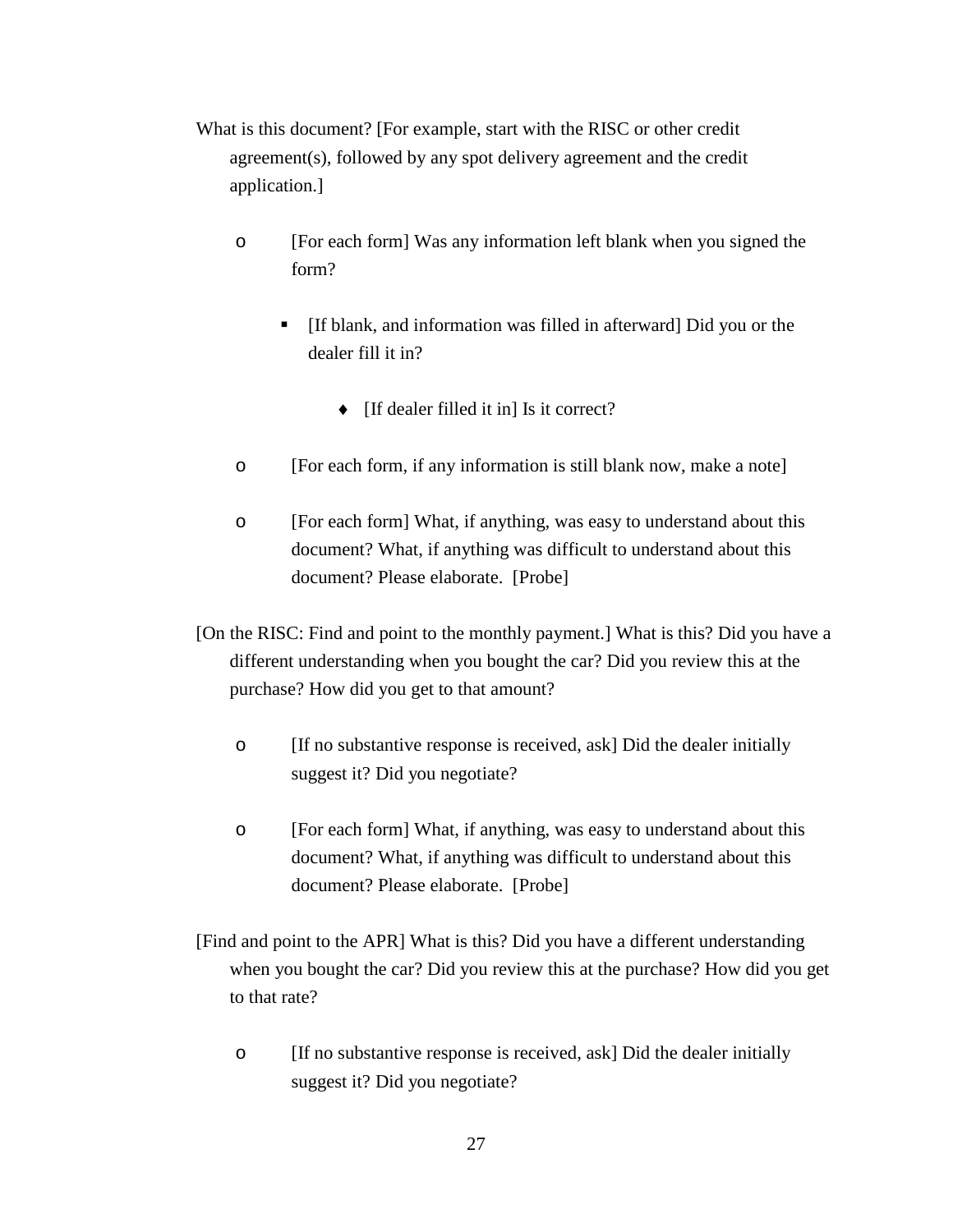- o [For each form] What, if anything, was easy to understand about this document? What, if anything was difficult to understand about this document? Please elaborate. [Probe]
- [Find and point to the length of the payments] What is this? Did you have a different understanding when you bought the car? Did you review this at the purchase? How did you get to that number?
	- o [If no substantive response is received, ask] Did the dealer initially suggest it? Did you negotiate?
	- o [For each form] What, if anything, was easy to understand about this document? What, if anything was difficult to understand about this document? Please elaborate. [Probe]

[Point to down payment] What is this? Did you have a different understanding when you bought the car? Did you review this at the purchase? How did you get to that amount?

- $\circ$  [If no substantive response is received, ask] Did the dealer initially suggest it? Did you negotiate?
- o [For each form] What, if anything, was easy to understand about this document? What, if anything was difficult to understand about this document? Please elaborate. [Probe]
- [Check to see if there is a spot delivery agreement, if so, ask] What is this? Did you have a different understanding when you bought the car? Did you review this at the purchase? Was the car to be purchased changed during the negotiation, or did any of the credit terms change, like the down payment, monthly payment, length of the payments, APR, etc.?
- [Check to see if there is an add-on "menu" or other documents about add-ons (offers of additional products or services at further cost); these could include: rustproofing, extended service contact, anti-theft device, etc.; if so, ask] What is this? Did you purchase the items? Why did you purchase the items? If you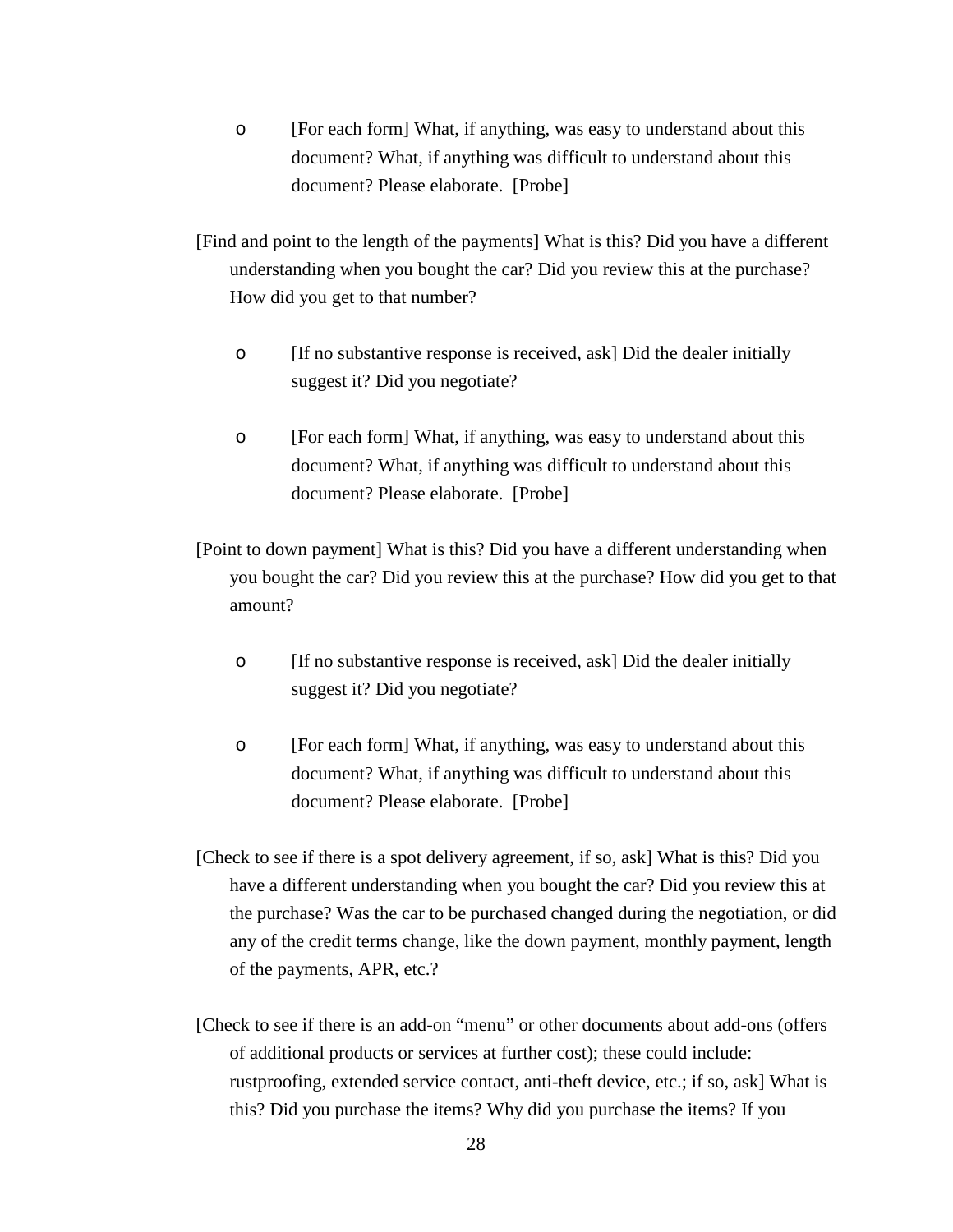purchased the items, how did you get to the amount paid? Has your understanding changed since you purchased the items?

- o [If no substantive response is received, ask] Did the dealer initially suggest it? Did you negotiate?
- o [For each form] What, if anything, was easy to understand about this document? What, if anything was difficult to understand about this document? Please elaborate. [Probe]
- [Check to see if there is a credit application. Point to key information and ask] Did you or the dealer fill it in
	- o [If dealer filled it in] Is it correct? [Key aspects include income, employment other credit, and the signature]
	- o [For each form] What, if anything, was easy to understand about this document? What, if anything was difficult to understand about this document? Please elaborate. [Probe]
- [Check to see if there is a tracking device notice or agreement, if yes, ask] What is this? Did you have a different understanding when you bought the car? Did you review this at the purchase?
	- o [If no substantive response is received, ask] Did the dealer initially suggest it? Did you negotiate?
		- [If no, ask] Did you watch a video or receive other written information about a tracking device at the dealership?
			- ♦ [If yes] What was it? Did you understand the video or information provided?
	- o [For each form] What, if anything, was easy to understand about this document? What, if anything was difficult to understand about this document? Please elaborate. [Probe]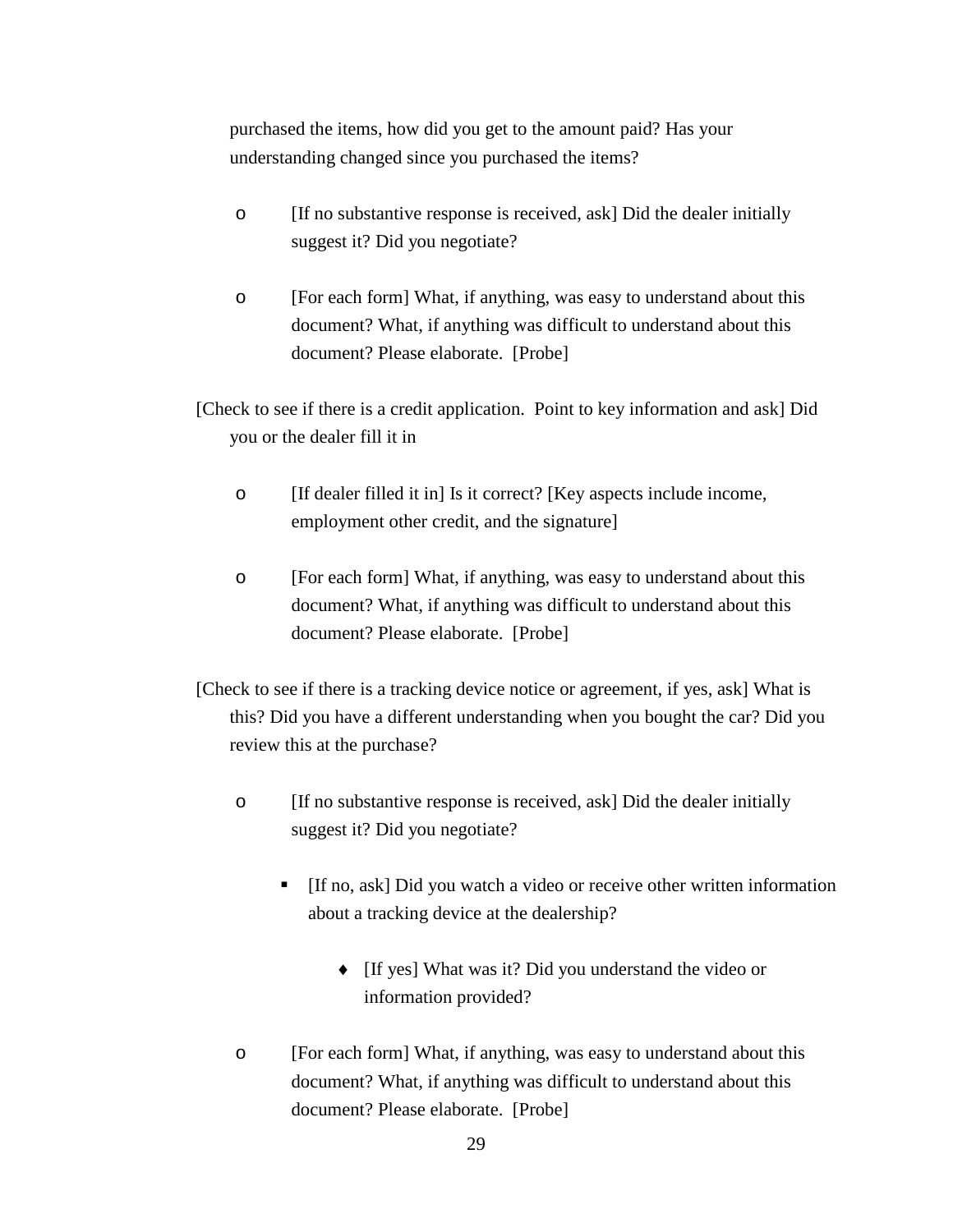Is this the only contract or documents that the dealer gave you for this deal? Were there others? Do you have them? If not, what happened? Did you bring them?

#### Discussion of Other Documents or Other Points/False Close

- Are there any other credit-related documents? [If yes, go through them with the probes in "Overall Understanding" section above. We are not looking for: car registration forms, requests for license plate, odometer statements, powers of attorney, or the FTC Used Car Rule disclosure with boxes about the warranty]
- Is there anything else about the documents that we haven't discussed that you would like to talk about (including whether you understood or didn't understand something)?

## Overall Experience

After our discussion and reviewing all of the documents and materials, do you have any final views on your overall experience of purchasing and financing your car? Please elaborate.

#### Conclusion/Final Comments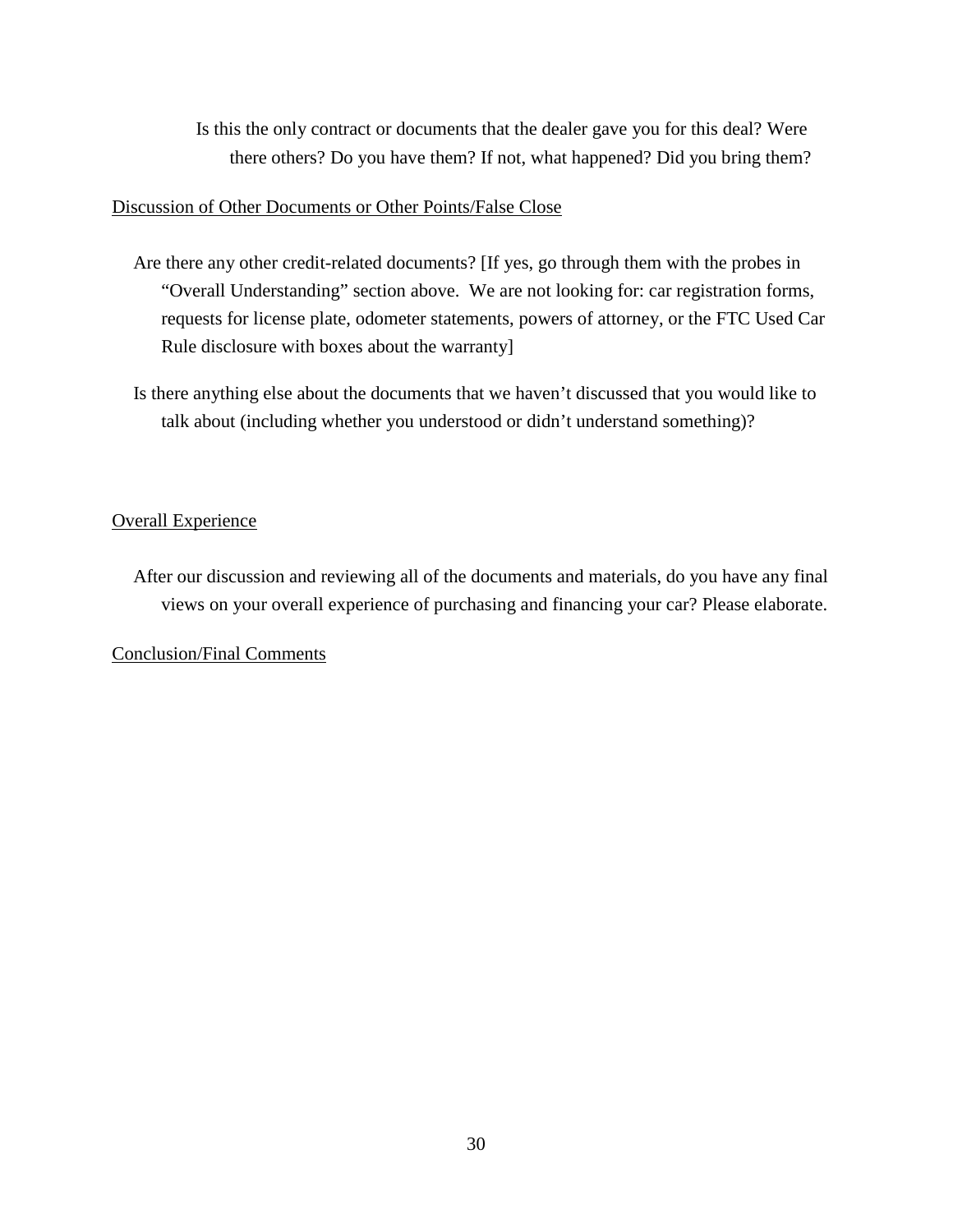## **Appendix C: Recruitment Screening Questionnaire**

## **Design:**

- Recruit 5, 90 minute pre-test in-person interviews (2-3 "Above Subprime" / 2-3 "Subprime" credit scores) (Feb. 16<sup>th</sup>, 2017)
- Recruit 3 pre-test floaters (2 floaters 3 hrs / 1 floater 1.5 hrs)
- Recruit 48 to seat 40 (one extra per day), 90 minute in-person interviews (24 "Above Subprime" / 24 "Subprime" credit scores)

## **Specifications for both pre-test and regular interviews:**

- Must be 18 years of age or older
- Must have purchased and financed an automobile through a dealer in the past 6 months, for personal, family or household use; this excludes business transactions, and leases.
- Must be fluent English speakers, articulate and comfortable expressing themselves in an interview
- Recruit a mix of age, gender and ethnicity

## **Additional specifications for the regular interviews:**

• Recruit at least 2 Caucasians, 2 Latinos/Hispanics and 2 African Americans for BOTH the "Above Subprime" and "Subprime" quotas (at least 4 of each ethnicity total)

## ALL SCREENERS MUST HAVE THE FOLLOWING FIELDS COMPLETED:

RESPONDENT FIRST NAME:

٦

| <b>RECRUITED BY:</b> | DATE RECRUITED: |
|----------------------|-----------------|
| <b>CONFIRMED BY:</b> | DATE CONFIRMED: |

Hello, this is from XXXX, a marketing research firm. We are conducting an important study about auto financing in your area and would greatly value your opinions. This is strictly research. Your participation is voluntary, and you will receive no sales pitch or followup calls based on your participation. I'd like to ask you a few questions.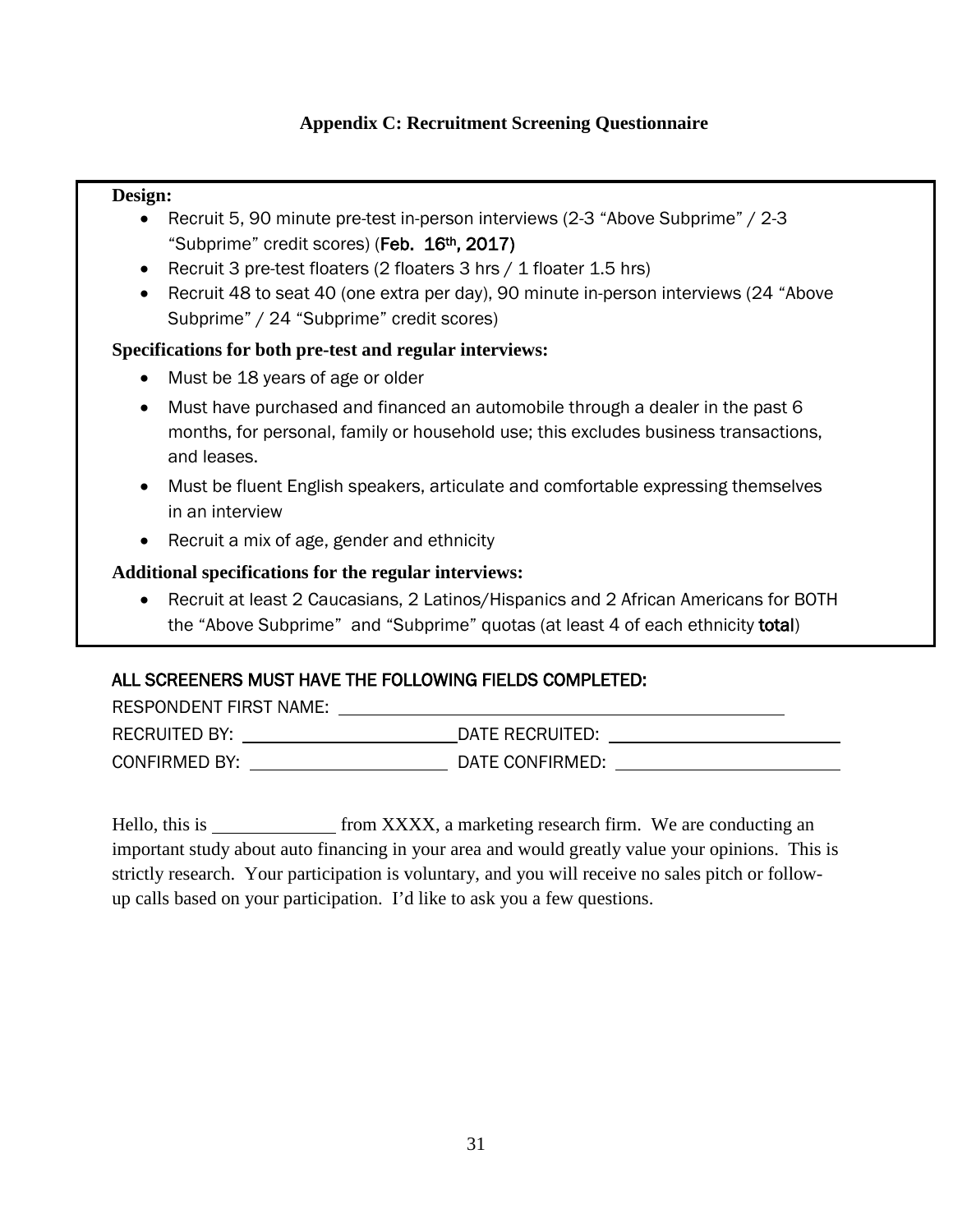1. First, have you purchased any of the following for personal, family or household use in the past 6 months: (READ LIST)

|                                                                                                         | <b>CIRCLE ONE PER ROW</b> |                                                                                                                                            |      |  |  |  |  |
|---------------------------------------------------------------------------------------------------------|---------------------------|--------------------------------------------------------------------------------------------------------------------------------------------|------|--|--|--|--|
|                                                                                                         | <u>Don't</u>              |                                                                                                                                            |      |  |  |  |  |
|                                                                                                         | Yes                       | No                                                                                                                                         | Know |  |  |  |  |
| A home                                                                                                  |                           | 2                                                                                                                                          |      |  |  |  |  |
| A car (including minivans, SUVs, and<br>light trucks; please exclude<br>motorcycles and motor scooters) |                           | $\mathcal{D}_{\mathcal{A}}^{(n)}(\mathcal{A}) = \mathcal{D}_{\mathcal{A}}^{(n)}(\mathcal{A}) \mathcal{D}_{\mathcal{A}}^{(n)}(\mathcal{A})$ |      |  |  |  |  |
| A condominium                                                                                           |                           | ႒                                                                                                                                          |      |  |  |  |  |
| A boat                                                                                                  |                           |                                                                                                                                            |      |  |  |  |  |

## **MUST SAY "YES", CODE 1, FOR "CAR" TO CONTINUE, OTHERWISE THANK & TERMINATE.**

2. Please think about the car you purchased in the past 6 months. Did you purchase it from a dealer?

|                      | <b>CIRCLE ONE</b> |                                   |  |  |  |
|----------------------|-------------------|-----------------------------------|--|--|--|
| Yes                  |                   | $\rightarrow$ (CONTINUE)          |  |  |  |
| No                   |                   | $\rightarrow$ (THANK & TERMINATE) |  |  |  |
| Prefer not to answer | 3                 |                                   |  |  |  |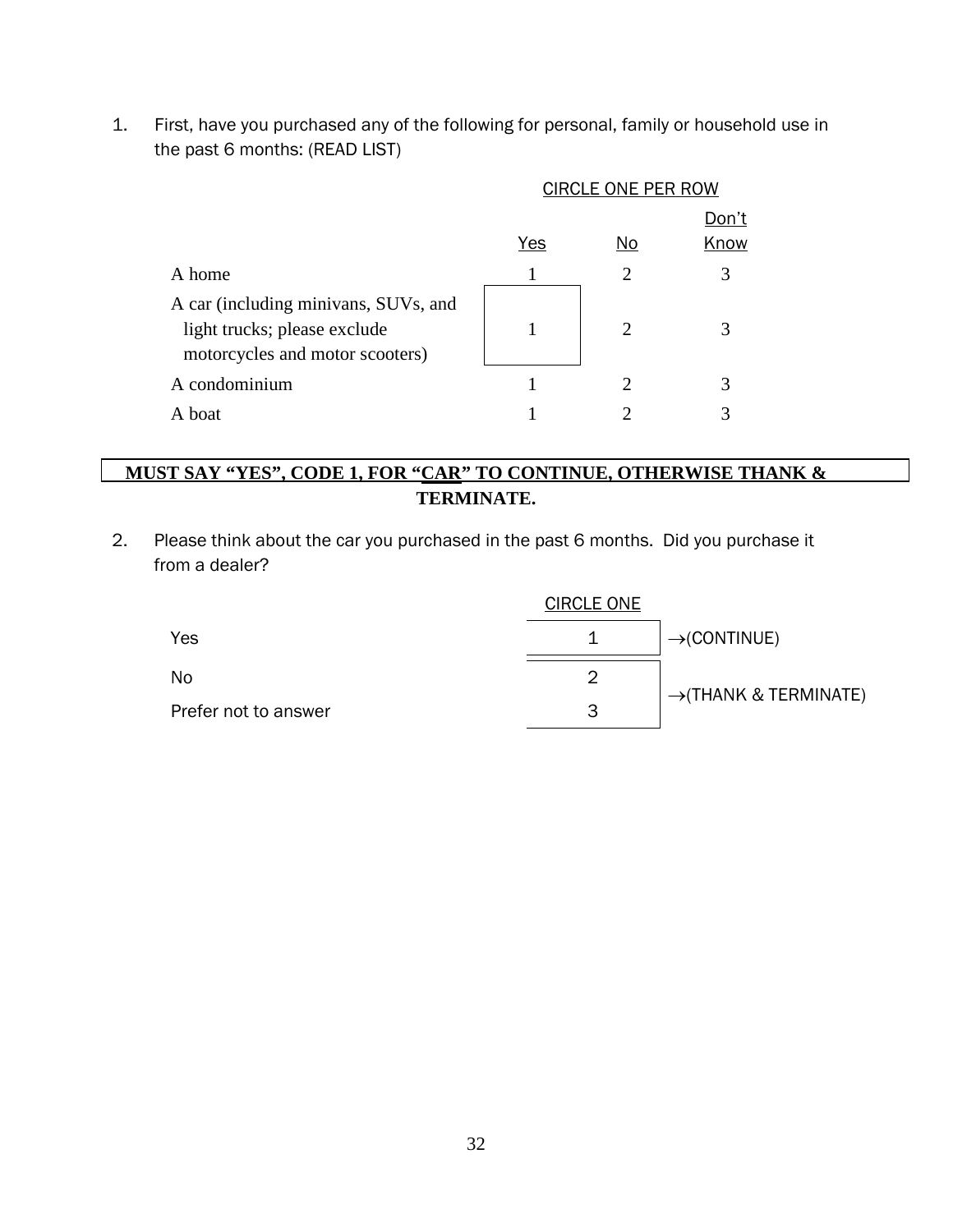3. Was the dealer you purchased the car from: (READ LIST)

|                |                                                                                                                                                                                                  | <b>CIRCLE ONE</b> |                                                             |
|----------------|--------------------------------------------------------------------------------------------------------------------------------------------------------------------------------------------------|-------------------|-------------------------------------------------------------|
|                | A franchise dealer, which has a contract<br>with an automobile manufacturer that<br>allows them to sell its products (e.g.<br>Brown's Car Stores, Koons Automotive,<br>Sheehy Auto Stores)       |                   |                                                             |
|                | An independent dealer, which has NO<br>affiliation or contract with an<br>automobile manufacturer (i.e.<br>CarMax)                                                                               | 2                 | $\rightarrow$ (ATTEMPT TO RECRUIT A MIX<br>OF DEALER TYPES) |
|                | A buy here pay here dealer (BHPH),<br>where the dealer is also the finance<br>company and does not need credit<br>approval from an outside source (e.g.)<br>Car World Inc., or Jimmy's Auto INC) | 3                 |                                                             |
| 0 <sub>R</sub> | Something else (Specify):                                                                                                                                                                        | 4                 | $\rightarrow$ (CHECK WITH SUPERVISOR)                       |
| (DO NOT READ)  | Don't know                                                                                                                                                                                       | 5                 |                                                             |

4. What is the name and location of the dealership from which you purchased the car?

INSERT DEALERSHIP NAME: \_\_\_\_\_\_\_\_\_\_\_\_\_\_\_\_\_\_\_\_\_\_\_\_\_\_

5. Did you purchase your car with cash, with a check, or through a wire transfer? (DO NOT READ)

|           | <b>CIRCLE ONE</b> |                                   |
|-----------|-------------------|-----------------------------------|
| Yes       |                   | $\rightarrow$ (THANK & TERMINATE) |
| <b>No</b> | 2                 | $\rightarrow$ (CONTINUE)          |
| Not sure  | 3                 | $\rightarrow$ (THANK & TERMINATE) |

6. How did you pay for your car? (READ LIST)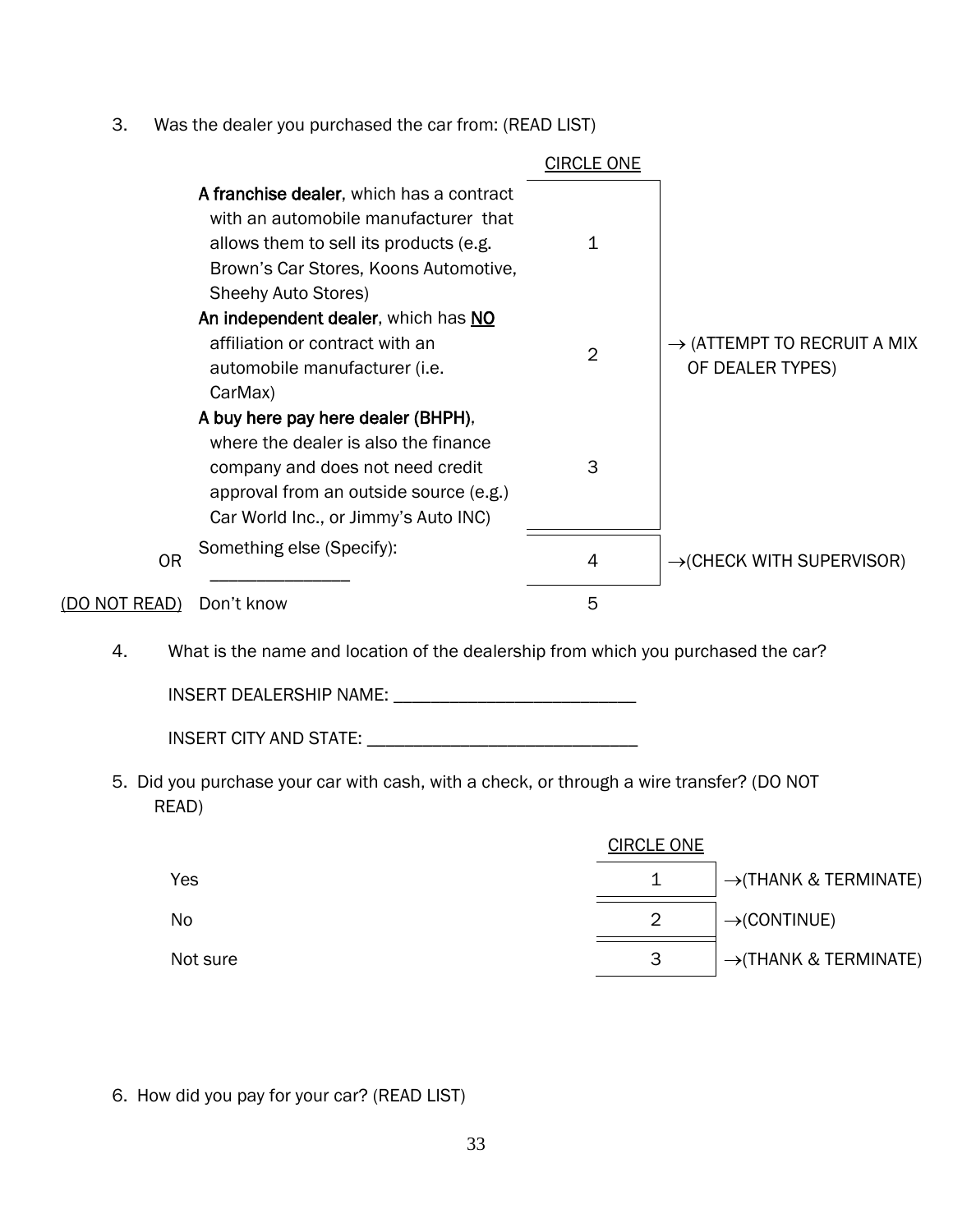

7. For this study we will be asking you to provide us with your credit score and a copy of your retail installment contract and other documents that you may have from the purchase of your car. We will work with you to remove all personally identifiable information from the documents to ensure your privacy. Are you willing to provide us with this documentation?

|     | <b>CIRCLE ONE</b> |                                   |
|-----|-------------------|-----------------------------------|
| Yes |                   | $\rightarrow$ (CONTINUE)          |
| No  |                   | $\rightarrow$ (THANK & TERMINATE) |

8. We're talking to people of different ages in this study. Which of these groups includes your age? (READ LIST)

|               |             | <b>CIRCLE ONE</b> |                                     |
|---------------|-------------|-------------------|-------------------------------------|
|               | Under 18    |                   | $\rightarrow$ (THANK AND TERMINATE) |
|               | 18 to 24    | $\overline{2}$    |                                     |
|               | 25 to 34    | 3                 |                                     |
|               | 35 to 44    | $\overline{4}$    |                                     |
|               | 45 to 54    | 5                 | $\rightarrow$ (RECRUIT A MIX)       |
|               | 55 to 64    | 6                 |                                     |
|               | 65 and over | 7                 |                                     |
| (DO NOT READ) | Refused     | 8                 | $\rightarrow$ (THANK AND TERMINATE) |

9. When was the last time you participated in a market research study? (DO NOT READ LIST)

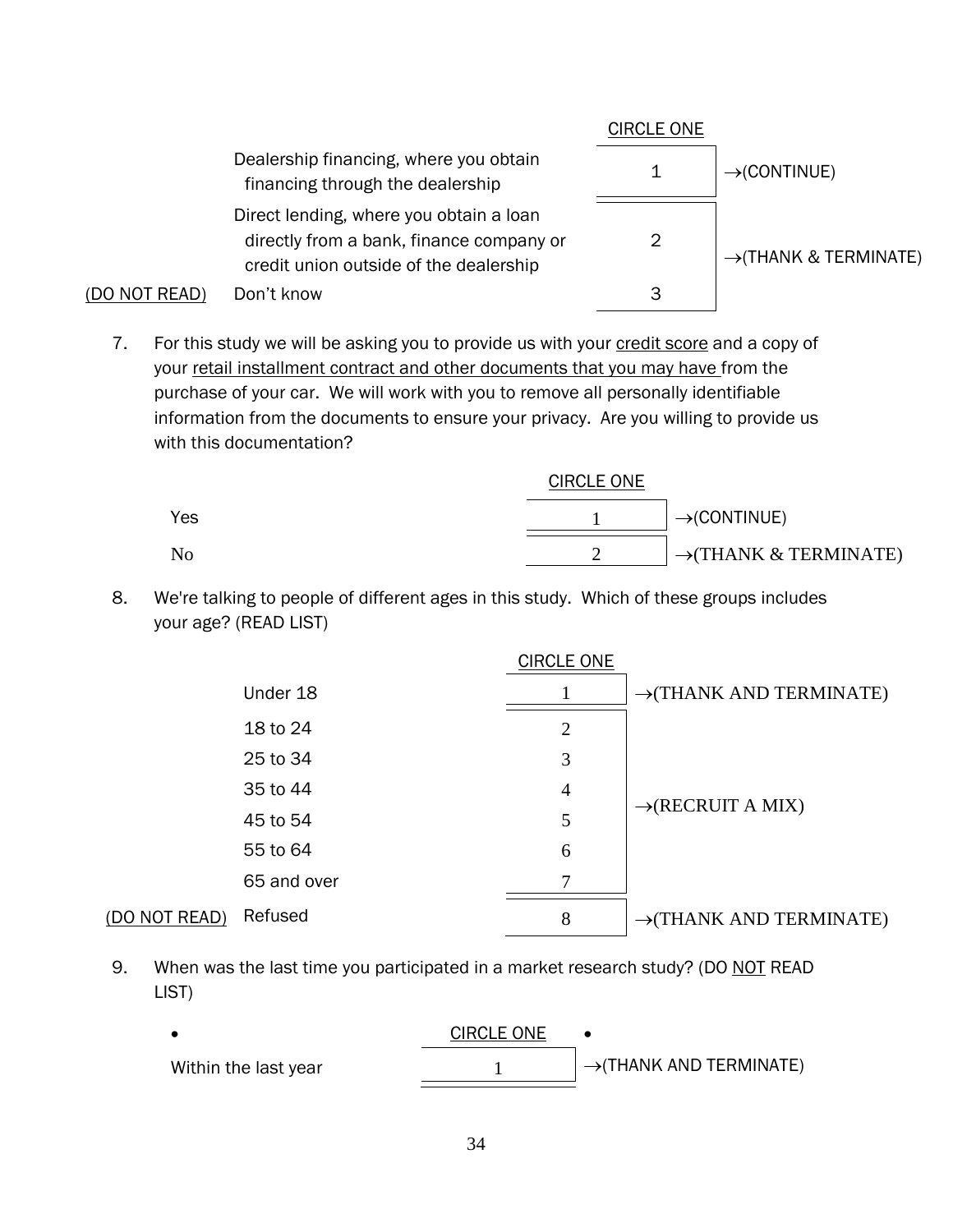| More than a year ago | $\rightarrow$ (CONTINUE)               |
|----------------------|----------------------------------------|
| Never                |                                        |
| Don't know           | $\rightarrow$ (NOTIFY YOUR SUPERVISOR) |

10. Do you or does anyone in your immediate family currently work: (READ LIST)



11 Using a scale of "1" to "10," where a score of "10" means that the statement describes you extremely well and "1" means that the statement does not describe you at all, how well does the following statement describe you? (CIRCLE ONE NUMBER BELOW)

|                                                             | CIRCLE ONE NUMBER |           |                         |                |   |                |                     |  |        |
|-------------------------------------------------------------|-------------------|-----------|-------------------------|----------------|---|----------------|---------------------|--|--------|
|                                                             |                   | Extremely |                         |                |   |                |                     |  | Not    |
|                                                             | Well              |           |                         |                |   |                |                     |  | At All |
| I feel comfortable expressing my<br>opinion in an interview | 10                | 9         | $\overline{\mathbf{8}}$ | $\overline{7}$ | 6 | 5 <sup>5</sup> | $4 \quad 3 \quad 2$ |  |        |
|                                                             |                   | J         |                         |                |   |                |                     |  |        |

## **INTERVIEWER NOTE: 6-10 MUST BE CIRCLED, OTHERWISE THANK AND TERMINATE.**

12. Please briefly describe your experience obtaining financing for your vehicle. (PROBE AND CLARIFY. PLEASE BE SPECIFIC.)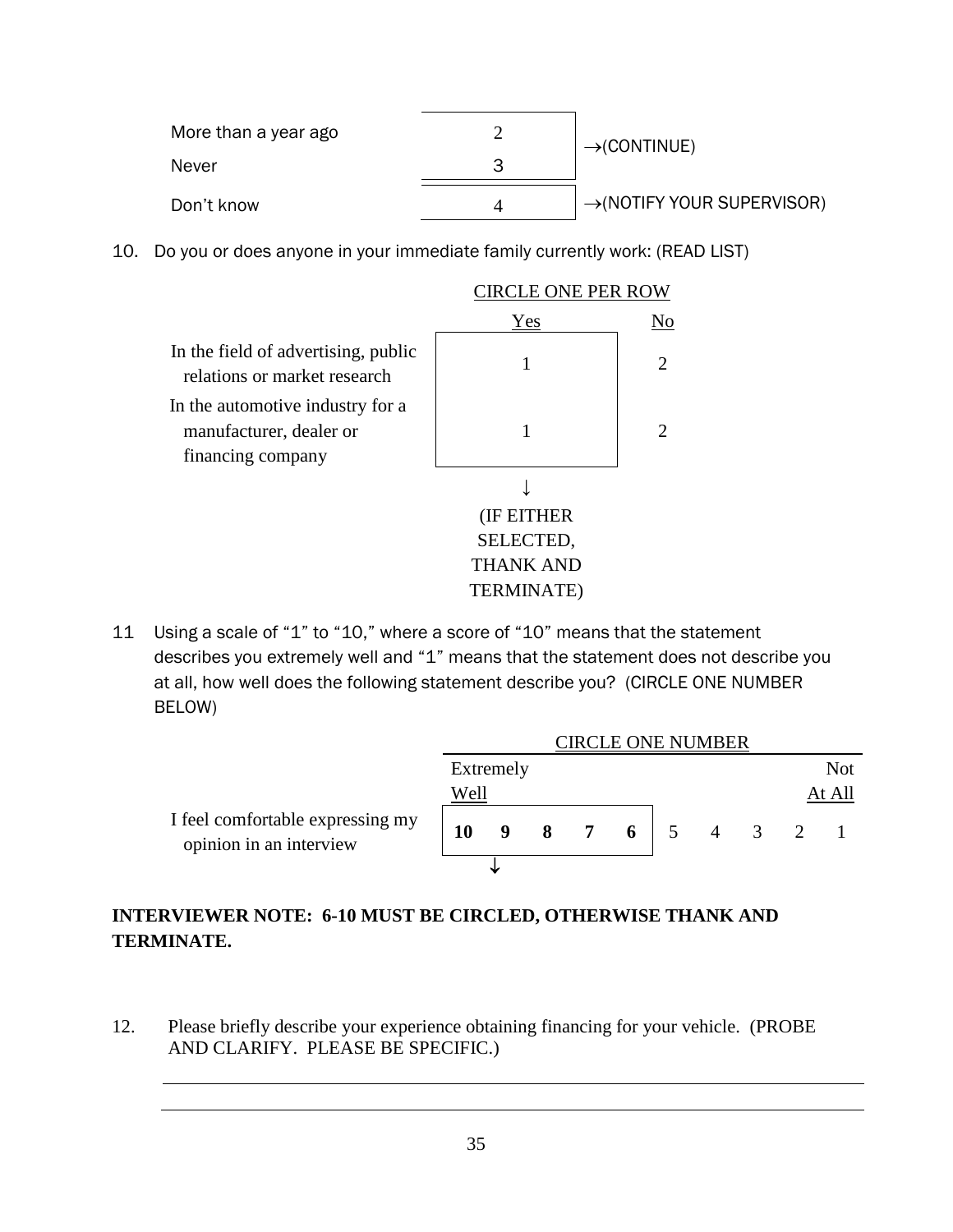ANY SCREENER WITHOUT A VERBATIM ANSWER DOES NOT QUALIFY.

IF RESPONDENT IS UNABLE OR UNWILLING TO GIVE AN ANSWER IN ENGLISH, THANK & TERMINATE.

IF RESPONDENT HAS HEAVY ACCENT OR CANNOT MAKE HIM OR HERSELF CLEARLY UNDERSTOOD IN ENGLISH, THANK & TERMINATE.

IF RESPONDENT ONLY GIVES ONE OR TWO WORD ANSWERS AND IS UNWILLING OR UNABLE TO EXPRESS THEMSELVES FURTHER THANK & TERMINATE.

13. Which of the following categories best describes your ethnic or racial background? (READ LIST)

|               |                                                     | <b>CIRCLE ALL</b> |                                                                    |
|---------------|-----------------------------------------------------|-------------------|--------------------------------------------------------------------|
|               |                                                     | <b>THAT APPLY</b> |                                                                    |
|               | White/Caucasian                                     | 1                 | $\rightarrow$ (RECRUIT AT LEAST 2 OF EA                            |
|               | Hispanic or Latino                                  | $\overline{2}$    | <b>ETHNICITY FOR ABOVE</b>                                         |
|               | <b>Black or African American</b>                    | 3                 | SUBPRIME AND 2 OF EACH<br><b>ETHNICITY FOR SUBPRIME</b><br>QUOTAS) |
|               | Asian                                               | 4                 |                                                                    |
|               | Native Hawaiian or Other Pacific<br><b>Islander</b> | 5                 |                                                                    |
|               | American Indian or Alaska Native                    | 6                 |                                                                    |
| (DO NOT READ) | Prefer not to answer                                |                   |                                                                    |

14. Which of the following best describes your annual household income? (READ LIST)

## CIRCLE ONE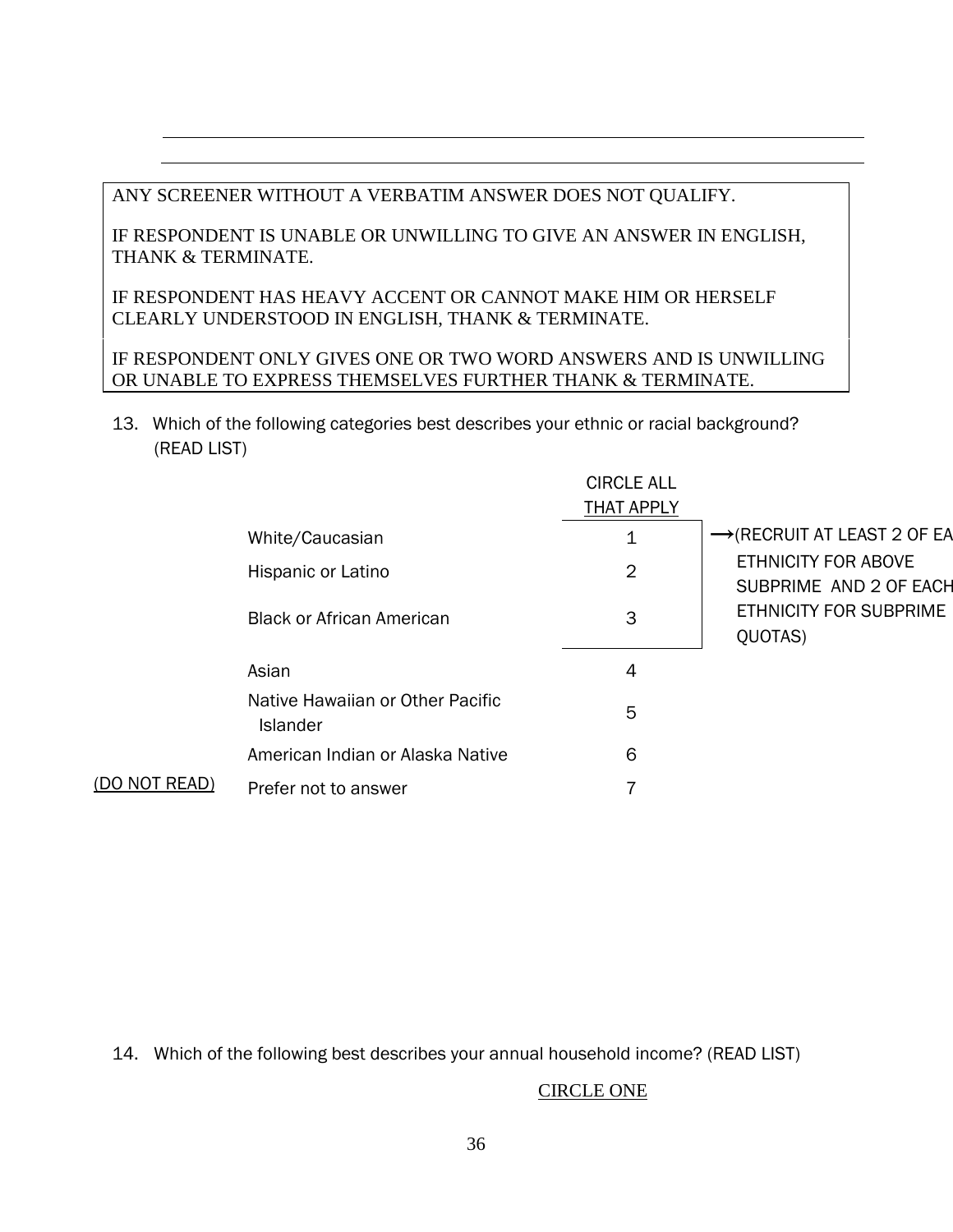| Less than $$25,000$    |   |
|------------------------|---|
| \$25,000 to \$49,999   | 2 |
| \$50,000 to \$74,999   | 3 |
| \$75,000 to \$99,999   | 4 |
| \$100,000 to \$149,999 | 5 |
| \$150,000 to \$199,999 | 6 |
| \$200,000 to \$299,999 | 7 |
| \$300,000 or more      | 8 |
| Prefer not to answer   | 9 |
|                        |   |

## 15. RECORD, DO NOT ASK: GENDER

|        | <b>CIRCLE ONE</b> |                               |
|--------|-------------------|-------------------------------|
| Female |                   |                               |
| Male   |                   | $\rightarrow$ (RECRUIT A MIX) |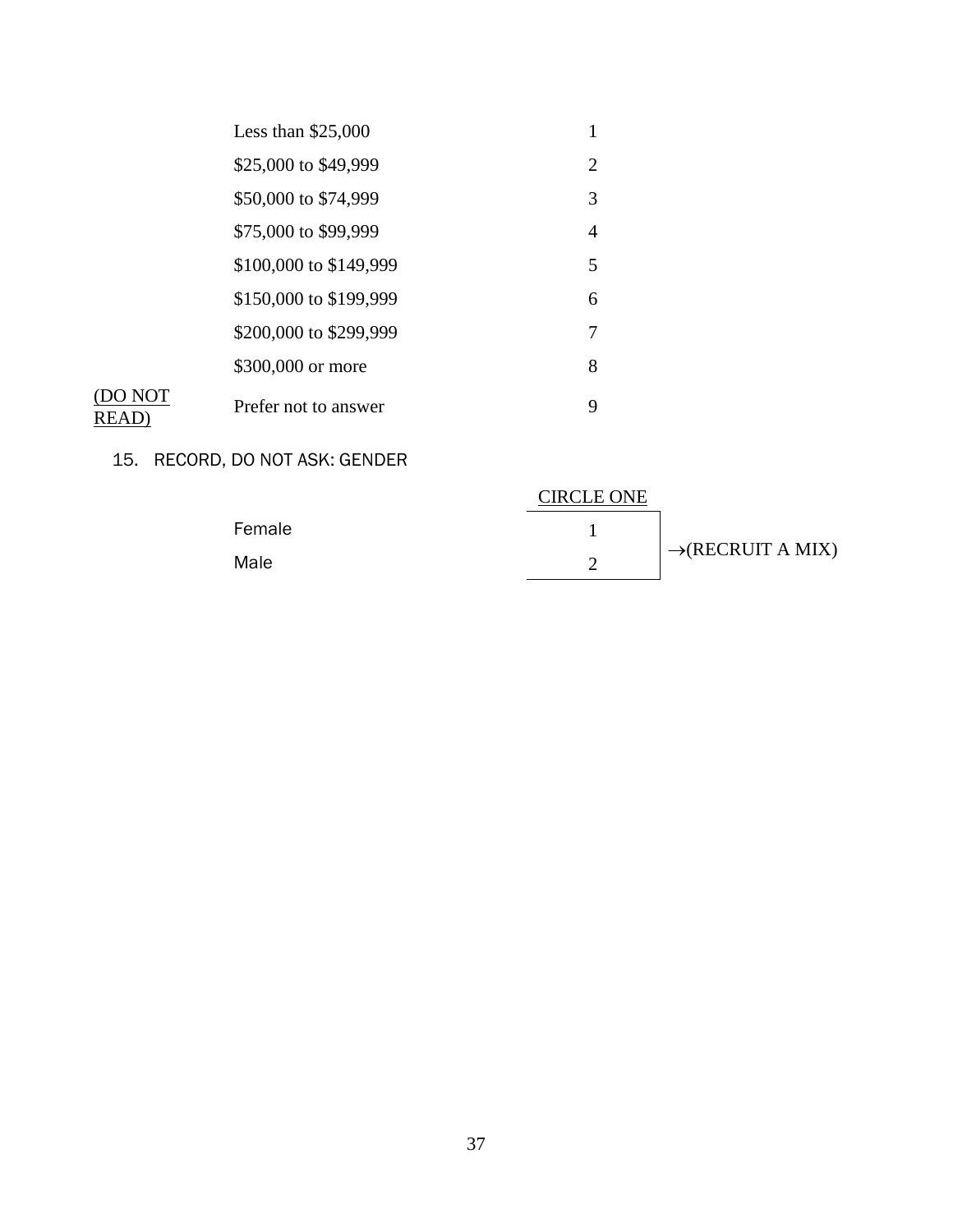## **INVITATION**

We are conducting one-on-one interviews in our office with people like you to talk about auto financing. This is not a sales meeting of any kind. As we mentioned previously, prior to confirming you for your interview we will need you to provide us with your recent credit score. Do you know your credit score?





Do you have documentation of your credit score that is dated within the last 6 months? CIRCI E ONE

|     | <b>UIRCLE ORE</b> |                                 |
|-----|-------------------|---------------------------------|
| Yes |                   | $\rightarrow$ (CONTINUE TO Q.A) |
| N٥  |                   | $\rightarrow$ (CONTINUE TO Q.B) |

A. Would you be willing to provide us with a copy of your recent credit score documentation within 24-48 hours? This may be available from your bank, your credit card statement or elsewhere.

|                | <b>CIRCLE ONE</b> |                          |
|----------------|-------------------|--------------------------|
| Yes            |                   | $\rightarrow$ (SKIP QB)  |
| N <sub>0</sub> |                   | $\rightarrow$ (THANK AND |
|                |                   | <b>TERMINATE</b> )       |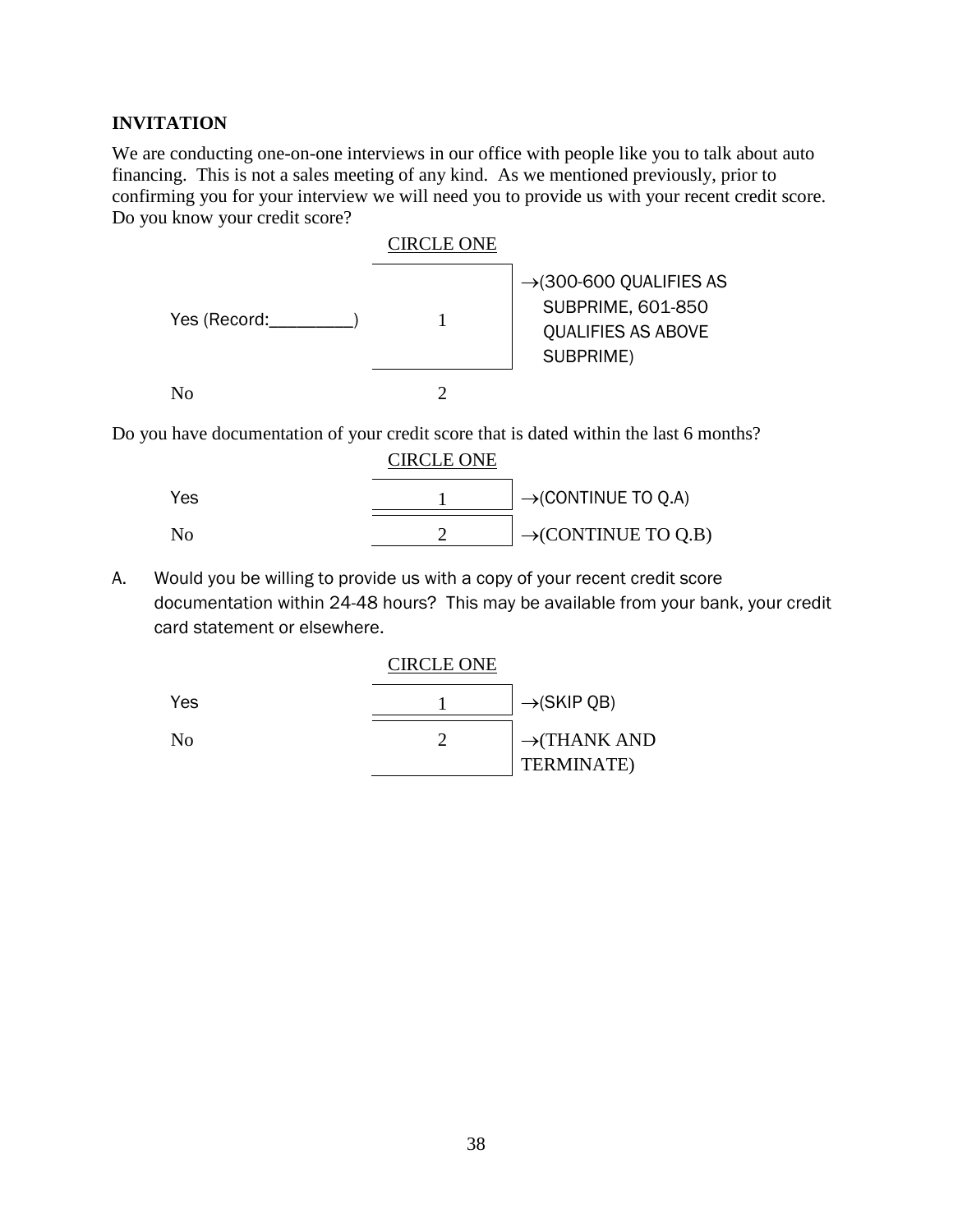B. (ONLY ASK IF RESPONDENT DOES NOT HAVE DOCUMENTATION OF CREDIT SCORE) Would you be willing to obtain your credit score for the interview and provide us with documentation within 24-48 hours? You can obtain your credit score, or an estimate of your credit score, at no cost through various websites, your bank or your credit card company. We do not endorse any particular site for obtaining your credit score or estimate of your credit score. However, you should be aware that if a website asks for your credit card or debit card number, it is likely they will use it to charge you.



C. (ASK ALL) During this interview we will be reviewing a copy of your vehicle financing documents (sometimes called your retail installment contract or credit agreement, which usually has the Annual Percentage Rate (APR) on it), and the other documents you may have from the purchase of your car. We will work with you to remove all personally identifiable information from the documents before we use them in the interview to ensure your privacy. At the end of the interview, we will want to retain a copy of the documents without your personal information for further review.

Do you have your retail installment contract or credit agreement and any other documents from your car purchase, and are you willing to bring them to the interview?



(**FOR IDIs**) The interview will last 90 minutes. (**FOR FLOATERS**) We are currently looking to schedule floaters, we would ask you to arrive at (INSTERT TIME) on (**PRE-TEST)** February 16<sup>th</sup>, 2017 and remain at the facility for \_\_\_\_\_\_\_HOURS should one of our scheduled interviews cancel. Can I schedule an interview at your convenience?

CIRCLE ONE

| Yes | $\rightarrow$ (ASSIGN DATE/TIME SLOT)  |
|-----|----------------------------------------|
| Nο  | $\rightarrow$ (THANK AND<br>TERMINATE) |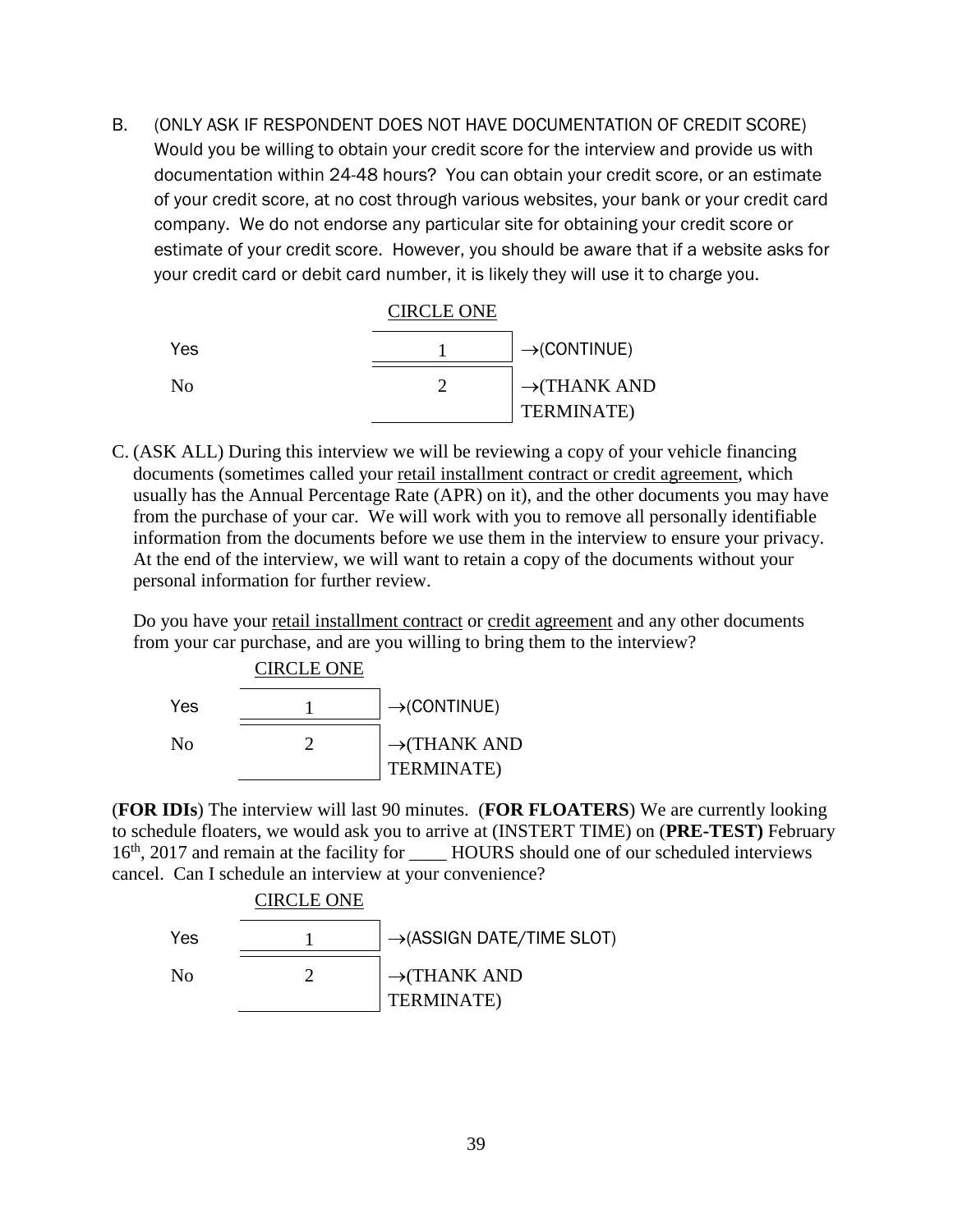**NOTE FOR RECRUITERS: Tell respondents to send us documentation of their credit score within 24-48 hours of the screening call. They can either fax it to us (INSERT NUMBER) or upload it to a secure web portal (INSERT LINK).**

## **INTERVIEWER: RECORD APPOINTMENT DATE AND TIME ON FRONT OF SCREENER**

## **NOTE TO RECRUITER:**

- Valid proof of identification for all participants is required.
- Do not schedule anyone who is at all reluctant about the time, is reluctant to bring their credit score and financing paperwork, is hesitant about participating in a discussion, talks too low or speaks unclearly. That person will definitely not be considered a valid respondent and will not be paid for.
- Remind respondent to bring glasses if needed because we will be going over documentation.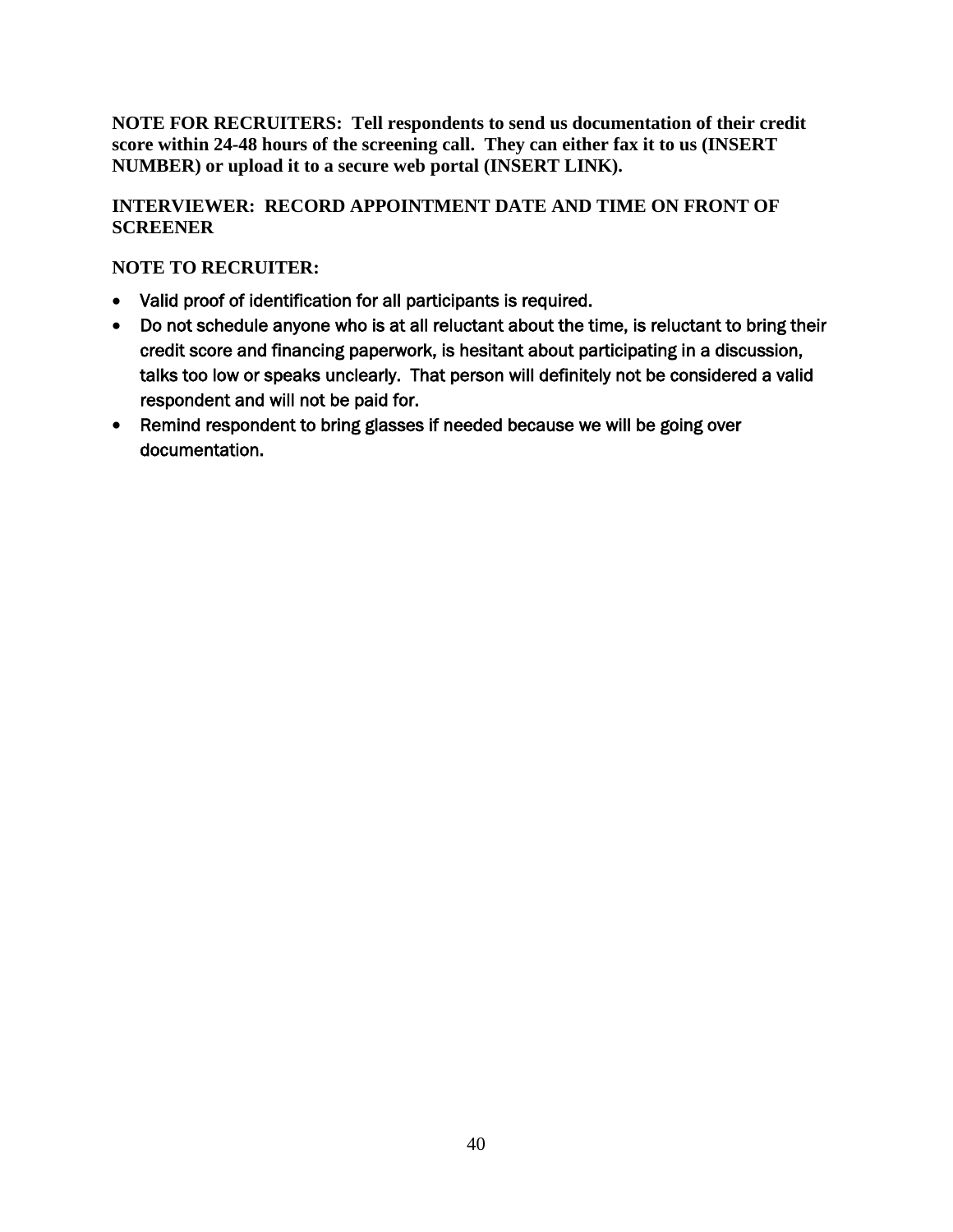| A. Pre-Test Interviews                 | <b>Above</b><br><b>Sub-Prime</b> | <b>Sub-Prime</b> | Total |
|----------------------------------------|----------------------------------|------------------|-------|
| <b>Total Recruited</b>                 |                                  |                  |       |
| # of Cancellations                     |                                  |                  |       |
| # of no-shows                          |                                  |                  |       |
| # of paid and sent due to over-recruit | 2                                |                  |       |
| <b>Total Completed Interviews</b>      |                                  |                  |       |

## **Appendix D: Participant Demographic Information and Dealer Type**

| <b>B.</b> Interviews                           | <b>Above</b><br><b>Sub-Prime</b> | <b>Sub-Prime</b> | Total        |
|------------------------------------------------|----------------------------------|------------------|--------------|
| <b>Total Recruited</b>                         | 38                               | 23               | <sub>0</sub> |
| # of Cancellations                             | 12                               |                  |              |
| # of no-shows                                  |                                  |                  |              |
| # who disqualified when rescreened at facility |                                  |                  |              |
| <b>Total Completed Interviews</b>              | 22                               |                  | 38           |